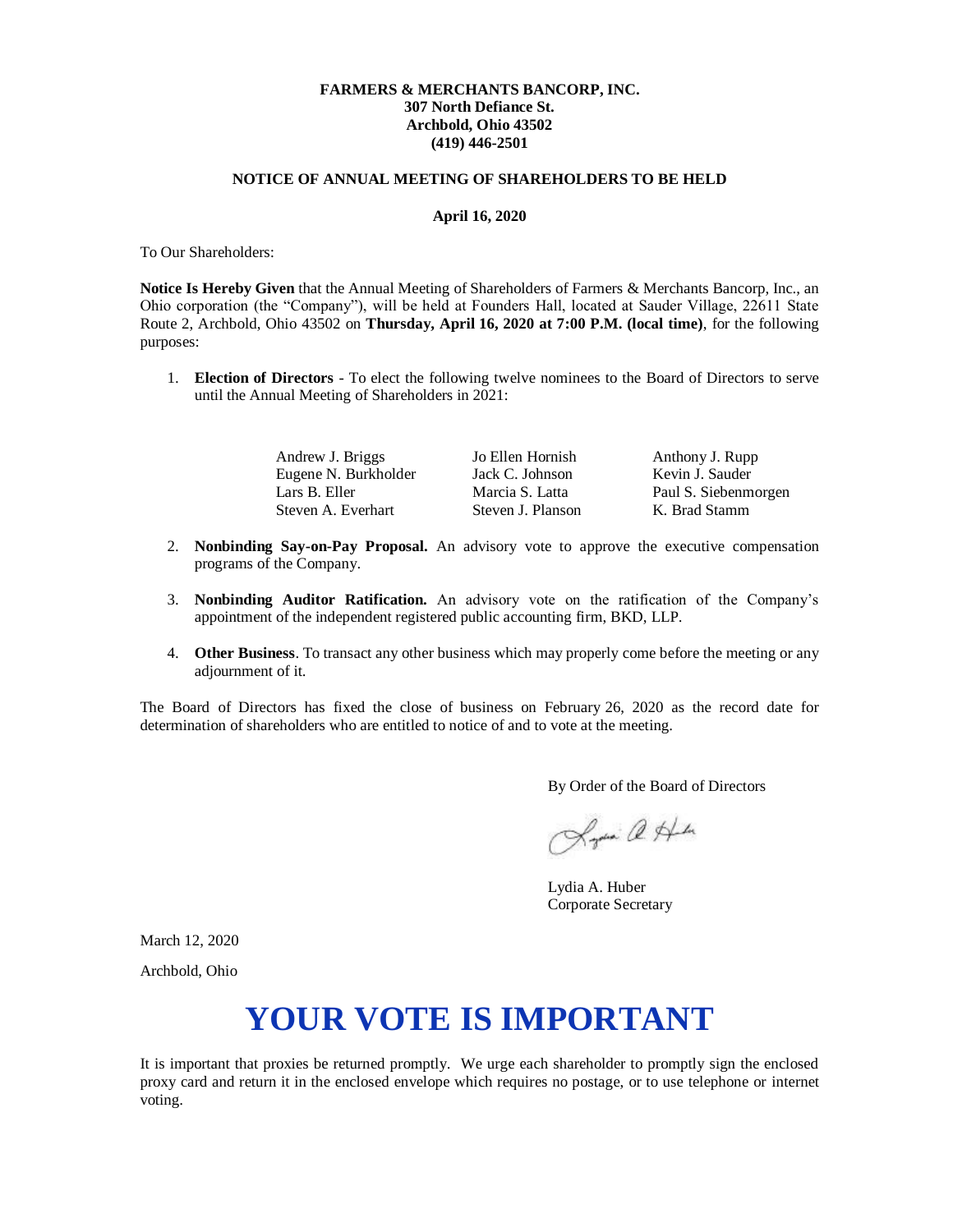# **IMPORTANT NOTICE REGARDING THE AVAILABILITY OF PROXY MATERIALS FOR THE SHAREHOLDERS MEETING TO BE HELD ON APRIL 16, 2020**

# **The proxy statement and annual report to security holders are available at:**

# **http://www.fm.bank/proxy(FMAO)fm2019/fm\_info.cfm**

The following items are available at the specified web site:

- The proxy statement being issued in connection with the 2020 Annual Meeting of Shareholders;
- The Company's 2019 Annual Report to Shareholders;
- The form of proxy for use in connection with the 2020 Annual Meeting of Shareholders; and
- The Company's 2019 10-K Report.

# **Your Vote Is Important**

**If you hold stock directly in your own name: Whether or not you plan to be present at the Annual Meeting, please complete, sign, and date the enclosed proxy and return it promptly in the enclosed envelope or if you are a shareholder of record and prefer to do so, follow the voting instructions for internet or telephone voting enclosed.**

# **If you hold stock in a brokerage account, IRA, 401(k) plan, or**

**trust account: With respect to a limited number of proposals, your broker or bank is permitted to vote your shares even when you have not provided instructions on how you would like your shares to be voted. The New York Stock Exchange and the rules of the SEC govern how shares held in brokerage or other accounts may be "discretionarily voted" by brokers and banks in the absence of voting instructions from the actual owner. Under these rules, if you do not direct your broker or bank on how to vote your shares on Proposals One and Two, your shares will remain un-voted on such proposals.** 

**Therefore, if you hold shares in one or more accounts, it is very important that you direct your broker or bank on how to vote your shares for all proposals. Most banks and brokerage firms permit shareholders to direct their votes via the internet or by telephone. Your broker or bank will provide you with instructions for how to direct the voting of your shares.** 

# **If you would like to vote your shares in person at the meeting:**

**Please contact Ms. Lydia A. Huber, Corporate Secretary of the Company at (419) 446-2501 if you would like information on how to obtain directions to be able to attend the meeting, and vote in person or if you have any additional questions.** 

The Proxy Statement, Proxy Card and Farmers & Merchants Bancorp, Inc. 2019 Annual Report will be mailed to shareholders commencing on or about March 12, 2020.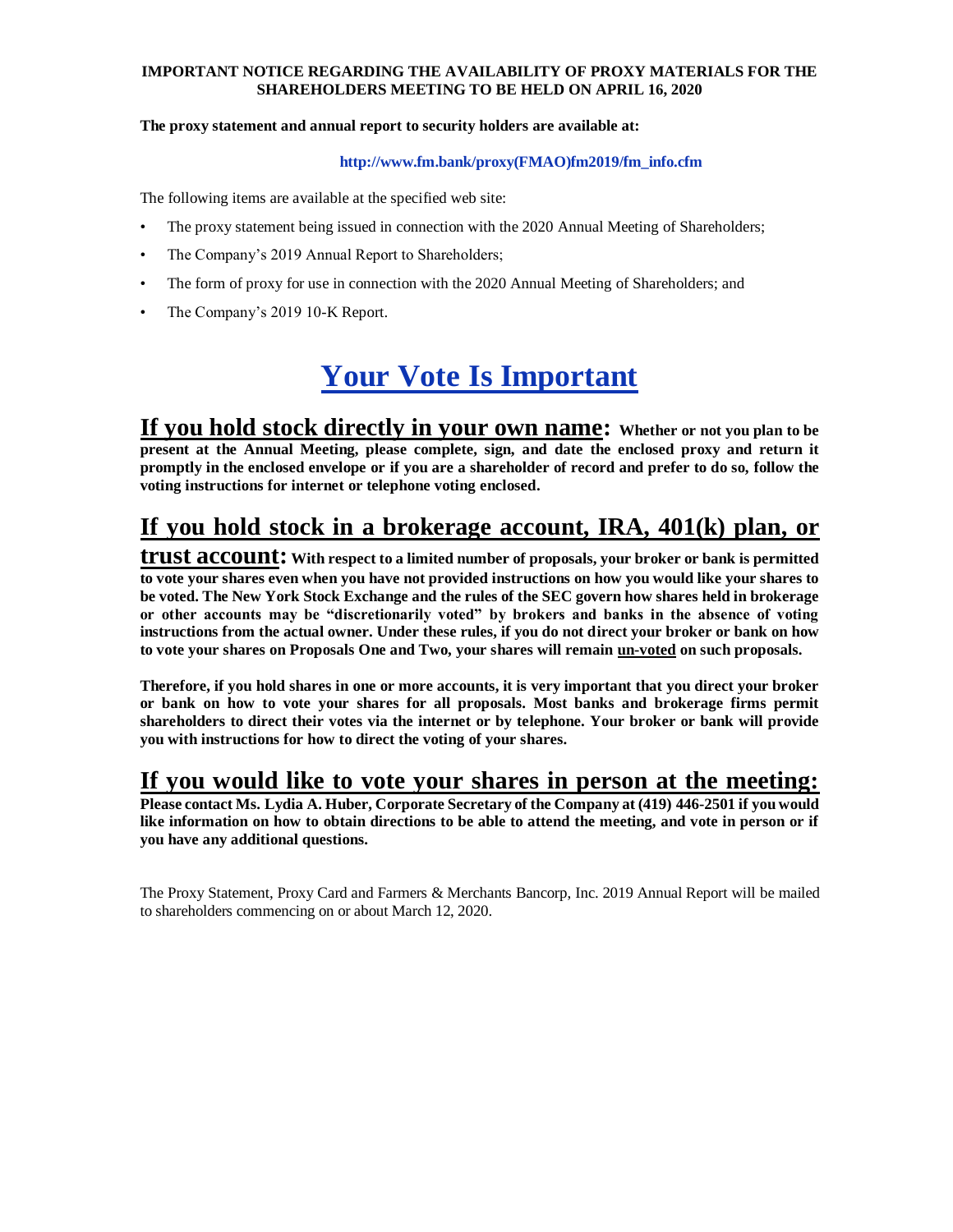#### **FARMERS & MERCHANTS BANCORP, INC.**

# **Proxy Statement for Annual Meeting of Shareholders April 16, 2020**

This Proxy Statement is furnished in connection with the solicitation of proxies by the Board of Directors of Farmers & Merchants Bancorp, Inc., an Ohio corporation ("Company"), to be used at the Annual Meeting of Shareholders of the Company, to be held at Founders Hall, located at Sauder Village, 22611 State Route 2, Archbold, Ohio 43502 on Thursday, April 16, 2020 at 7:00 P.M. (local time), and at any adjournments thereof, pursuant to the accompanying Notice of Meeting.

# **General Information about the Meeting and Voting Securities and Procedures**

#### **When will the proxy and annual report be mailed to shareholders?**

This Proxy Statement and the accompanying Notice of Annual Meeting of Shareholders and Proxy are being mailed to the Company's shareholders on or about March 12, 2020.

#### **Who may vote at the meeting?**

The Board of Directors has fixed the close of business on February 26, 2020 as the record date for the determination of shareholders who are entitled to notice of and to vote at the meeting. Subject to your right to vote cumulatively in the election of directors, if properly implemented, you are entitled to one vote for each share of common stock you held on the record date, including shares:

- held directly in your name; and
- held for you in an account with a broker, bank or other nominee (shares held in "street name").

# **How many shares must be present to hold the meeting?**

The Company's Code of Regulations provides that thirty-three and one-third percent (33 1/3%) of the Company's shares entitled to vote be present in person or by proxy at any meeting shall constitute a quorum for purposes of holding the meeting and conducting business. As of January 1, 2020, there were 11,136,935 shares of the Company's common stock, without par value ("Common Stock") outstanding, of which 88,450 shares are subject to restricted stock grants, the holders of which shares are entitled to vote such shares. Each of the holders of the outstanding shares and restricted stock grants totaling 11,136,935 shares are entitled to one vote per share, subject to the right to vote cumulatively in the election of directors, if properly implemented. Your shares are counted as present at the meeting if you:

- are present and vote in person at the meeting; or
- have properly submitted a proxy card or have voted electronically or by telephone prior to the meeting.

Abstentions and broker non-votes are counted for purposes of determining the presence or absence of a quorum for the transaction of business at the meeting.

# **What proposals will be voted on at the meeting?**

There are three proposals scheduled to be voted on at the meeting which include: (i) the election of members to serve on the Company Board of Directors; (ii) an advisory vote to approve the executive compensation programs of the Company: (iii) and an advisory vote on the selection of our independent registered accounting firm, which gives you the opportunity to endorse or not endorse the Company's appointment of the independent registered public accounting firm.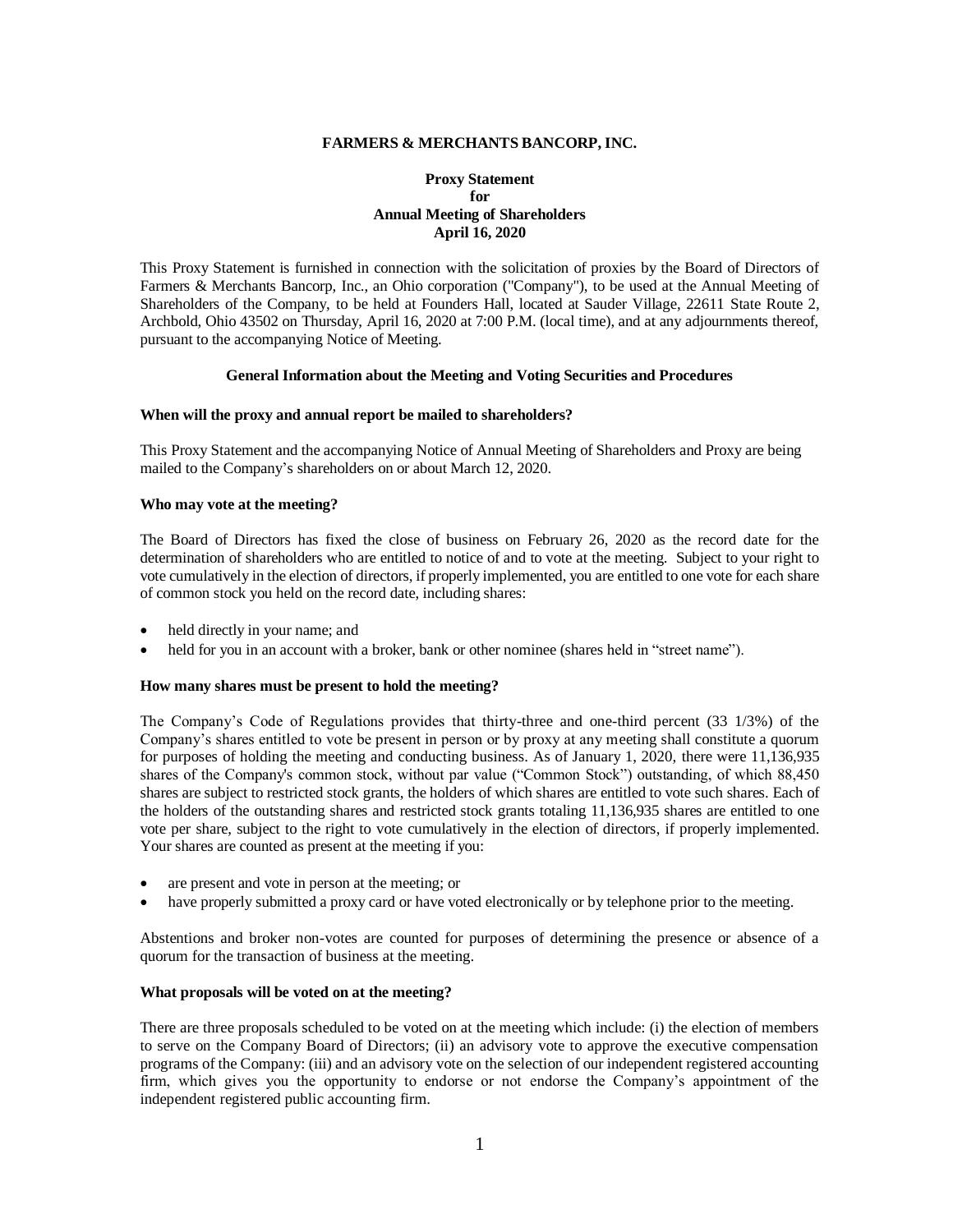#### **Who is requesting my vote?**

The solicitation of proxies on the enclosed form is made on behalf of the Board of Directors of the Company and will be conducted primarily through the mail. Please mail your completed proxy in the envelope included with these proxy materials or vote by telephone or the internet. In addition to the use of the mail, members of the Board of Directors and certain officers and employees of the Company or its subsidiary may solicit the return of proxies by telephone, facsimile, and other electronic media or through personal contact. The directors, officers and employees that participate in such solicitation will not receive additional compensation for such efforts but will be reimbursed for out-of-pocket expenses. The cost of preparing, assembling and mailing this Proxy Statement, the Notice of Meeting and the enclosed proxy will be borne by the Company.

#### **How many votes are required to approve each proposal?**

# **Proposal One:**

Directors will be elected by a plurality of the votes cast at the Annual Meeting. This means that the twelve nominees who receive the largest number of "FOR" votes cast will be elected as directors.

The laws of Ohio, under which the Company is incorporated, and the Company's Articles of Incorporation provide that if notice in writing is given by any shareholder to the President, Vice President or the Secretary of the Company not less than 48 hours before the time fixed for holding a meeting of shareholders for the purpose of electing directors, that they desire that the voting at that election shall be cumulative, and if an announcement of the giving of such notice is made upon the convening of the meeting by the Chairman or Secretary or by or on behalf of the shareholder giving such notice, each shareholder shall have the right to cumulate such voting power as they possess in voting for directors. Cumulative voting rights allow shareholders to vote the number of shares owned by them times the number of directors to be elected and to cast such votes for one nominee or to allocate such votes among nominees as they deem appropriate. Shareholders will not be entitled to exercise cumulative voting unless at least one shareholder properly notifies the Company of their desire to implement cumulative voting at the Annual Meeting. The Company is soliciting the discretionary authority to cumulate votes represented by proxy, if such cumulative voting rights are exercised.

# **Proposal Two:**

Proposal Two, commonly known as a "Say-on-Pay" proposal, gives you as a shareholder the opportunity to endorse or not endorse our executive compensation programs. The affirmative vote of a majority of the votes cast by the holders of the Company's common stock is required to approve Proposal Two, a nonbinding advisory vote on executive compensation.

#### **Proposal Three:**

The affirmative vote of a majority of the votes cast by the holders of the Company's common stock is required to approve Proposal Three, a non-binding advisory vote on the appointment of the independent registered public accounting firm.

#### **What are the effects of abstentions and broker non-votes on each proposal?**

If you hold your shares in a trust or brokerage account (sometimes referred to as holding shares in "street name") please note that your bank or brokerage firm has no discretionary voting authority with respect to Proposals One and Two and therefore cannot vote on either of such proposals in the absence of your instructions. As a result, unless you direct your broker on how to vote your shares with respect to those proposals, your shares will remain un-voted on Proposals One and Two. Shares held in street name for which no voting instructions have been provided by the beneficial owner (and which are not voted by the broker pursuant to discretionary voting authority) are generally referred to as "broker non-votes". Although abstentions and broker non-votes will be counted for purposes of determining the presence of a quorum, they are not considered votes cast.

#### **Proposal One:**

Under Proposal One, Directors will be elected by a plurality of the votes cast at the Annual Meeting. This means that the twelve nominees who receive the largest number of "FOR" votes cast will be elected as directors. Withholds from voting and broker non-votes, if any, on Proposal One will have no effect on outcome of the election of Directors.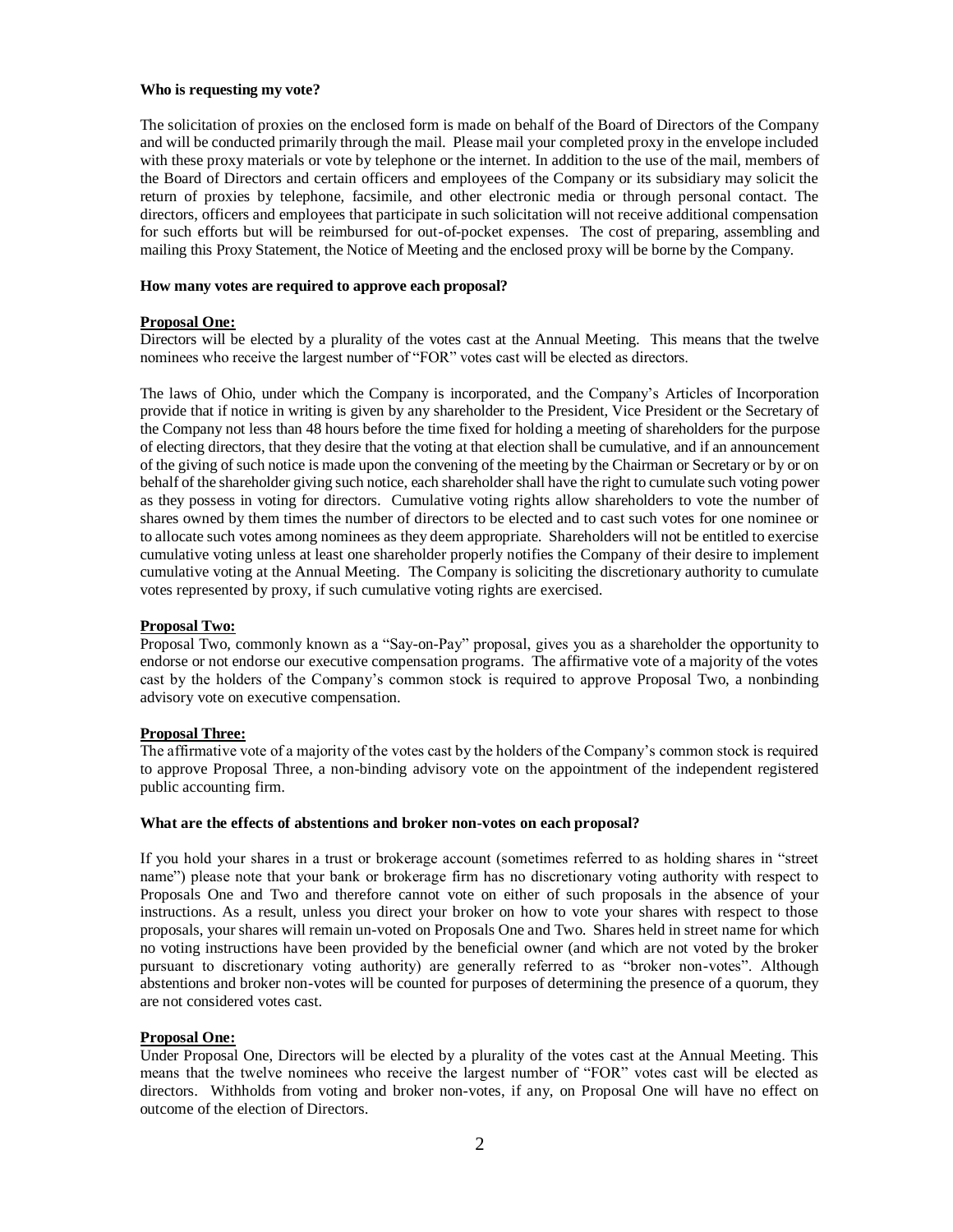# **Proposal Two:**

The approval of Proposal Two requires only the vote of the majority of the "votes cast" at the Annual Meeting. Because abstentions from voting and broker non-votes are not treated as "votes cast," they will have no effect on the outcome of this proposal.

# **Proposal Three:**

Proposal Three requires only the vote of the majority of the "votes cast" at the Annual Meeting. Because abstentions from voting and broker non-votes are not treated as "votes cast", they will have no effect on outcome of the passage of the proposal.

# **How does the Board recommend that I vote?**

The Board of Directors urges you to read the Proxy statement carefully and then vote your shares for the Annual Meeting. The Board of Directors recommends that you vote "FOR" all of the director nominees listed in Proposal One. The Board also recommends that you vote "FOR" Proposals Two and Three. Concerning proposal Two, the Board of Directors recommends that you vote to have the shareholders provide an advisory vote on executive compensation every three years.

# **How are shares voted?**

For proposal One, a shareholder may:

- Vote "FOR" each of the nominees for election to the Company's Board of Directors
- "WITHHOLD AUTHORITY" to vote for one or more nominees

For Proposals Two and Three, a shareholder may:

- Vote "FOR" the proposal
- Vote "AGAINST" the proposal
- Abstain from voting on the proposal

If the accompanying proxy is properly signed and returned and is not withdrawn or revoked, the shares represented thereby will be voted in accordance with the specifications thereon. If the manner of voting such shares is not indicated on the Proxy, the shares will be voted **"FOR"** the election of each of the nominees for directors named in Proposal One, and **"FOR"** the approval of Proposals Two and Three. Your shares will also be voted in the discretion of the proxy committee on any other business properly brought forth at the Annual Meeting.

If your shares are held by a broker, your broker is not permitted to discretionarily vote on your behalf in the absence of voting instructions from you for either Proposals One or Two. For your vote to be counted on such proposals you must communicate your voting decisions to your bank, broker or other holder of record before the date of the Annual Meeting. Your broker does have the authority to discretionarily vote your shares in the absence of direction by you on Proposal Three but may not exercise that discretion or direct the voting of those shares on your behalf in line with your preference.

# **How do I vote my shares without attending the meeting?**

Whether you hold shares directly or in "street name", you may direct your vote without attending the Annual Meeting. If you are a shareholder of record, you may vote by granting a proxy as follows:

- **By Mail** You may vote by mail by signing and dating your proxy card and mailing it in the envelope provided. You should sign your name exactly as it appears on the proxy card. If you are signing in a representative capacity (for example as guardian, trustee, custodian, attorney or officer of a corporation), you should indicate your name and title or capacity.
- **By Phone** You may vote by phone by calling 1-800-652-VOTE (8683) and following the instructions given.
- **By Internet** You may vote by internet by going to the following web site, following the instructions given and entering the requested information on your computer screen:

# **https://www.investorvote.com/FMAO**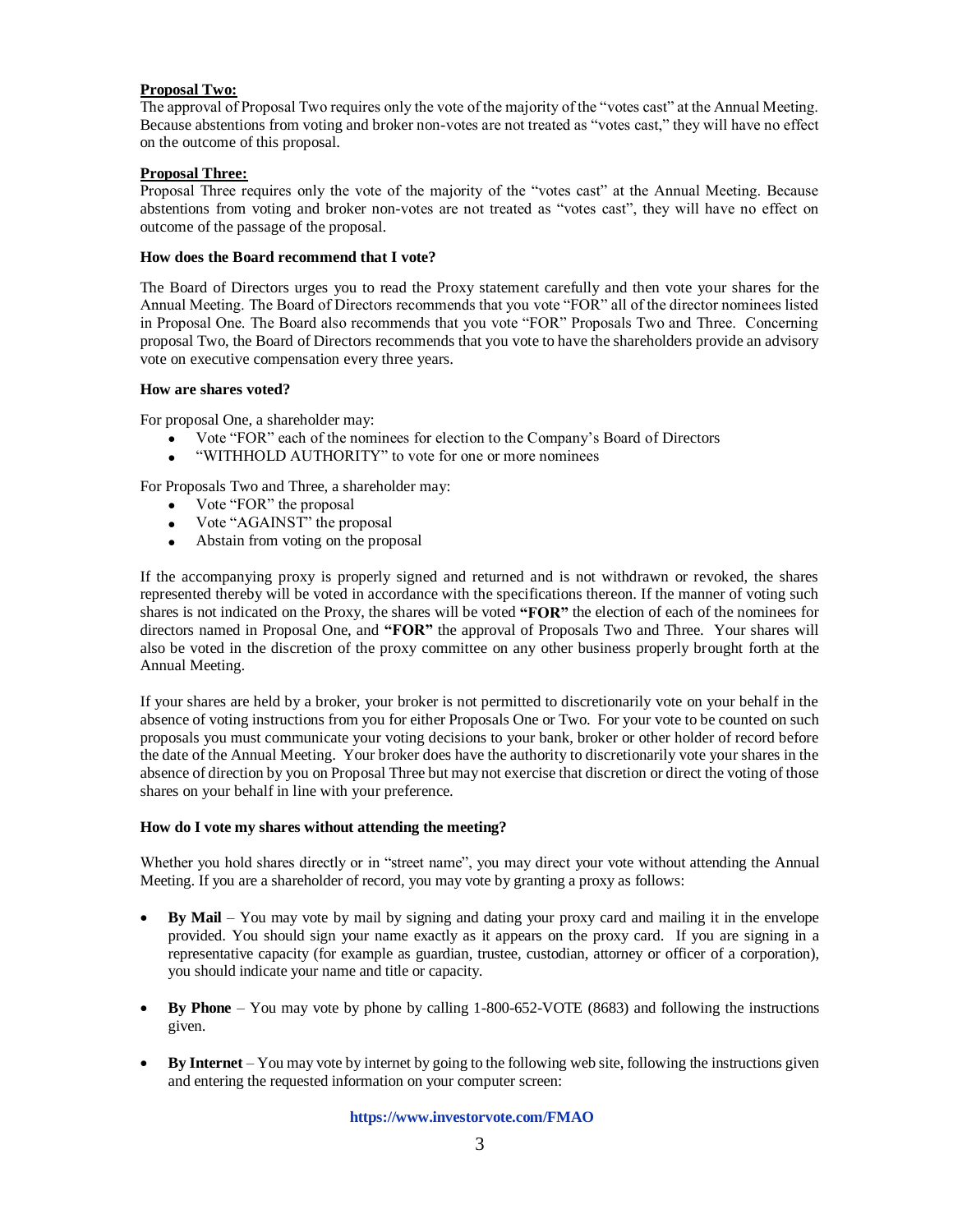Your vote by phone or internet is valid as authorized by the Ohio General Corporation Law.

For shares held in "street name", you should follow the voting instructions provided by your broker or nominee. You may complete and mail a voting instruction card to your broker or nominee or, in some cases, submit voting instructions by telephone or the internet. If you provide specific voting instructions by mail, telephone, or internet, your broker or nominee will vote your shares as you have directed. Under NYSE Rule 452, brokers will no longer be allowed to vote uninstructed shares in regard to the election of directors.

# **How do I vote my shares in person at the meeting?**

Even if you plan to attend the meeting, we encourage you to vote by mail, phone or internet so your vote will be counted if you later decide not to attend the meeting.

# **If you choose to vote at the Annual Meeting:**

- If you are a shareholder of record, to vote your shares at the meeting you should bring the enclosed proxy card and proof of identity.
- If you hold your shares in "street name", you must obtain a proxy in your name from your bank, broker or other holder of record in order to vote at the meeting and bring proof of beneficial ownership, such as a recent brokerage statement or a letter from your bank or broker, and proof of identity.

# **What does it mean if I receive more than one proxy?**

It likely means you hold shares registered in more than one account. To ensure that all of your shares are voted, sign and return each proxy.

# **May I change my vote?**

Yes. The presence of a shareholder at the Annual Meeting will not automatically revoke such shareholder's previously submitted proxy. However, shareholders may revoke a proxy at any time prior to its exercise by filing with the Secretary of the Company a written notice of revocation, by delivering to the Company a duly executed proxy bearing a later date than a previously submitted proxy, or by attending the Annual Meeting and notifying the Inspector of Elections of their intention to vote in person. Written notices of revoked proxies may be directed to Ms. Norma J. Kauffman, Inspector of Elections of Farmers & Merchants Bancorp, Inc., 307 North Defiance Street, Archbold, Ohio 43502.

# **How may I view the proxy and annual report electronically?**

You may access the reports by going to our website at the following address:

# **http://www.fm.bank/proxy(FMAO)fm2019/fm\_info.cfm**

# **How many shares are owned by Directors and Executive Officers?**

All directors and named executive officers of the Company as a group (comprised of 16 individuals), beneficially held 1,109,449 shares of the Company's common stock as of January 1, 2020, representing 9.96% of the outstanding common stock of the Company.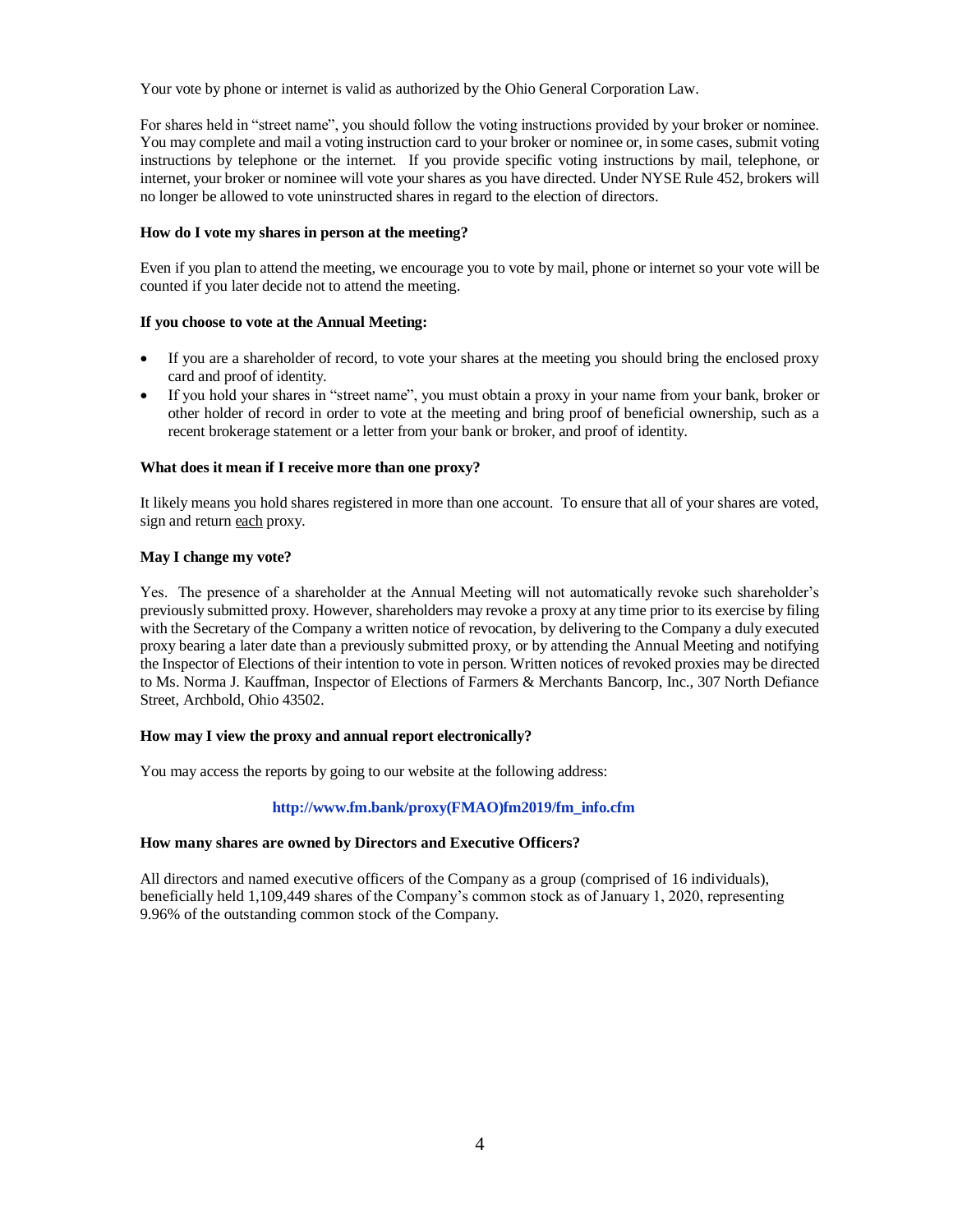# **PROPOSAL ONE**

# **Election of Directors and Information Concerning Directors and Officers**

Pursuant to the Code of Regulations of Farmers & Merchants Bancorp, Inc. the number of directors is currently set at twelve. Set forth below, as of the record date, is information concerning the nominees for election to the Board of Directors. The following persons have been nominated as directors by the Board of Directors upon the recommendation of the Company's Corporate Governance and Nominating Committee to serve until the Annual Meeting of shareholders in 2021:

| <b>Name</b>                         | Age | <b>Principal Occupation or</b><br><b>Employment for Past Five Years</b>                        | <b>Year First</b><br><b>Became</b><br><b>Director</b> |
|-------------------------------------|-----|------------------------------------------------------------------------------------------------|-------------------------------------------------------|
| Andrew J. Briggs <sup>(1)</sup>     | 65  | First Sr. Vice President of Business Development/Indiana<br>The Farmers & Merchants State Bank | 2019                                                  |
| Eugene N. Burkholder                | 67  | President, Falor Farm Center, Inc.                                                             | 2012                                                  |
| Lars B. Eller <sup>(2)</sup>        | 53  | President and CEO of the Company and<br>The Farmers & Merchants State Bank                     | 2018                                                  |
| Steven A. Everhart                  | 65  | Retired, Owner of Everhart Consulting                                                          | 2003                                                  |
| Jo Ellen Hornish                    | 66  | CEO, Hornish Bros, Inc. / Fountain City<br>Leasing, Inc. / Advantage Powder Coating, Inc.      | 2013                                                  |
| Jack C. Johnson                     | 67  | President, Hawk's Clothing, Inc.                                                               | 1991                                                  |
| Dr. Marcia S. Latta                 | 58  | Vice President of University Advancement,<br>The University of Findlay                         | 2009                                                  |
| Steven J. Planson                   | 60  | President, Planson Farms, Inc.                                                                 | 2008                                                  |
| Anthony J. Rupp                     | 70  | Retired, Past President of Rupp Furniture Co.                                                  | 2000                                                  |
| Kevin J. Sauder                     | 59  | President, Chief Executive Officer,<br>Sauder Woodworking Co.                                  | 2004                                                  |
| Paul S. Siebenmorgen <sup>(3)</sup> | 70  | Retired, Past President and CEO of the<br>Company and The Farmers & Merchants State Bank       | 2005                                                  |
| Dr. K. Brad Stamm                   | 67  | President and Educational Consultant of<br><b>Stamm Management Group</b>                       | 2016                                                  |

(1) Prior to January 1, 2019, Mr. Briggs was Chairman of Limberlost Bancshares, Inc. and President of Bank of Geneva, which companies were acquired by the Company as of that date.

 $\_$  , and the set of the set of the set of the set of the set of the set of the set of the set of the set of the set of the set of the set of the set of the set of the set of the set of the set of the set of the set of th

(2) On September 13, 2018, Mr. Eller joined The Farmers & Merchants State Bank as President and CEO of the Bank. He was appointed to the Board of Directors of the Company and The Farmers & Merchants State Bank on September 21, 2018. Mr. Eller assumed the additional position of President and CEO of the Company as of February 1, 2019, formerly held by Paul Siebenmorgen.

(3) Mr. Siebenmorgen was President & CEO of the Company and the Bank prior to September 13, 2018, and he remained as President and CEO of the Company until his retirement from that position on February 1, 2019.

There are no family relationships among any of the directors, nominees for election as directors and executive officers of the Company.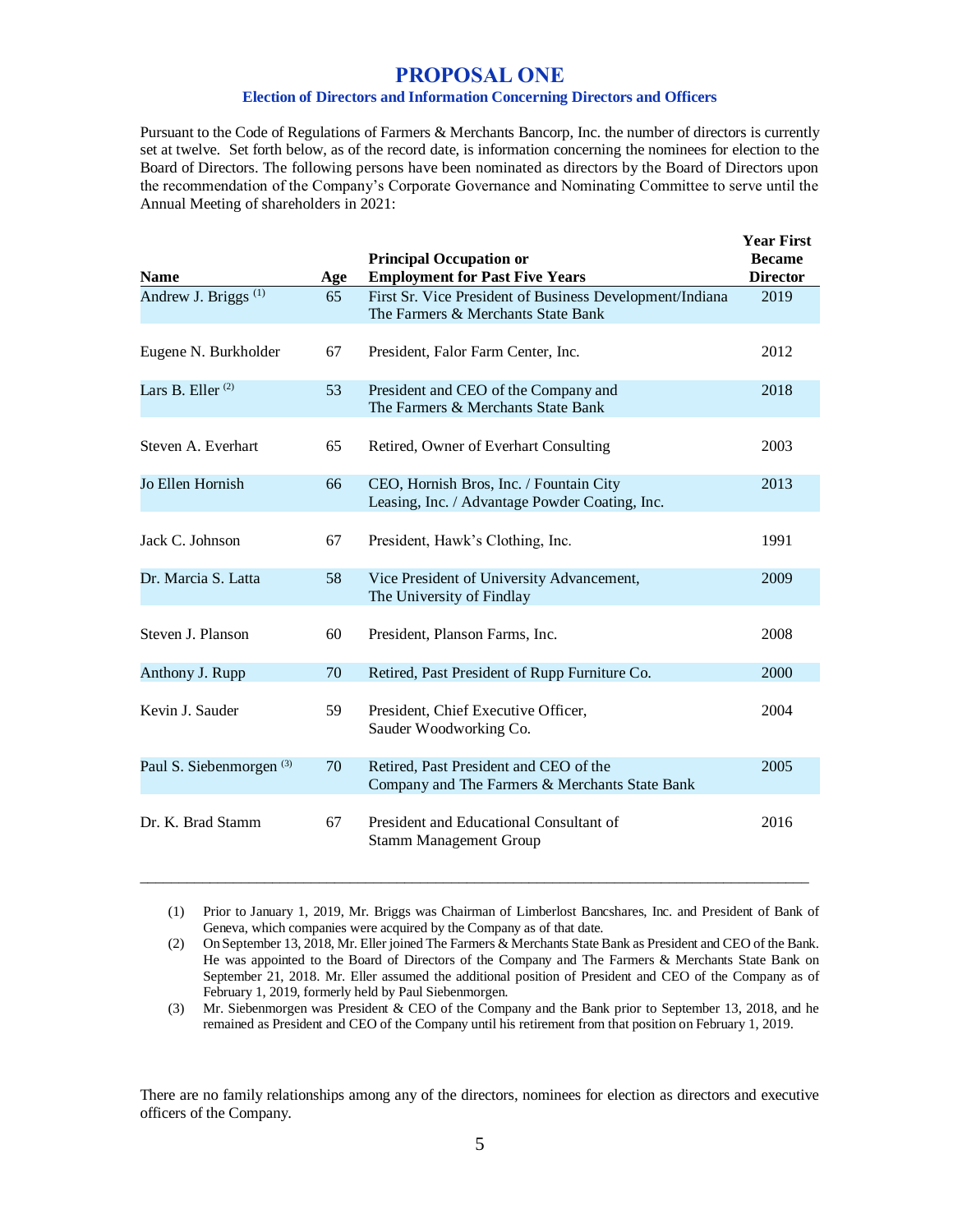While it is contemplated that all nominees will stand for election, and the nominees have confirmed this with the Company, if one or more of the nominees at the time of the Annual Meeting should be unavailable or unable to serve as a candidate for election as a director of the Company, the proxies reserve full discretion to vote the common shares represented by the proxies for the election of the remaining nominees and any substitute nominee(s) designated by the Board of Directors. The Board of Directors knows of no reason why any of the aforementioned persons will be unavailable or unable to serve if elected to the Board. The attached form of proxy grants to the persons listed in such proxy the right to vote shares cumulatively in the election of directors if a shareholder properly implements cumulative voting.

Proxies in the form solicited hereby, which are properly executed and returned to the Company will be voted in favor of each nominee for election to the Board of Directors unless otherwise instructed by the shareholder. Directors will be elected by a plurality of the votes cast at the Annual Meeting. This means that the twelve nominees with the largest number of "FOR" votes cast will be elected as directors. Abstentions from voting and broker non-votes, if any, on Proposal One will have no effect on outcome of the election of Directors.

# **THE BOARD OF DIRECTORS UNANIMOUSLY RECOMMENDS TO SHAREHOLDERS THE ELECTION OF THE AFOREMENTIONED PERSONS AS DIRECTORS OF THE COMPANY.**

The following table sets forth certain information with respect to the named executive officers of the Company and the Bank. Executive officers of the Company are appointed annually at the organizational meeting of the Company's Board of Directors.

| <b>Name</b><br>Lars B. Eller | <u>Age</u><br>53 | <b>Officer</b><br><b>Since</b><br>2018 | Positions and Offices Held With Company and the<br><b>Bank &amp; Principal Occupation Held Past Five Years</b><br>President and CEO ("PEO") <sup>(1) (2)</sup> |
|------------------------------|------------------|----------------------------------------|----------------------------------------------------------------------------------------------------------------------------------------------------------------|
| Barbara J. Britenriker       | 58               | 1992                                   | Executive Vice President and Chief Financial Officer<br>("PFO") $^{(1)}$ and Chief Retail Banking Officer $^{(3)}$                                             |
| Edward A. Leininger          | 63               | 1981                                   | <b>Executive Vice President and Chief Operations Officer</b>                                                                                                   |
| Rex D. Rice                  | 61               | 1984                                   | Executive Vice President and Chief Lending Officer <sup>(4)</sup>                                                                                              |
|                              |                  |                                        |                                                                                                                                                                |

(1) The designation PEO means principal executive officer and PFO means principal financial officer under the rules of the SEC.

\_\_\_\_\_\_\_\_\_\_\_\_\_\_\_\_\_\_\_\_\_\_\_\_\_\_\_\_\_\_\_\_\_\_\_\_\_\_\_\_\_\_\_\_\_\_\_\_\_\_\_\_\_\_\_\_\_\_\_\_\_\_\_\_\_\_\_\_\_\_\_\_\_\_\_\_\_\_\_\_\_\_\_\_\_\_\_\_\_\_\_\_\_\_\_\_\_\_\_\_\_\_\_\_\_\_\_\_\_\_\_\_\_\_\_\_\_\_\_\_\_\_\_\_\_\_\_\_\_\_\_\_\_\_

(2) From 2013-2017, Mr. Eller was Executive Vice President and Chief Retail Banking Officer of Royal Bank America in Philadelphia. From January 1, 2018, until June 30, 2018, Mr. Eller was a consultant for Cambridge Savings Bank in Massachusetts.

 $^{(3)}$  Ms. Britenriker was appointed to serve as the Chief Retail Banking Officer of the Bank on January 7, 2019 and will also remain as the Chief Financial Officer of the Company.

(4) Mr. Rice was the Executive Vice President and Senior Commercial Banking Manager until January 31, 2020. Upon the retirement of Todd Graham, Mr. Rice assumed the position of Chief Lending Officer of the Bank on February 1, 2020.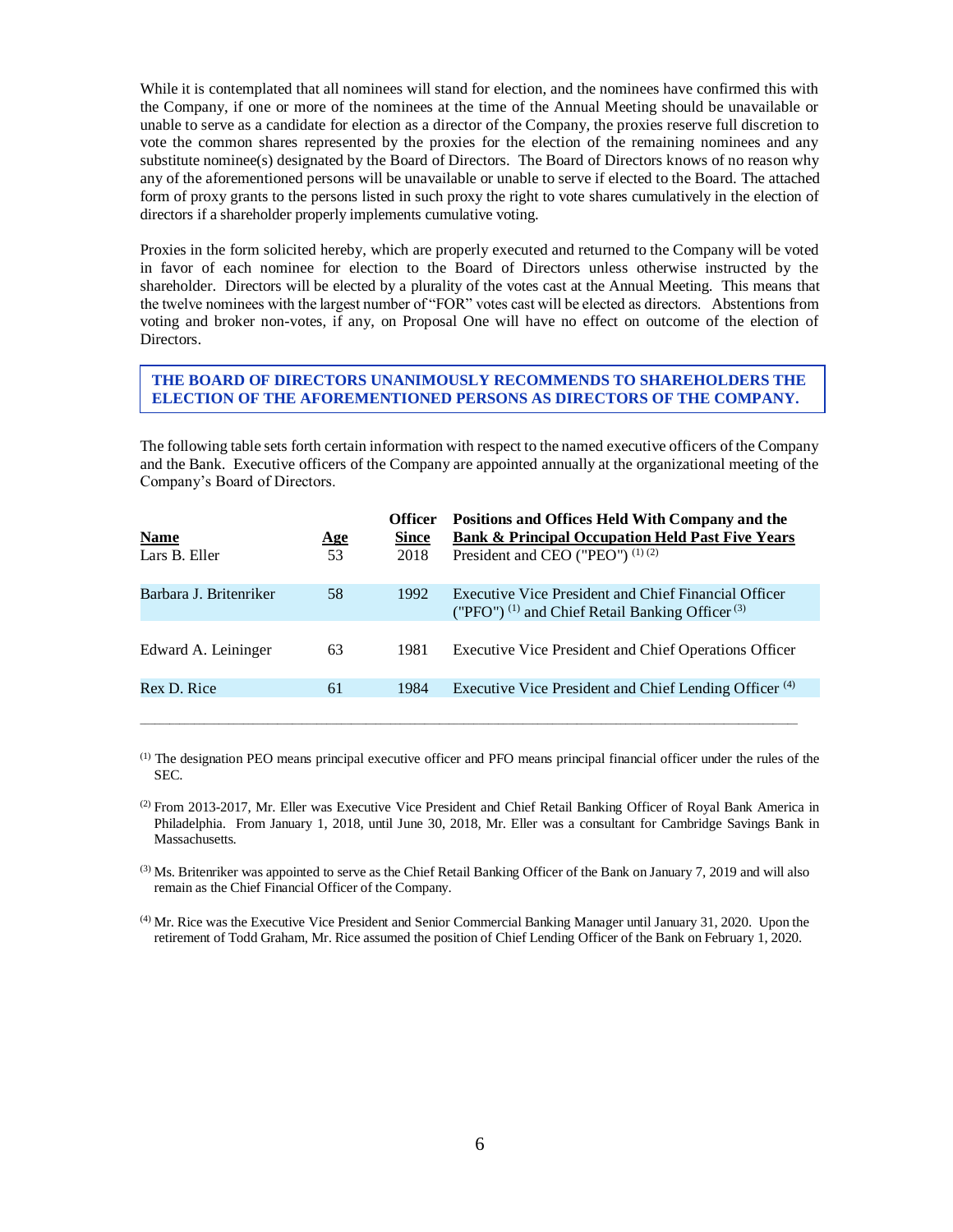#### **Security Ownership of Certain Beneficial Owners and Named Executive Officers**

As of January 1, 2020, the following person was the only shareholder known to the Company to be the beneficial owner of more than 5% of the Company's outstanding common shares.

|                         | <b>Amount of Shares</b>   |                         |
|-------------------------|---------------------------|-------------------------|
| Name and Address of     | of Common Stock           |                         |
| <b>Beneficial Owner</b> | <b>Beneficially Owned</b> | <b>Percent of Total</b> |
| Andrew J. Briggs        | $709.252^{(1)}$           | 6.38%                   |
| 307 N. Defiance Street  |                           |                         |
| Archbold, Ohio 43502    |                           |                         |

The following table sets forth the number of shares of common stock beneficially owned on December 31, 2019 by each director and nominee, and all directors and named executive officers as a group.

| <b>Beneficial Ownership of</b>   | <b>Amount of Shares</b>   |                         |
|----------------------------------|---------------------------|-------------------------|
| <b>Nominees for Director and</b> | of Common Stock           |                         |
| <b>Named Executive Officers</b>  | <b>Beneficially Owned</b> | <b>Percent of Total</b> |
|                                  |                           |                         |
| Directors:                       |                           |                         |
| Andrew J. Briggs                 | $709,252$ <sup>(1)</sup>  | 6.38%                   |
| Eugene N. Burkholder             | $21,967$ <sup>(2)</sup>   | 0.20%                   |
| Lars B. Eller                    | $5,600^{(3)}$             | 0.05%                   |
| Steven A. Everhart               | 19,580 (4)                | 0.18%                   |
| Jo Ellen Hornish                 | $22,000^{(5)}$            | 0.20%                   |
| Jack C. Johnson                  | 3,498                     | 0.03%                   |
| Marcia S. Latta                  | 3,866                     | 0.03%                   |
| Steven J. Planson                | $16,778$ <sup>(6)</sup>   | 0.15%                   |
| Anthony J. Rupp                  | $36,994$ <sup>(7)</sup>   | 0.33%                   |
| Kevin J. Sauder                  | 3,739                     | 0.03%                   |
| Paul S. Siebenmorgen             | 40,430 $(8)$              | 0.36%                   |
| K. Brad Stamm                    | $160,936$ <sup>(9)</sup>  | 1.45%                   |

*Named Executive Officers (other than Mr. Eller who is noted above) :*

| Barbara J. Britenriker                                                                                                                                                                                                                                                                                                             | $21,237$ <sup>(10)</sup> | 0.19% |
|------------------------------------------------------------------------------------------------------------------------------------------------------------------------------------------------------------------------------------------------------------------------------------------------------------------------------------|--------------------------|-------|
| Todd A. Graham                                                                                                                                                                                                                                                                                                                     | $2.124$ <sup>(11)</sup>  | 0.02% |
| Edward A. Leininger                                                                                                                                                                                                                                                                                                                | $22,138$ (12)            | 0.20% |
| Rex D. Rice                                                                                                                                                                                                                                                                                                                        | $19.310^{(13)}$          | 0.17% |
|                                                                                                                                                                                                                                                                                                                                    |                          |       |
| $\mathbf{D}$ $\mathbf{D}$ $\mathbf{D}$ $\mathbf{D}$ $\mathbf{D}$ $\mathbf{D}$ $\mathbf{D}$ $\mathbf{D}$ $\mathbf{D}$ $\mathbf{D}$ $\mathbf{D}$ $\mathbf{D}$ $\mathbf{D}$ $\mathbf{D}$ $\mathbf{D}$ $\mathbf{D}$ $\mathbf{D}$ $\mathbf{D}$ $\mathbf{D}$ $\mathbf{D}$ $\mathbf{D}$ $\mathbf{D}$ $\mathbf{D}$ $\mathbf{D}$ $\mathbf{$ |                          |       |

| Directors and Executive Officers as a Group |           |       |
|---------------------------------------------|-----------|-------|
| $(16 \text{ persons})$                      | 1,109,449 | 9.96% |

(1) Mr. Briggs is a beneficial owner of 6.38% of the Company's outstanding FMAO common stock. This includes 247,771 shares of common stock owned individually by Mr. Briggs, 3,660 shares of common stock owned jointly with Mr. Brigg's spouse, 457,500 shares of common stock held by family trusts of which Mr. Briggs is the trustee, 232 shares of common stock owned individually by Mr. Briggs' spouse, and 89 shares for which he has Power of Attorney.

 $^{(2)}$  Includes 8,644 shares of common stock owned in a trust of which Mr. Burkholder is the trustee, and 13,323 shares of common stock held in his individual trust.

(3) Includes 3,000 shares representing restricted stock awards issued pursuant to the Company's Long Term Incentive Plan, which will vest on 8/16/22.

(4) Includes 19,580 shares of common stock owned jointly with Mr. Everhart's spouse.

(5) Includes 22,000 shares of common stock owned jointly with Ms. Hornish's spouse.

(6) Includes 3,235 shares of common stock owned jointly with Mr. Planson's spouse, 2,588 shares of common stock owned individually by Mr. Planson's spouse, 9,150 shares of common stock held individually, and 1,805 shares of common stock held in his individual trust.

 $(7)$  Includes 19,595 shares of common stock owned individually by Mr. Rupp's spouse.

(8) Includes 32,217 shares of common stock owned jointly by Mr. Siebenmorgen with his spouse, and 8,213 shares of common stock held individually.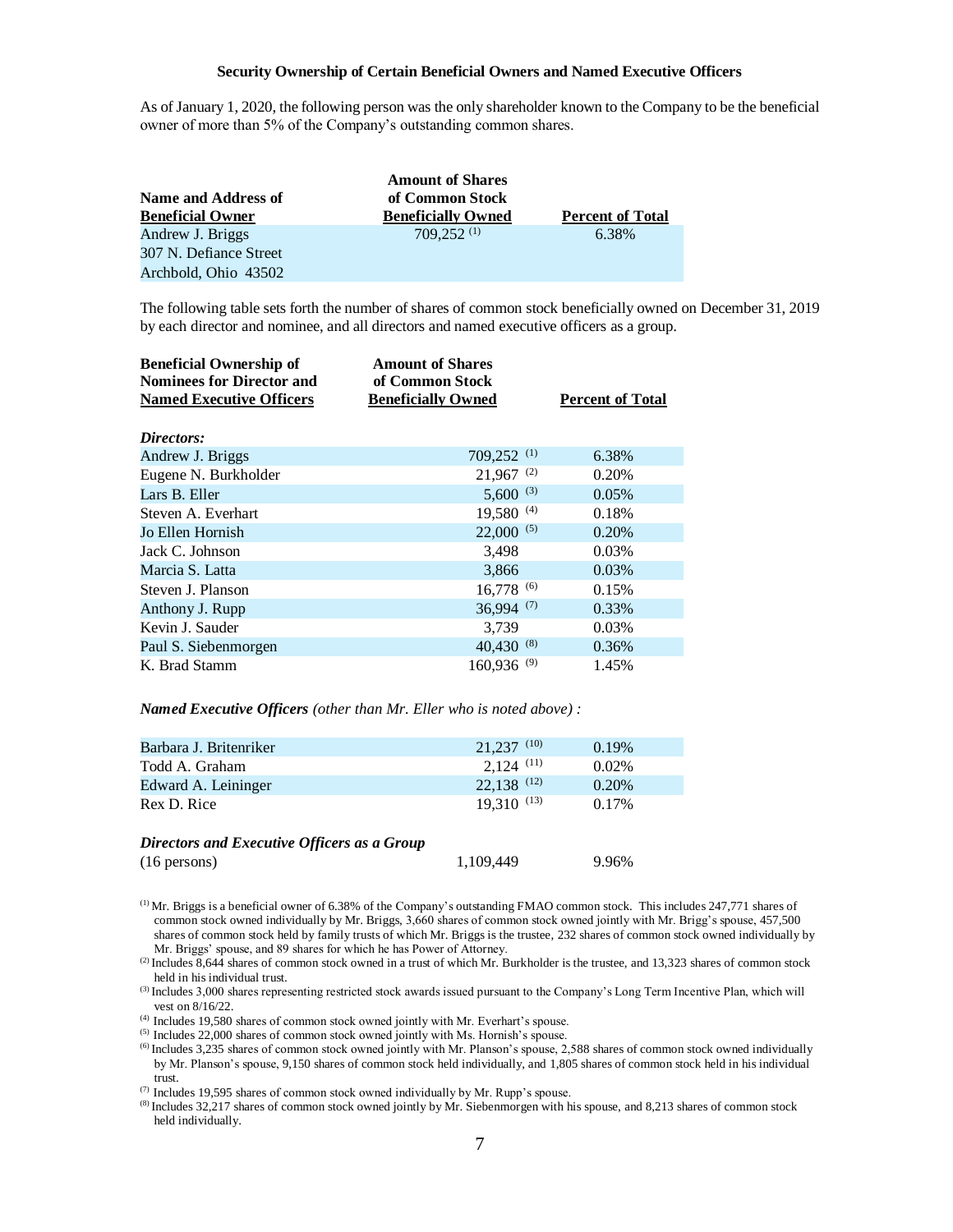- $(9)$  Includes 11,960 shares of common stock owned by Mr. Stamm's spouse, 22,880 shares of common stock of which he is the custodian, 28,776 shares of common stock owned in trusts of which Mr. Stamm is co-trustee, and 97,320 shares of common stock held individually and in his individual trust.
- <sup>(10)</sup> Includes 15,237 shares of common stock owned jointly with Ms. Britenriker's spouse and 6,000 shares representing restricted stock awards issued pursuant to the Company's Long Term Incentive Plan, 2,000 shares which will vest on 8/18/20, 2,000 shares which will vest on 8/17/21 and 2,000 shares which will vest on 8/16/22.
- (11) Includes 1,150 shares representing restricted stock awards for Mr. Graham pursuant to the Company's Long Term Incentive Plan, which vested upon his retirement from the Company on January 31, 2020.
- (12) Includes 20,088 shares of common stock owned jointly with Mr. Leininger's spouse, and 2,050 shares representing restricted stock awards issued pursuant to the Company's Long Term Incentive Plan, 800 shares which will vest on 8/18/20, 500 shares which will vest on 8/17/21, and 750 shares which will vest on 8/16/22.
- (13) Includes 15,410 shares of common stock owned jointly with Mr. Rice's spouse and 3,900 shares representing restricted stock awards issued pursuant to the Company's Long Term Incentive Plan, 1,400 shares which will vest on 8/12/20, 1,250 shares which will vest on 8/17/21, and 1,250 shares which will vest on 8/16/22.

#### **Committees of the Board of Directors**

The following table summarizes the membership of the Board of Directors as of December 31, 2019 and each of its committees, and the number of times each met during 2019.

| Andrew J. Briggs                     | Board<br>Member | Audit<br><b>Committee</b> | <b>Compensation</b><br><b>Committee</b> | Corporate<br>Governance<br><b>And Nominating</b><br><b>Committee</b> | <b>Enterprise</b><br><b>Risk</b><br><b>Management</b><br><b>Committee</b><br>Member |
|--------------------------------------|-----------------|---------------------------|-----------------------------------------|----------------------------------------------------------------------|-------------------------------------------------------------------------------------|
| Eugene N. Burkholder                 | Member          |                           |                                         |                                                                      | Chair                                                                               |
| Lars B. Eller                        | Member          |                           |                                         |                                                                      |                                                                                     |
| Steven A. Everhart                   | Member          | Chair                     | Member                                  |                                                                      | Member                                                                              |
| Jo Ellen Hornish                     | Member          | Member                    |                                         | Member                                                               |                                                                                     |
| Jack C. Johnson                      | Chair           |                           | Member                                  | Member                                                               | Member                                                                              |
| Marcia S. Latta                      | Member          |                           |                                         | Chair                                                                |                                                                                     |
| Steven J. Planson                    | Member          | Member                    |                                         |                                                                      | Member                                                                              |
| Anthony J. Rupp                      | Member          |                           | Member                                  | Member                                                               |                                                                                     |
| Kevin J. Sauder                      | Member          |                           | Chair                                   |                                                                      |                                                                                     |
| Paul S. Siebenmorgen                 | Member          |                           |                                         |                                                                      |                                                                                     |
| K. Brad Stamm                        | Member          | Member                    |                                         |                                                                      |                                                                                     |
| <b>Number of Meetings</b><br>in 2019 | 7               | 9                         | 3                                       | 2                                                                    | 5                                                                                   |

The Directors of Farmers & Merchants Bancorp, Inc. are also the Directors of The Farmers & Merchants State Bank (the "Bank"), the primary operating subsidiary of the Company. The Company's Board of Directors met seven times during 2019 whereas the Board of Directors of the Bank met 16 times in 2019. The Company's Board of Directors also has each of the following duly–constituted committees: Compensation Committee; Corporate Governance and Nominating Committee; Audit Committee, and Enterprise Risk Management Committee.

During 2019, each director attended 96% or more of the total meetings of the Board and the committees on which they served (held during the period that each served as a director) of the Company and The Farmers & Merchants State Bank.

The Compensation Committee is responsible for establishing salary levels and benefits for the executive officers of the Company. In determining the compensation of the executive officers of the Bank, the Bank has sought to create a compensation program that relates compensation to financial performance, recognizes individual contributions and achievements, and attracts and retains outstanding executive officers.

The Company has a Corporate Governance and Nominating Committee, which is responsible for recommendations to the full Board of Directors of candidates to serve as Director of the Company and the Bank,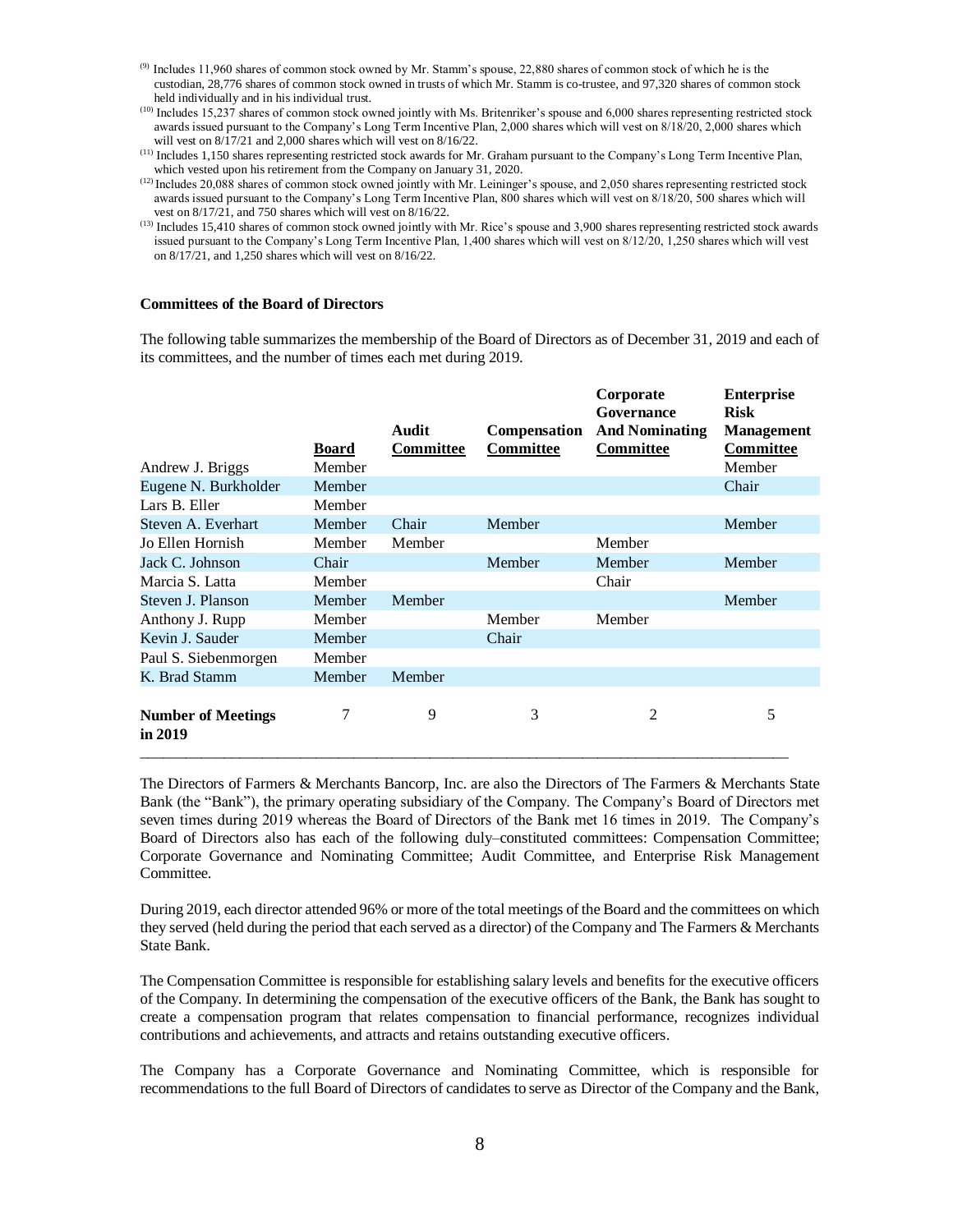and to suggest any proposed amendments to the Company's Articles of Incorporation, Code of Regulations and other corporate governance policies.

The Company also has an Audit Committee established in accordance with 15 U.S.C. 78c (a) (58) (A). The primary function of the Audit Committee is to review the adequacy of the Company's system of internal controls, to oversee the scope and adequacy of the work of the Company's independent public accountants and to approve and engage a firm of accountants to serve as the Company's independent public accountants.

The primary function of the Enterprise Risk Management Committee is to advise the Board of Directors regarding the enterprise risk management framework of the Company and to provide oversight to assist the Board of Directors in supervising enterprise risk management activities. The Committee reviews and defines risk exposure limits for each risk category while taking into consideration strategic goals and objectives and current market conditions.

# **Corporate Governance**

On May 10, 2017, the Company began listing on the NASDAQ Stock Exchange and became subject to the NASDAQ Capital Market listing standards and corporate governance requirements. Prior to that time, as a matter of good business practices, the Company had imposed upon itself more rigorous corporate governance standards than required by applicable law. In addition to the NASDAQ requirements, the Company adhered to the applicable requirements of the Sarbanes-Oxley Act of 2002. The Company chose to implement most of those corporate governance policies to encourage appropriate conduct among the members of its Board of Directors, officers and employees and to assure that the Company operates in an efficient and ethical manner.

In consideration of the size, complexity, and nature of the Company's business, the Board of Directors and Corporate Governance and Nominating Committee have chosen to establish separate positions for the President and the Board Chairman in order to maintain a separation of power and duties to further strengthen the governance structure. The Board Chairman is a non-employee, director who is not directly involved with the daily operations of the Company. Thus, the Board Chairman is able to focus attention on corporate structure and future strategic direction. The Board Chairman serves as the leader of the Board of Directors, presiding over full board meetings and ensuring full accountability for the shareholders' interests. Effectively monitoring the decisions and actions of management is one of the primary roles of the Board of Directors. The President and Chief Executive Officer is a bank insider providing management and leadership for ongoing operations of the Company, as well as the Company's wholly-owned subsidiary, The Farmers & Merchants State Bank, who is also accountable to the Board of Directors. Succession plans exist for the Board Chairman and President and Chief Executive Officer, as well as Vice Chairman of the Board, and all the Executive Officers of the Bank.

On September 13, 2018, The Farmers & Merchants State Bank, entered into an Employment Agreement with Lars B. Eller. At that time, Mr. Eller became the President and Chief Executive Officer of the Bank. Pursuant to the intended succession plan upon the retirement of Paul Siebenmorgen, President and CEO of the Company, Mr. Eller assumed the additional position of President and CEO of the Company on February 1, 2019.

# **Director Independence**

The Corporate Governance and Nominating Committee of the Board of Directors of the Company undertakes a review of director independence annually and reports on its findings to the full Board in connection with its recommendation of nominees for election to the Board of Directors.

Based upon the review and report of the Corporate Governance and Nominating Committee, the Board of Directors has determined that, (A) all directors have met the independence standards of the NASDAQ Marketplace Rules; and (B) no directors have any relationship which, in the opinion of the Board, would interfere with the exercise of independent judgment in carrying out the responsibilities of a director, with the exceptions of Mr. Siebenmorgen, the former President and Chief Executive Officer of the Company, Mr. Eller, the current President and Chief Executive Officer of the Company and the Bank, and Mr. Briggs, the First Senior Vice President of Business Development/Indiana of the Bank, who are all deemed not to be independent. In addition, the members of each of the Compensation Committee, the Corporate Governance and Nominating Committee, and the Audit Committee were determined to be, and under the terms of the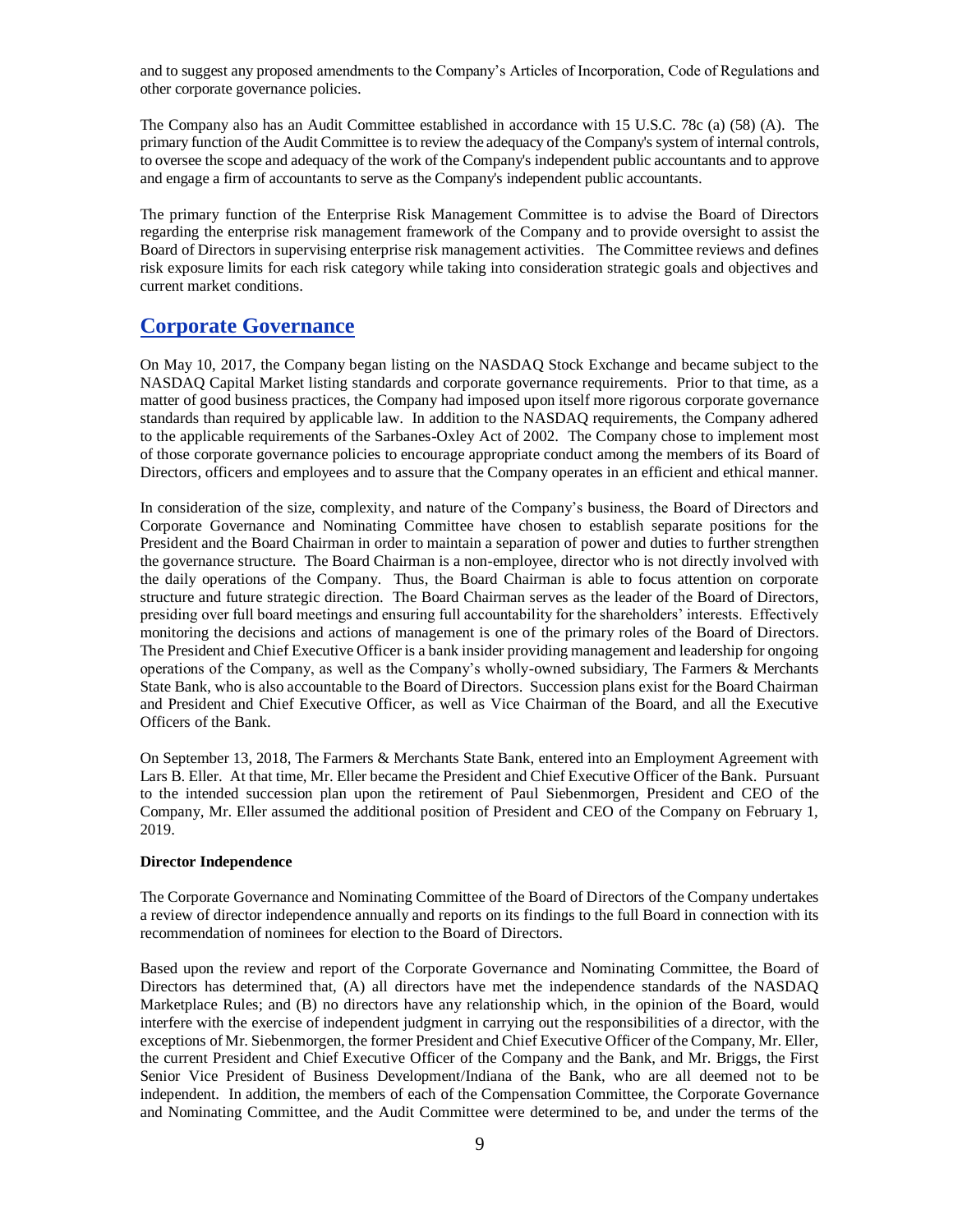respective charters, will continue to be "independent" pursuant to standards adopted by NASDAQ for such committees.

# **Committee Charters**

The Board of Directors has adopted charters for the Audit Committee, the Compensation Committee and the Corporate Governance and Nominating Committee. Copies of the charters for each of these committees are available on the Bank's website [\(www.fm.bank\)](https://www.fm.bank/), and are available upon request from the Company. Shareholders desiring a paper copy of one or all of the charters should address written requests to Ms. Lydia A. Huber, Corporate Secretary of Farmers & Merchants Bancorp, Inc., 307 North Defiance Street, Archbold, Ohio 43502.

# **Code of Conduct and Ethics**

The Board of Directors has adopted a Code of Business Conduct and Ethics (the "Code"). The Code applies to all officers, directors and employees of the Company and the Bank. The administration of the Code has been delegated to the Audit Committee of the Board of Directors, a committee comprised entirely of "independent directors". The Code addresses topics such as compliance with laws and regulations, honest and ethical conduct, conflicts of interest, confidentiality and protection of Company assets, fair dealing and accurate and timely periodic reports, and also provides for enforcement mechanisms. The Board and management of the Company intend to continue to monitor not only the developing legal requirements in this area, but also the best practices of comparable companies, to assure that the Company maintains sound corporate governance practices in the future.

A copy of the Company's Code is available on the website of the Bank [\(www.fm.bank\)](https://www.fm.bank/). In addition, a copy of the Code is available to any shareholder free of charge upon request. Shareholders desiring a copy of the Code should address written requests to Ms. Lydia A. Huber, Corporate Secretary of Farmers & Merchants Bancorp, Inc., 307 North Defiance Street, Archbold, Ohio 43502, and are asked to mark Code of Business Conduct and Ethics on the outside of the envelope containing the request.

# **Nominations for Members of the Board of Directors**

As noted above under "Corporate Governance," the Company has a Corporate Governance and Nominating Committee. The current members of the committee all are "independent directors" (as defined by NASDAQ). The Corporate Governance and Nominating Committee has developed a policy regarding the consideration of nominations for directors by shareholders. The policy is posted on the Bank's website for review by shareholders. As outlined in its policy, the Corporate Governance and Nominating Committee will consider nominations from shareholders, although it does not actively solicit such nomination recommendations. Proposed nominations should be addressed to Chairman of the Corporate Governance and Nominating Committee of Farmers & Merchants Bancorp, Inc., 307 North Defiance Street, Archbold, Ohio 43502. Such nominations must include a description of the specific qualifications the candidate possesses and a discussion as to the effect on the composition and effectiveness of the Board. The identification and evaluation of all candidates for nomination to the Board of Directors are undertaken on an ad hoc basis within the context of the Company's strategic initiatives at the time a vacancy occurs on the Board or as anticipated retirement dates approach. In evaluating all candidates, including candidates recommended for nomination by shareholders, the Committee considers a variety of factors, including the candidate's integrity, independence, qualifications, skills, occupation, experience (including experiences in finance and banking), familiarity with accounting rules and practices, and compatibility with existing members of the Board. In addition, attributes such as place of residence and geographic markets represented, age, gender, involvement and visibility in the counties and communities represented by the Company's current and future geographic footprint, and relationships with the Company and the Bank are given consideration. A candidate's occupation and experience are given high importance. Other than the foregoing, there are no stated minimum criteria for nominees, although the Committee may consider such other factors as it may deem at the time to be in the best interest of the Company and its shareholders, which factors may change from time to time.

To maintain a wide-ranging mix of individuals, primary consideration is given to the depth and breadth of an individual's business and civic experience in leadership positions, as well as their ties to the Farmers & Merchants Bancorp, Inc.'s markets. Consideration has been given to the number of directors based on the board size of the nine peer bank holding companies as identified in the Compensation Discussion and Analysis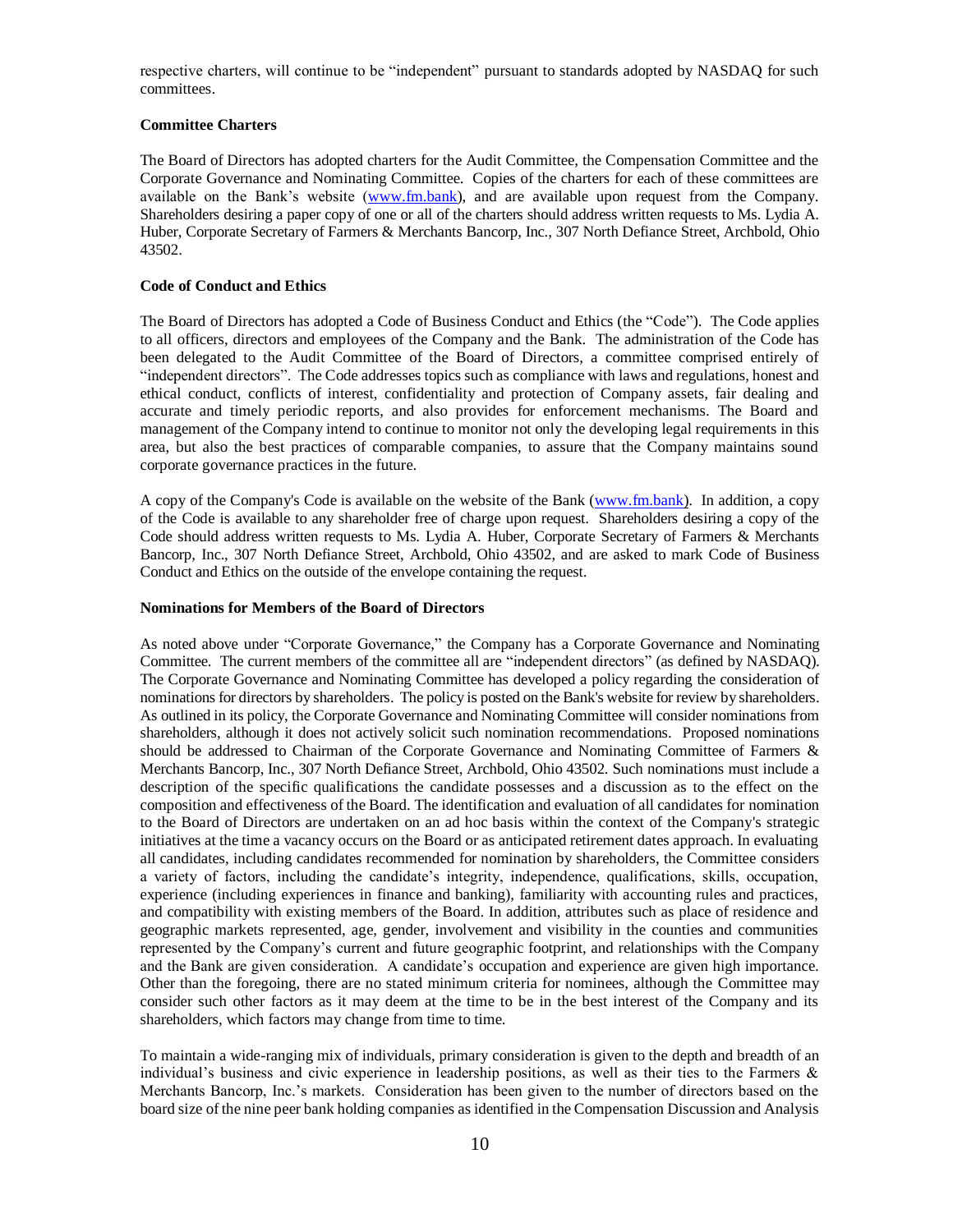for comparison of executive officer compensation. The Board of Directors last conducted a self-evaluation during 2018. The Committee determined a Board self-evaluation would not be required in 2019. Attention is given to each director's attendance at board meetings and committee meetings, as well as anticipated retirement dates and other events that might affect a director's continued service. All current directors were deemed eligible for nomination in the ensuing year.

On September 21, 2018, the Board of Directors opened a seat on the Board and appointed Lars Eller to the Board of Directors for both the Company and its wholly-owned subsidiary, The Farmers & Merchants State Bank. Mr. Eller joined the Bank, as the President and Chief Executive Officer on September 18, 2018. He subsequently assumed the additional position of President and Chief Executive Officer of the Company upon the retirement of the then current President and Chief Executive Officer of the Company on February 1, 2019. An additional seat on the Board of Directors was also opened by the Board on December 20, 2018. Andrew Briggs, the former Chairman of Limberlost Bancshares, Inc., was appointed to fill this seat as a Director for both the Company and the Bank, upon the completion of the merger on January 1, 2019 of Limberlost Bancshares, Inc. with the Company. The Corporate Governance and Nominating Committee will continue to assess and evaluate how the Board of Directors is functioning and whether additional board members are needed. Attention will also be given to anticipated retirement dates and other events that might affect a director's continued service.

As currently comprised, the Board of Directors is a diverse group of individuals who are drawn from various market sectors and industry groups with a presence in the Farmers & Merchants Bancorp, Inc.'s markets. Board members are individuals with leadership skills, extensive knowledge, and proven experience who reside in, serve and represent the Company's geographic footprint throughout the counties and communities served, as well as the broader region. Current board representation provides a background in accounting, auditing, agriculture, community banking, construction, economics, finance, financial services, fund raising, manufacturing, retail, commercial, and education. The expertise of these individuals covers accounting and financial reporting, economics and economic analysis, corporate management and leadership, professional development, strategic planning, business acquisitions, marketing, education, human resources and employee relations, retail sales, small business operations, and family farm operations. In addition, gender and generational attributes further broaden the diversity of the full Board of Directors. What follows is a brief description of the experience and qualifications of each member of the Company's Board of Directors.

# **Andrew J. Briggs**



Mr. Briggs was the former Chairman of Limberlost Bancshares, Inc. and President of its wholly-owned subsidiary Bank of Geneva. Upon completion of the merger on January 1, 2019 of Limberlost Bancshares, Inc. into Farmers & Merchants Bancorp, Inc., he was appointed the Board of Directors of the Company and the Bank. With 40-plus years of banking experience, Mr. Briggs now serves as the First Senior Vice President for Business Development/Indiana of the Bank. He was the 2019 Chairman of the Indiana Bankers Association and currently serves as the Immediate Past Chairman. He is a member of the Indiana Bankers 40 Year Club.

In September 2019, Mr. Briggs was honored with the Sagamore of the Wabash award by Indiana Governor, Eric J. Holcomb. This award is given to exemplary Hoosiers in recognition of their distinguished service statewide. Actively involved in the community, Mr. Briggs is Treasurer of the Indiana State Museum, corporate secretary of Limberlost State Historic Site, a current Director and past Treasurer of the Northeast Indiana Regional Development Authority, Treasurer of Adams County Economic Development Corporation, and Treasurer of the Adams Public Library System. Additionally, he is past President of the Geneva Town Council.

Mr. Briggs is a graduate of Ball State University. His extensive banking background and experience in corporate leadership enables him to provide knowledge and expertise to the Board regarding the banking industry, business development, and community development. Mr. Briggs serves on the Enterprise Risk Management Board Committee.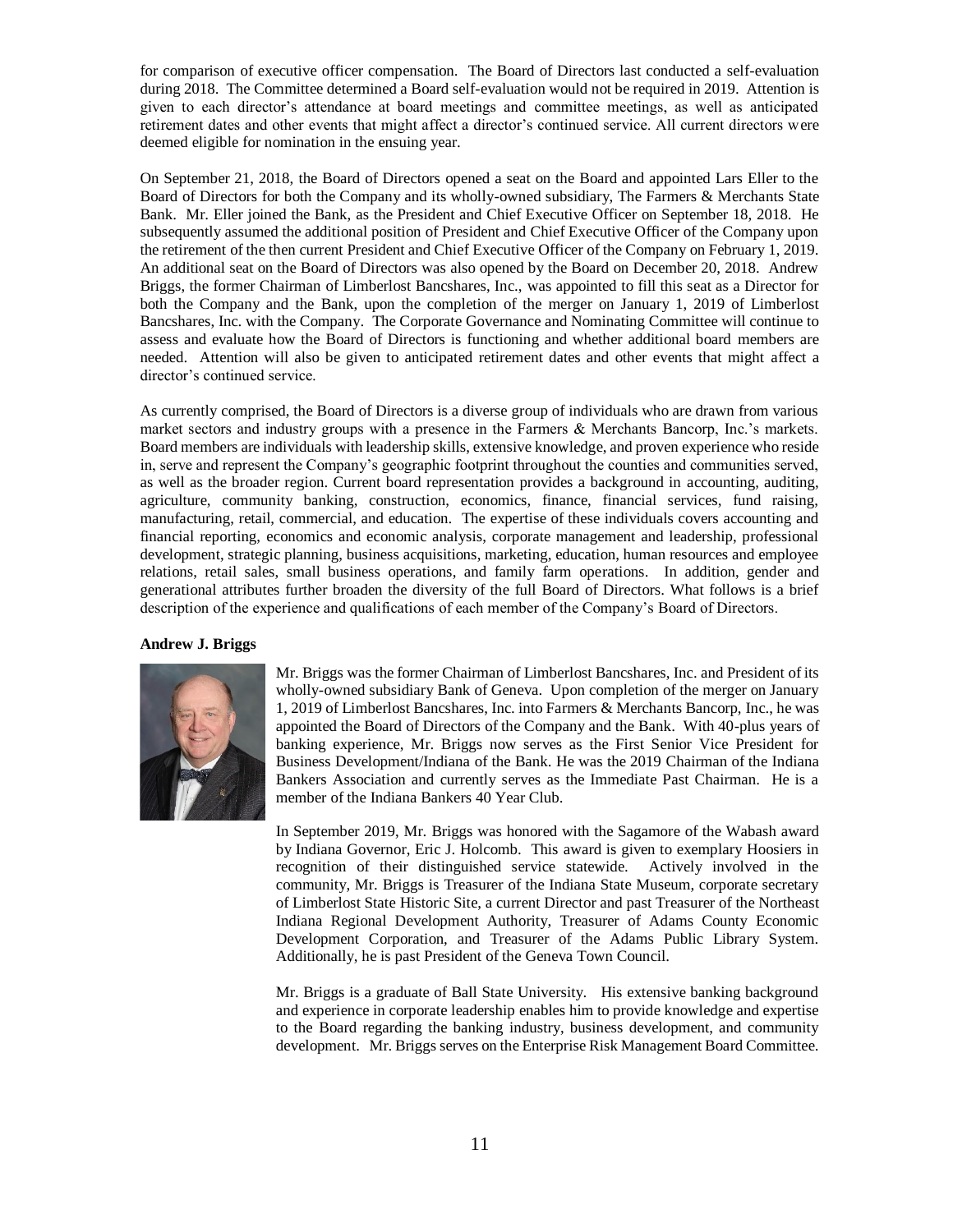#### **Eugene N. Burkholder**



Mr. Burkholder owns and manages Falor Farm Center, Inc., a large, independent agricultural retail fertilizer, chemical and seed company. His involvement with Falor Farm Center, Inc. spans over 35 years. He is part owner and member of Black Swamp Equipment, LLC, Burkholder Farms, LLC, and owner of JRBC Properties, LLC. He is also a cash grain farmer. Through his business relationships, he is knowledgeable of the markets covering Fulton, Defiance, Lucas, Henry, and Wood Counties in Ohio and Lenawee County, Michigan. These are the same areas where the Company's potential customer base is growing and expanding. His induction into the Fulton County Agricultural Hall of Fame in 2011 attests to the depth of his agricultural involvement. He is a current member of the Fulton County Agricultural Society and Ohio Agricultural Business Association.

With his involvement in multiple companies, he also brings an understanding of the concerns and operations of small business. He is a current member of NFIB (National Federation of Independent Businesses), the Ohio Chamber of Commerce and also serves on the Pike-Delta-York School's Financial Advisory Board. Mr. Burkholder chairs the Enterprise Risk Management Committee and is also a member of the Executive Committee.

Mr. Burkholder is familiar with the workings of the Bank as he previously served on the Bank's Delta Advisory Board. He graduated from Ohio State University with a Bachelor of Science in Agronomy specializing in soil fertility. A graduate of Wauseon High School, he previously worked for Fulton County Soil & Water Conservation Society and taught Vocational Agriculture at Stryker Local Schools in Stryker, Ohio.

**Lars B. Eller**



Mr. Eller joined The Farmers & Merchants State Bank as its President and Chief Executive Officer in September 2018. He was also appointed to the Board of Directors of Farmers & Merchants Bancorp, Inc. and The Farmers & Merchants State Bank in September 2018. He assumed the additional position of President and Chief Executive Officer of the Company on February 1, 2019 upon the retirement of the then current President and Chief Executive Officer.

Mr. Eller has a Master's of Business Administration degree from McGill University in Montreal, Canada, and an undergraduate degree from Concordia University in Montreal, Canada. Prior to joining the Bank, he worked as a consultant for Cambridge Savings Bank. In 2013, he joined Royal Bank of America as Executive Vice President and Chief Retail Banking Officer. Royal Bank of America was a publicly held community bank based in Philadelphia, Pennsylvania which was acquired in 2017. Previous banking experience includes serving as Director of Sales and Marketing at Clarity Advantage Corporation; Senior Vice President of Retail Banking for TD Bank in Pennsylvania, Head of National Sales for U.S. Wealth Management at TD Bank, leadership roles at National City Bank in Cleveland, Youngstown, and Dayton; and starting his banking career with TD Bank Financial Group working his way through the ranks as a management trainee to an area manager.

Having recently relocated to Northwest Ohio, Mr. Eller has extensive experience at both large national and regional banks, as well as community banks. He is able to provide knowledge and expertise to the Board regarding executive management, sales and marketing, retail banking, bank mergers and acquisitions, human resource management, executive officer compensation and incentives, strategic planning, and shareholder relations. He is a member of the Executive Committee. He serves on the Northeast Indiana Regional Partnership Membership Committee, is a member of the Bryan Rotary Club, and a Toledo Museum of Art Director Circle Crystal Member.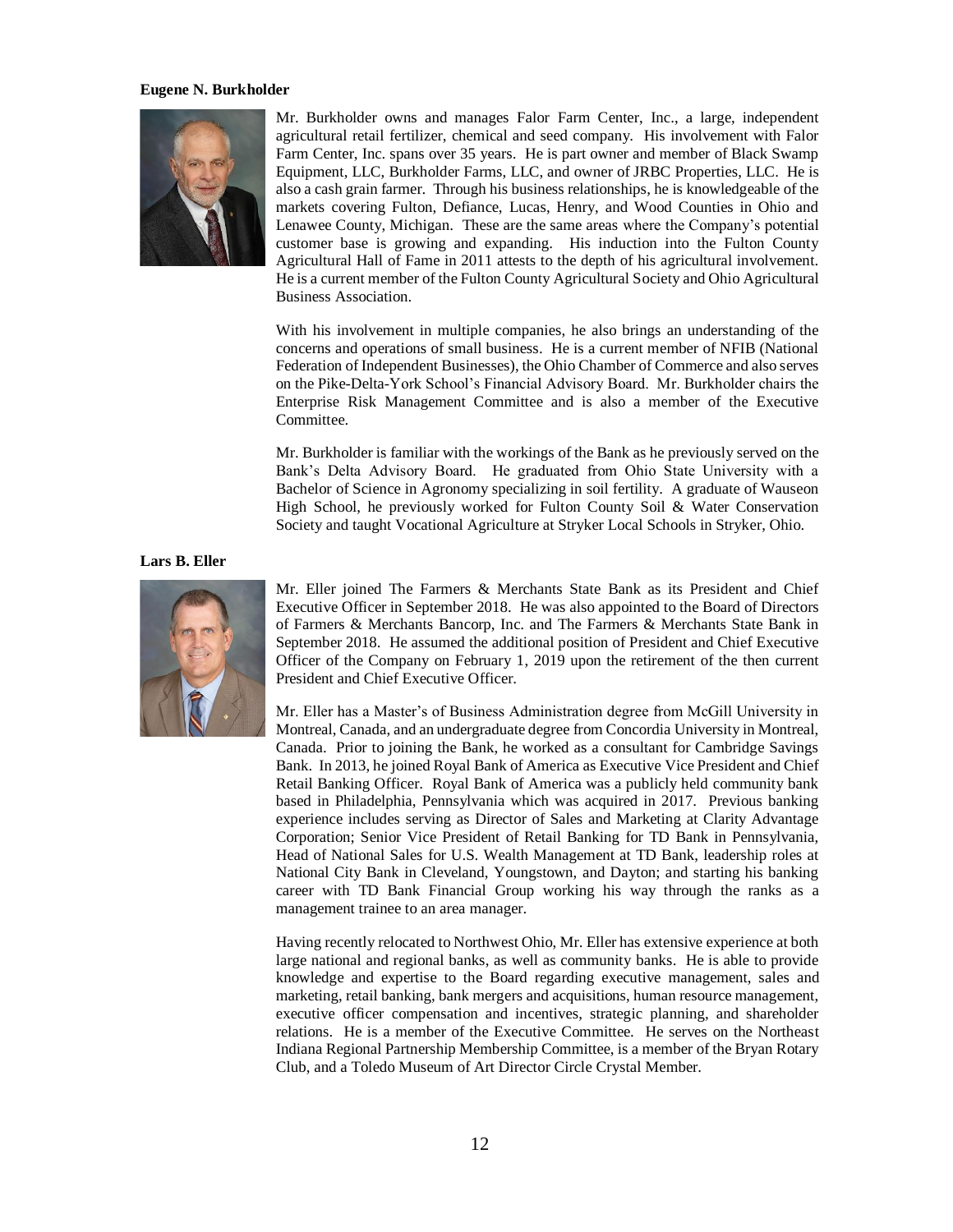#### **Steven A. Everhart**



Mr. Everhart is the Board of Directors' designated financial expert providing financial expertise to the board structure. A Certified Public Accountant, Mr. Everhart worked for Ernst & Young, a large international accounting firm. His experience in public accounting included external bank audits and involvement with large corporate mergers and acquisitions. Mr. Everhart is retired, having managed Everhart Consulting, a consulting business focused on business development and accounting services. He was the long-time Secretary/Treasurer and board member of a multi-state construction group that specialized in highway contracting, bridge building, steel erection, commercial and industrial construction, as well as environmental remediation. His professional duties included all financial activities and financial reporting, audit preparation, budgeting, compensation reviews, and knowledge of government regulatory requirements. He brings extensive accounting and financial expertise with a sound understanding of accounting principles and practices; experience in preparing, analyzing, and evaluating financial statements; knowledge of internal controls and procedures for financial reporting; as well as insight on audit committee functions. Mr. Everhart is Chairman of the Audit Committee, a member of the Compensation Committee and the Enterprise Risk Management Committee.

A graduate of the University of Cincinnati with a Bachelor of Arts degree in Business Administration, Mr. Everhart is a long-term resident of Northwest Ohio. His current memberships include Ohio Society of Certified Public Accountants and the Institute of Internal Auditors (IIA).

#### **Jo Ellen Hornish**



Ms. Hornish is the President and CEO of several Defiance area companies. She oversees the day-to-day strategic and financial operations of Hornish Bros., Inc., Fountain City Leasing, Inc., Advantage Powder Coating, Inc., OneSource Diversified Services, Ltd., and Hornish Properties, LLC. Hornish Bros., Inc. is a trucking company purchased in 1984 which has common and contract authority in 48 states and Canada. It has been recognized as an eight-time General Motors Worldwide Supplier of the Year. Fountain City Leasing, Inc. is a privately-owned business with over 125 trucks and 550 trailers leased to Hornish Bros., Inc. and employs over 115 drivers, office, and shop employees. Advantage Powder Coating, Inc. was formed to powder coat iron castings for the automotive community, with a line capacity to process over 100,000 pounds of castings per hour. Advantage Powder Coating, Inc. has expanded its services to include impregnation, feddling, inspection, and other foundry related services. OneSource Diversified Services, Ltd. supplies rental properties and buildings for vendors providing services to automotive companies. Hornish Properties, LLC is a holding company for farmland and real estate. Due to her corporate leadership and involvement in the automotive and transportation industries, Ms. Hornish can provide guidance to the Board on corporate management and matters relating to the automotive industry and transportation industry. She currently serves on the Audit Committee and the Corporate Governance and Nominating Committee.

Ms. Hornish is also a managing member of the Sam Hornish Jr. Foundation and is responsible for gifting which includes many local and national charities. Area recipients include the Sam Hornish Family Heart Center at Defiance Regional Hospital, the Defiance Senior Center, Sam Hornish Family Youth Lounge at the Defiance YMCA, Sam Hornish Family Fitness Room at Tinora High School, Sam Hornish Family Chapel at the Defiance Hospice Center, and the Browning Masonic Community Alzheimer Unit at Waterville. National charities include Feed the Children, Wounded Warrior Project, USO, St. Jude Children's Research Hospital, the Shriners Hospital for Children, Tunnel to Tower City of Hope, and the Salvation Army.

Born and raised in the Milwaukee, Wisconsin area, Ms. Hornish relocated to Northwest Ohio over 40 years ago. She currently resides near Defiance, Ohio. Her memberships include the American Trucking Association, Ohio Trucking Association, the Northern Ohio Minority Supplier Development Council, and Women's Giving Circle of Defiance.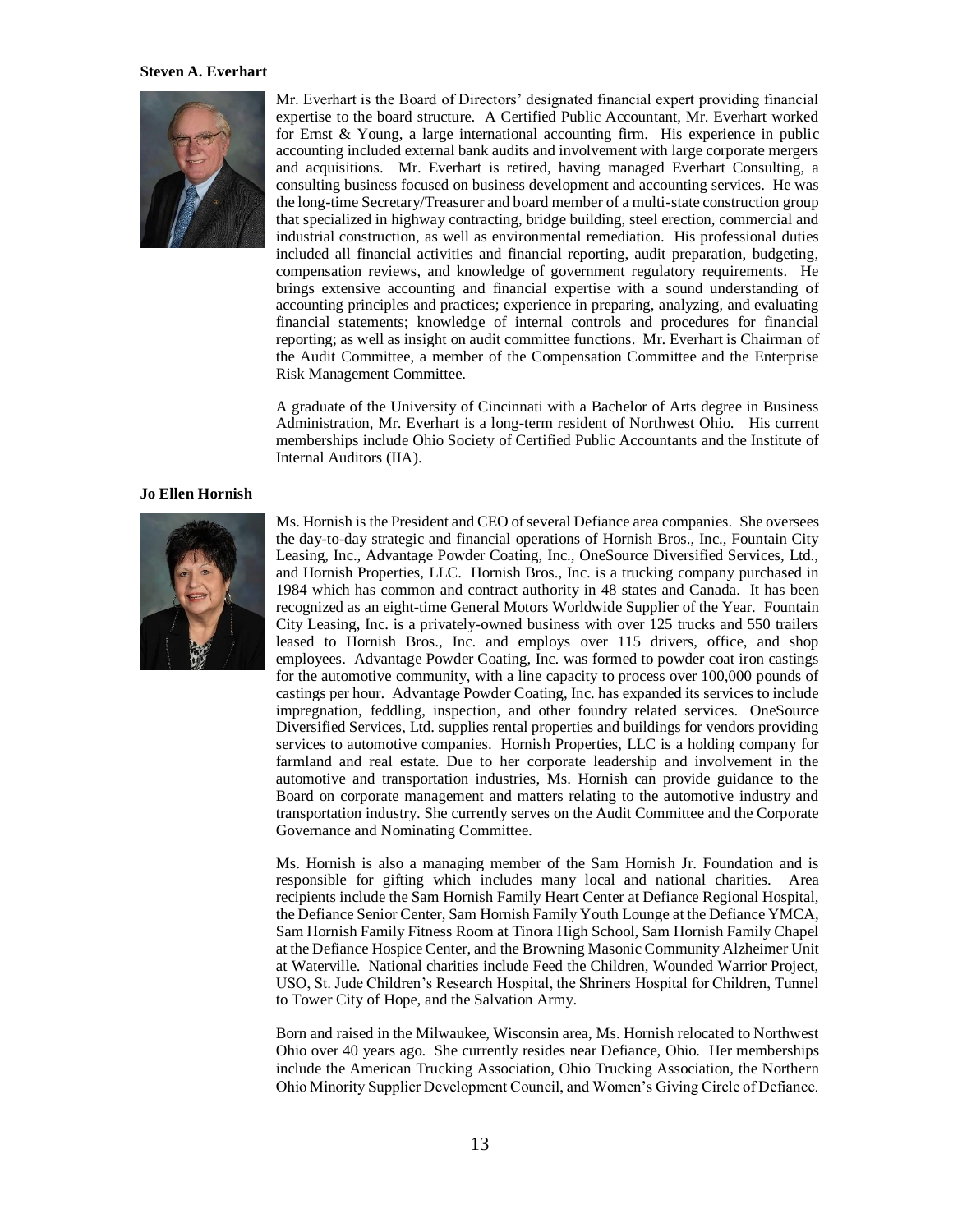#### **Jack C. Johnson**



Mr. Johnson has over 40 years' experience in running an independent retail clothing business. His background and experience encompasses the various aspects of running a small retail business including accounting principles and practices, purchasing, retail sales, marketing, human resource management, and taxes. He brings valuable insight regarding small retail business operations; retail marketing and sales of products and services to consumers; and consumer buying habits and trends during various economic cycles. Prior to joining the Farmers & Merchants Bancorp, Inc. Board of Directors, Mr. Johnson served on the Bank's Bryan Advisory Board. Mr. Johnson is Chairman of the Board of Directors and the Executive Committee and is a member of the Corporate Governance and Nominating Committee, the Compensation Committee, and the Enterprise Risk Management Committee.

Mr. Johnson graduated from Ohio State University with a Bachelor of Science degree in Business Administration specializing in marketing. A life-time resident of Williams County, Ohio, he is a member of the Bryan Chamber of Commerce and former board member representing the retail division. In addition, he is a member and former president of the Bryan Retail Merchants Association, a graduate of the Hagger Business School, a member of the Men's Apparel Guild of California, and a member of the Action Sports Retailing Group. Annually, Mr. Johnson attends a trade show called Surf Expo which provides educational seminars offering guidance and advice on current retailing and marketing ideas. Recent seminars addressed secrets of successful retailers; tips, trends and techniques for the new era of merchandising; and effective email strategies for retailers. Mr. Johnson is a former member of The Doneger Group, a fashion merchandising and consulting group providing apparel retailers with merchandising information and trend analysis for the apparel market segments.

#### **Marcia S. Latta**



Dr. Latta serves as Vice President for Advancement at The University of Findlay where she oversees fundraising, alumni and parent relations, community outreach, and the nationally-known Mazza Museum. Prior executive experience includes serving as Vice President for Advancement at DePauw University where she organized and launched a \$250 million campaign and more than doubled funds raised, and as the Bowling Green State University Foundation Vice President and Campaign Director for BGSU's Building Dreams Centennial Campaign which resulted in nearly \$150 million raised – the largest fundraising effort in Northwest Ohio history. Dr. Latta is a frequent presenter across the nation and internationally on development and board governance issues. She began her career as a congressional aide on Capitol Hill and then did volunteer work in Costa Rica before beginning her work in advancement. In addition to higher education, Dr. Latta has worked in hospital philanthropy, marketing, and served as the founding president of the Bowling Green Community Foundation.

Dr. Latta is a former president of the Northwest Ohio Chapter of Association of Fundraising Professionals, which named her its Outstanding Fundraising Executive. She holds a doctor of education degree in leadership and policy studies from BGSU and has completed Harvard University's School of Education's Management and Leadership in Education program. Through her experience and education, she provides a strong understanding and commitment to leadership, board governance, corporate management, and public policy. Dr. Latta chairs the Corporate Governance and Nominating Committee. She is active in many civic and professional organizations including the Toledo Zoo Board of Directors where she chairs the Governance Committee, Rotary International, and the Watterson Family Foundation, among others. A former resident of Williams County, Ohio, she now resides in Wood County.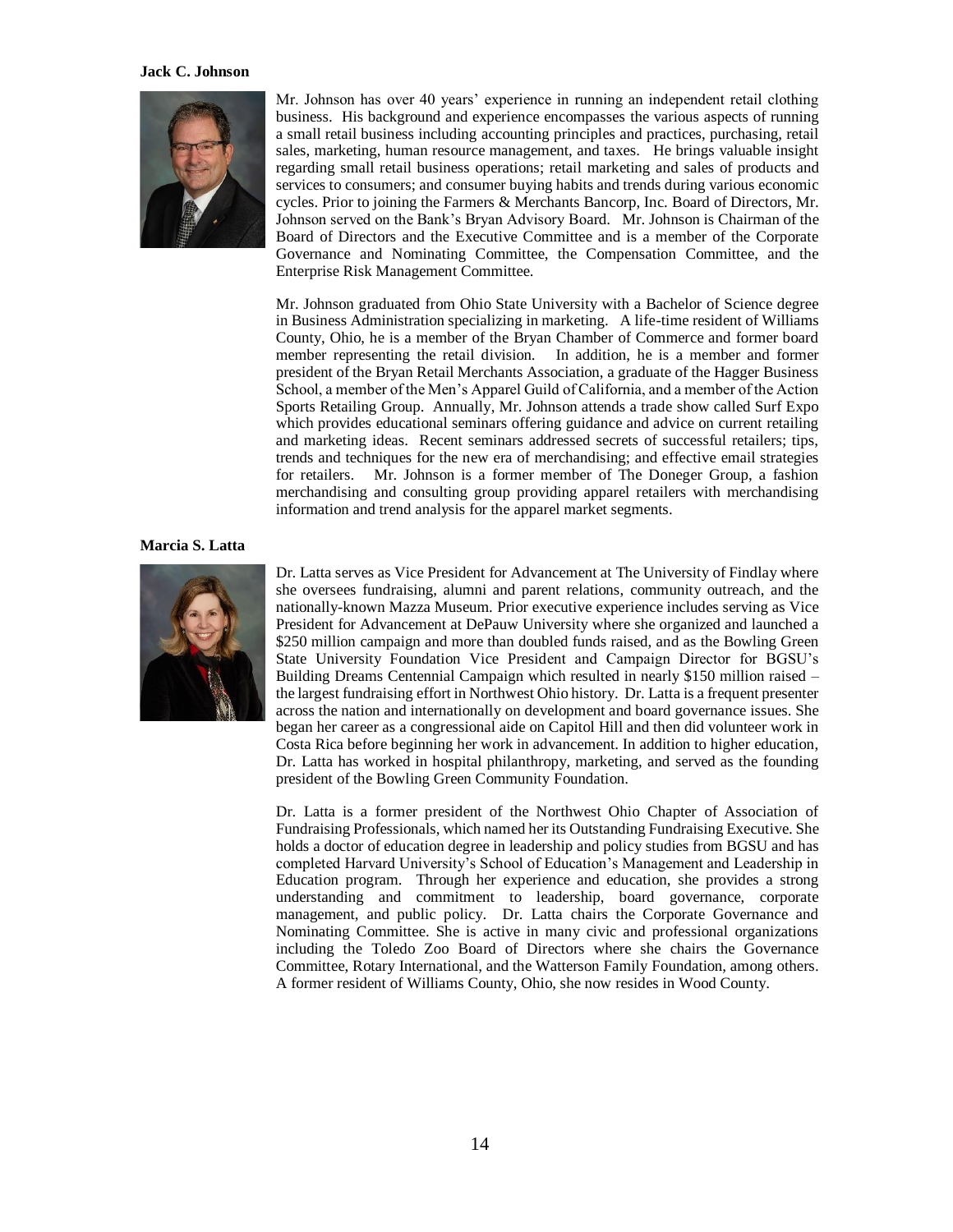#### **Steven J. Planson**



Mr. Planson has successfully managed a large family farm corporation for over 25 years with a primary focus on grain production and processing tomatoes. In addition, he is involved with a family trucking operation. Mr. Planson and his wife were previously named the Ohio Farm Bureau Federation's Outstanding Young Couple in recognition of their farming operation accomplishments and leadership in the agricultural community. He is a past recipient of Red Gold Master Grower Awards for his tomato growing operation. His extensive farming background and practical experience provide significant insight regarding farm business management; agriculture finance; commodity sales and marketing; as well as the local farm economy and challenges to the farming industry. He also offers a valuable perspective on local and state government matters from his service as a Township Trustee. Mr. Planson is a member of the Audit Committee and the Enterprise Risk Management Committee.

Prior to joining the Farmers & Merchants Bancorp, Inc. Board of Directors, Mr. Planson served on the Bank's Stryker Advisory Board. A life-time resident of Williams County, Ohio and graduate of Stryker High School, Stryker, Ohio, Mr. Planson has served as a Springfield Township Trustee in Williams County, Ohio for over 20 years. As a Township Trustee, he also served on the Springfield Township Zoning Board. He was a member of the Stryker Farmers Exchange Board for 22 years, serving as president six of those years. A former board member of the Williams County Farm Bureau and former trustee of the Campbell Soup Tomato Growers Association, Mr. Planson is an active member of the Williams County Farm Bureau, Stryker Chamber of Commerce, Stryker Heritage Council, Stryker Rotary Club, and Friends of Stryker Library. In 2011, Mr. Planson was the recipient of the Paul Harris Award by the Rotary Foundation. The Paul Harris Award recognizes individuals who have made contributions in promoting human philanthropic projects throughout the local community and around the world.

#### **Anthony J. Rupp**



Mr. Rupp served as President of a family-owned retail furniture business located in Archbold, Ohio for over 40 years. With the recent sale of the family business, he is now retired. He was responsible for the management and day-to-day operations of the business. His background and experience encompass the various aspects of running a small business including accounting and finance; purchasing; retail sales and marketing; and human resource management. He offers a valuable perspective regarding small retail business operations; business finance; retail marketing and sales of products and services to consumers; economic trends; and consumer buying habits. Mr. Rupp is Vice Chairman of the Board of Directors and is a member of the Corporate Governance and Nominating Committee, Executive Committee, and the Compensation Committee.

Prior to joining the Farmers & Merchants Bancorp, Inc. Board of Directors, Mr. Rupp served on the Bank's Archbold Advisory Board. He has a Bachelor of Science degree in Business Administration from Bowling Green State University. A long-term resident of Fulton County, Ohio, Mr. Rupp is a former elected member of the Archbold Village Council, a retired member of the Archbold Area Chamber of Commerce, and a former board member and retail division vice president of the Archbold Area Chamber of Commerce. He is a member and past president of the Archbold Rotary Club, and a recipient of the Paul Harris Award by the Rotary Foundation.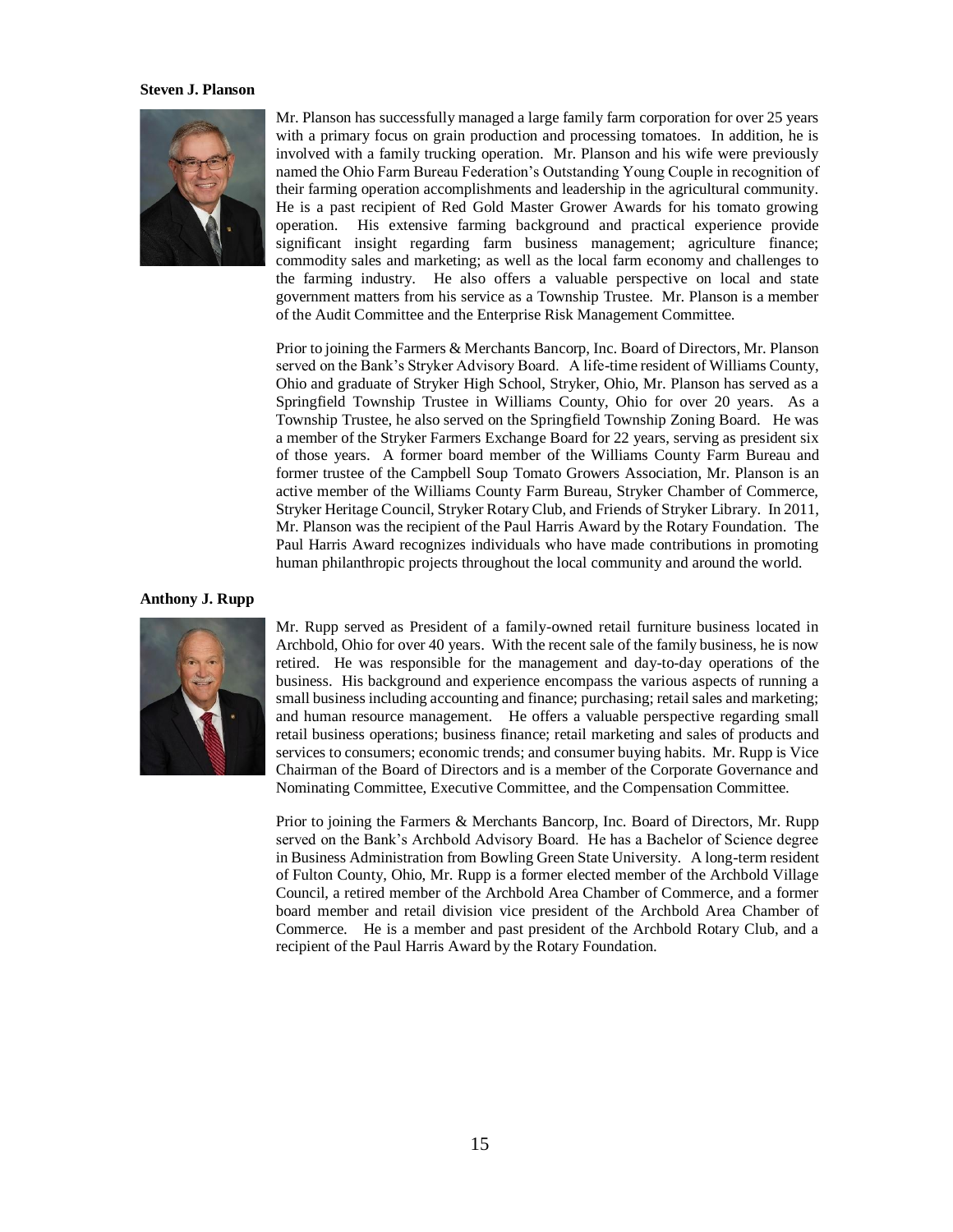#### **Kevin J. Sauder**



Mr. Sauder has served as President/Chief Executive Officer since 2001 of Sauder Woodworking Company, a large privately-held, family-run corporation. The corporation, which is North America's largest manufacturer of ready-to-assemble furniture, employs over 2,800 employees. Through its subsidiaries, Sauder Manufacturing and Progressive, Inc., serve the worship, education, health care, and assembled bedroom furniture markets. His extensive experience in executive management and corporate leadership enables him to provide knowledge and expertise to the Board regarding corporate management, corporate finance, product sales and marketing, and human resource management. His knowledge and expertise further enable him to assist the board on matters involving business acquisition, financial turnarounds, strategic planning, executive officer compensation and incentives, and shareholder relations. Mr. Sauder is Vice President of the Board of Directors, Chairman of the Compensation Committee and a member of the Executive Committee.

Mr. Sauder has a Master's of Business Administration degree from Duke University, and an undergraduate degree from Miami University. A long-term resident of Fulton County, Ohio, he is the Immediate Past President of the Archbold Rotary Club. Mr. Sauder is the past Chairman of the American Home Furnishings Alliance, and Finance Committee Chair and current Board Member of the ProMedica Health System.

#### **Paul S. Siebenmorgen**



Mr. Siebenmorgen is the retired President and Chief Executive Officer of the Company as well as the Company's subsidiary, The Farmers & Merchants State Bank. He has over 30 years of senior management experience in community banks based in Indiana and Ohio. He is a past recipient of the American Bankers Association Presidential Citation. With a Bachelor of Science and Master's Degree from Indiana State University, he has graduated from numerous state and national banking schools. Mr. Siebenmorgen has served as the Chairman of the Ohio Bankers League Board of Directors. He is a past member of the American Bankers Association Government Relations Council and Community Banker Council, and also a past member of the Federal Reserve Bank of Cleveland Community Depository Institutions Advisory Council. He was a member of the Risk Management Association, a professional association that helps members identify and manage the impacts of credit risk, operational risk, and market risk on their businesses and customers.

His extensive knowledge and long-term experience in banking provide a deep understanding of finance and financial reporting; regulatory and risk management; consumer banking; commercial and small business banking; business development; and government relations. He has experience in managing bank mergers and acquisitions. Having a strong lending background enables Mr. Siebenmorgen to provide extensive analytical expertise in evaluating loans and loan relationships. His numerous years in corporate leadership and management result in significant insight on matters involving corporate governance, strategic planning, mergers and acquisitions, executive officer compensation and incentives, human resource management, and shareholder relations

A former elected City Council member and former County Agricultural Extension Agent in Indiana, Mr. Siebenmorgen also served on the Indiana Statewide Certified Development Corporation Loan Committee and was a Community Development Corporation and County Economic Development Commission member in Indiana. He was an active member of the Archbold Rotary Club and a former board member and past president of the Archbold Area Chamber of Commerce, Archbold, Ohio. In 2011, Mr. Siebenmorgen was appointed to the Northwest State Community College Board of Trustees by Ohio Governor John Kasich. He served as Chairman of the Northwest State Community College Board of Trustees during 2016-2018.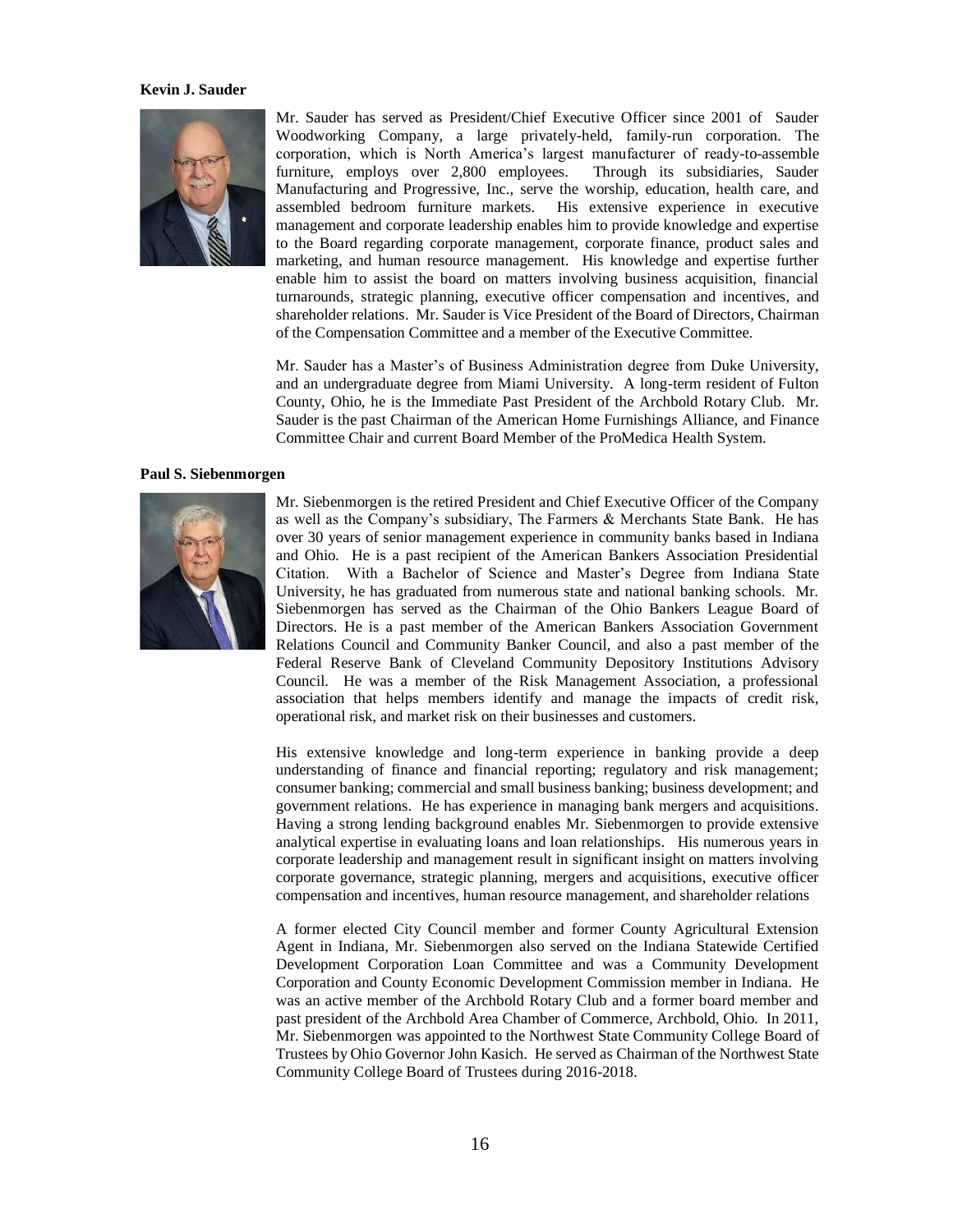#### **K. Brad Stamm**



Dr. Stamm presently serves as President and Educational Consultant of Stamm Management Group. Until his retirement in 2018, he served as Chair of the Division of Business at Cornerstone University in Grand Rapids, Michigan, where he also taught economics for eighteen years. Prior to that he was Chair of the Division of Business and Economics at Nyack College in New York with campuses both in Nyack and New York City. In addition, he teaches Economics for Grace College in Winona Lake, Indiana.

He received his undergraduate degree from Bowling Green State University with a Bachelor of Science degree in Business Administration and Economics, his MBA from Eastern University in St. David's, Pennsylvania, his Ph.D. in Economics from Fordham University in New York City, and additional coursework at Gordon College and Florida State University. His academic specializations and certifications are in Applied Microeconomics, International Economics, Macroeconomic Theory, and Industrial Organization. Dr. Stamm has taught graduate courses several times in China, been a special lecturer in economics for the past six years at LCC International University in Klaipeda, Lithuania, and is a reviewer for the *"Christian Business Academic Review."*

He has extensive experience in management, marketing, promotion, finance, and economic analysis. Dr. Stamm is a regular economic commentator on radio stations in West Michigan and periodically serves as an Economic Analyst for West Michigan Television Stations. He has had several articles published in newspapers and business journals on topics related to economics along with his annual economic forecast. He is a member of the Audit Committee.

Raised in Archbold, Ohio, he worked for several years in the community before moving to the East Coast where he was involved in concert promotion and production with large outdoor festivals in addition to marketing concerts for Radio City Music Hall and Madison Square Garden. He and his family now reside in Ada, Michigan. His current memberships include the American Economic Association, the Association of Christian Economists, Omicron Delta Epsilon (the Graduate International Economics Honors Society), and Delta Mu Delta (Business Honor Society). Dr. Stamm is also a trustee of Pillar College in Newark, New Jersey.

#### **Shareholder Communication**

The Corporate Governance and Nominating Committee has been designated by the Company's Corporate Governance Guidelines to receive, review and respond, as appropriate, to communications concerning the Company from employees, officers, shareholders and other interested parties that such parties want to address to non-management members of the Board of Directors. Shareholders who want to direct such questions to the non-management members of the Board of Directors should address them to the Chairman of the Corporate Governance and Nominating Committee, Farmers & Merchants Bancorp, Inc., 307 North Defiance Street, Archbold, Ohio 43502.

#### **Policy on Annual Meeting Attendance**

The Company's Corporate Governance Guidelines also contain a provision stating that it is expected that all members of the Board of Directors will attend the Annual Meeting of Shareholders. All of the members of the Board of Directors attended the 2019 Annual Meeting of Shareholders.

Respectfully submitted by the members of the Corporate Governance and Nominating Committee: Dr. Marcia S. Latta, Chairman Jo Ellen Hornish, Jack C. Johnson, Anthony J. Rupp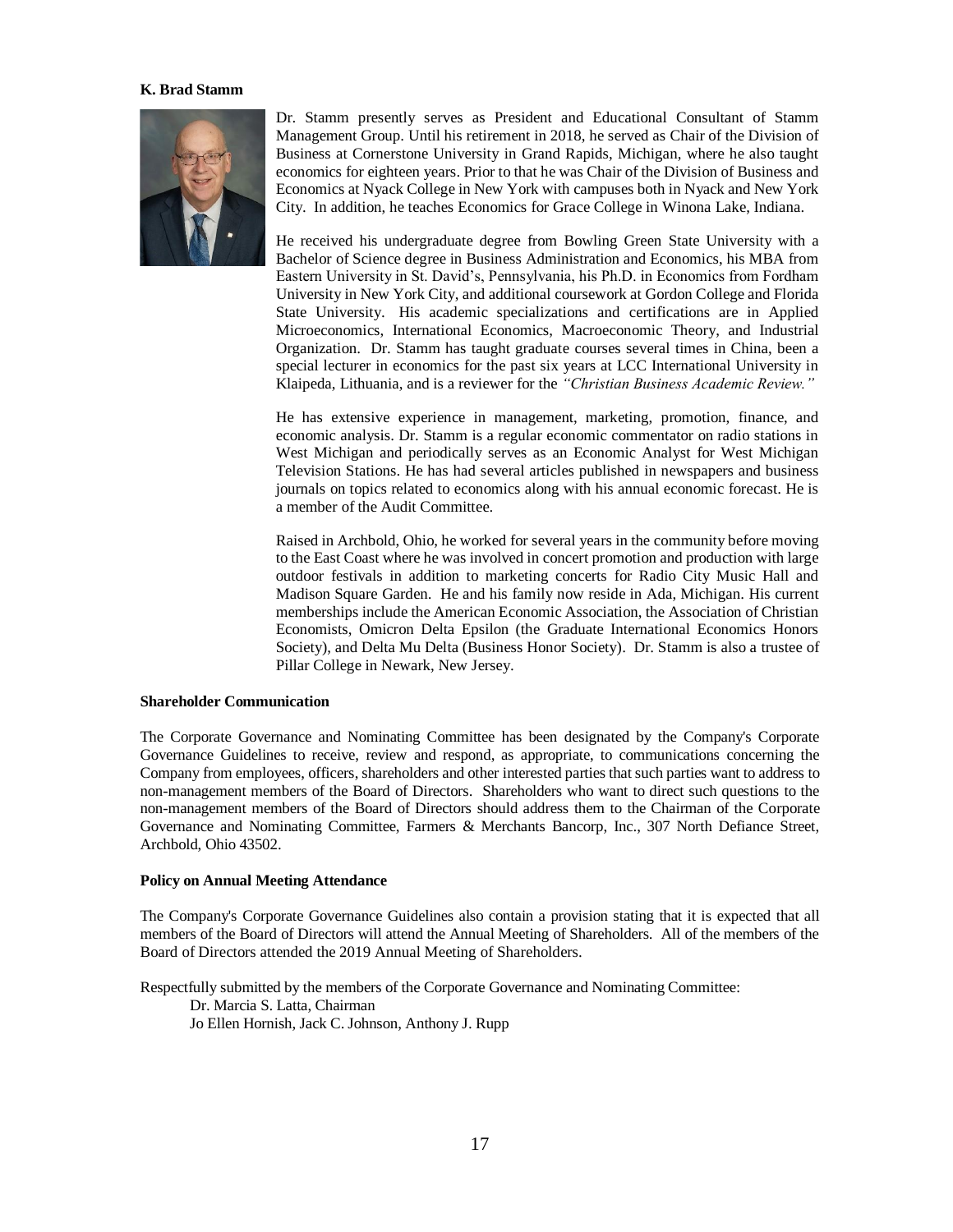# **Hedging Practices**

The Company has not adopted any practice or policies regarding the ability of directors or employees (including officers), or their designees, to purchase financial instruments, or otherwise engage in transactions, that are designed to hedge or offset any decrease in the market value of the Company's stock held by such insiders.

# **Risk Oversight**

The Board of Directors is responsible for ensuring that an adequate risk management framework is in place and functioning as intended. A clear understanding and working knowledge of the types of risks inherent to the Company's activities is an absolute necessity. The Risk Committee is comprised of various members of Senior Management, Department Leaders, Compliance, and Risk Management. The Risk Committee is responsible for loss control and day-to-day oversight of the risk management function.

The risk management program focuses risk assessment on nine risk categories. Risk Committee meetings are held monthly and reviews several risk categories each month ensuring all risk categories are reviewed quarterly. Each risk category is assigned a risk rating (High, Moderate, Low) based on the significance of the risk and a risk trend (Increasing, Decreasing, or Stable) is defined. Additional internal bank experts may attend meetings during each quarter to report on a risk category under review and offer recommendations regarding the risk assessment and trend for a particular risk category. Results of the monthly review of risk categories are reported to the Board of Directors Enterprise Risk Management Committee (ERM) each quarter. In addition, the Company's risk position is reported to the Board of Directors quarterly. Risk management reports include the following:

- Discussion of the Bank's current overall risk position;
- Identification of each of the nine categories of risk and the current position of each of these risk categories;
- Analysis of current position of each risk category;
- Comparison of actual performance versus expected performance, where appropriate;
- Assesses of the overall credit quality of the Bank's loan portfolio and the adequacy of the Bank's Allocation for Loan and Lease Loss Reserve;
- Identification of results outside of guidance targets and action plans established for issues to be resolved; and
- Recommendations for changes to risk parameters or measurement tools.

The Board ERM Committee defines risk exposure limits for each risk category taking into consideration the Bank's strategic goals and objectives and current market conditions. The Board ERM Committee reviews and approves any necessary changes to risk exposure limits after careful consideration of any changes in market conditions or corporate strategy and adopts guidelines, through the input of the Risk Committee's analysis and discussion, regarding the maximum loss exposure the Bank is able and willing to assume. At least annually, the Board of Directors reviews and approves the risk management program and policies based on information presented throughout the year from the Risk Committee.

# **Credit Risk**

Credit risk is addressed in formal loan proposals presented to the Loan Committee and the Board of Directors. Loans and potential loan relationships greater than \$250,000 are analyzed by the Credit Analyst Department and require a formal loan proposal and approval by the appropriate loan committee. Regardless of whether a new loan request, a formal loan proposal, or an annual loan relationship review, each proposed loan, existing loan, or loan relationship has an assigned Loan Risk Rating based on credit factors, collateral adequacy, and financial strength of the loan relationship. Decisions are made based on the most complete up-to-date information available. The defined Loan Risk Ratings are designed to cover a broad range of customers, so dominant risk characteristics determine the rating assigned. In some instances, additional pricing, collateral, covenants, or risk mitigants may be necessary to reduce risk or credit exposure or to improve relationship profitability.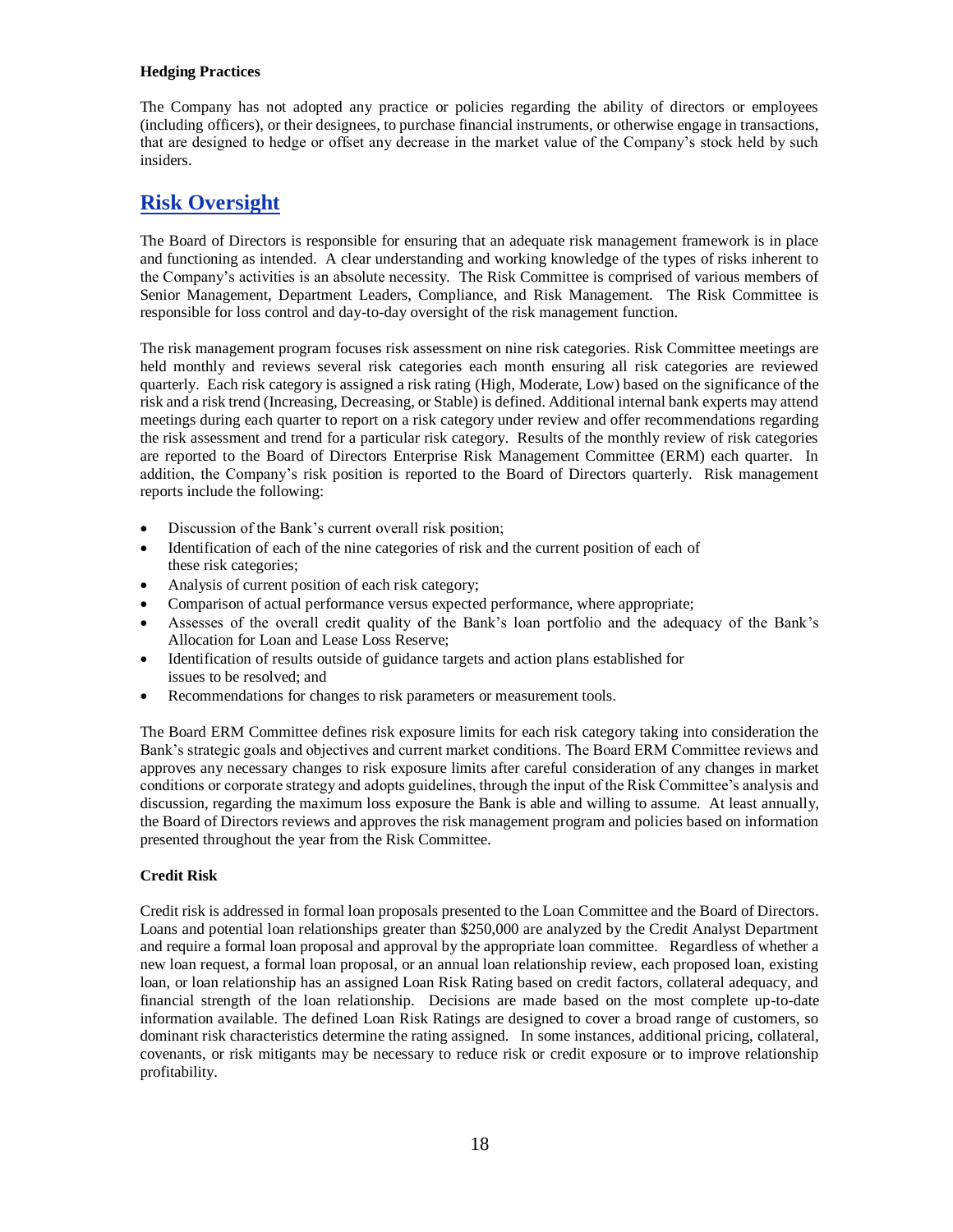#### **Interest Rate Risk**

Interest rate risk is a large component of asset/liability management and is managed within the overall asset/liability framework. The principal objectives of asset/liability management are to manage sensitivity of net interest spreads and net interest income to potential changes in interest rates. Funding positions are kept within predetermined limits designed to ensure that risk-taking is not excessive and that liquidity is properly managed. The Board of Directors seeks to address interest rate and non-interest income risk tolerances and, thereby, control risks. Goals are (1) to increase the dollar amount of net interest income at a growth rate consistent with the growth rate of total assets and, given fluctuations in the external interest-rate environment, (2) to minimize fluctuations in net interest margin as a percentage of earning assets.

This type of risk focuses on the economic scenarios relative to the value of the Bank in the current interest rate environment, and the sensitivity to that value from changes in interest rates. Re-pricing risk, basis risk, yield curve risk, and options risk are types of interest risk to be considered. Interest rate risk occurs due to differences between the timing of rate changes and the timing of cash flows (re-pricing risk); from changing rate relationships among different yield curves affecting bank activities (basis risk); and from changing rate relationships across the range of maturities (yield curve risk); and from interest-related options embedded in bank products (options risk). Interest risk considerations typically include the effect of a change in interest rates on both the Bank's accrual earnings and the market value of portfolio equity.

Interest rate sensitivity refers to the Bank's capability and/or need to react to actual and forecast interest rates and yields in the money and capital markets as well as in the local competitive environment. The magnitude of these gains or losses depends on the severity and timing of the market changes and on the ability to adjust. The ability to adjust is controlled by the remaining time to maturity of fixed-rate contracts, customer actions, and the existence of contracts that provide for rate adjustments prior to maturity. Analysis of interest rate sensitivity in the form of a net interest rate shock is employed. In performing interest rate shock analysis, financial forecasting and simulation are used to anticipate the impact of forecast interest rates and evaluate the potential risk of alternative interest rates. This policy is implemented by first producing a current forecast of balance sheet volumes and net earnings for the 12 month forecast horizon. The second step is for eight alternative simulations to be prepared to test the forecast's sensitivity to interest-rate shocks and changes in the shape of the treasury yield curve. The four alternative simulations are  $+/- 100, +/- 200, +/- 300$  and  $+/-$ 400 basis point shift. After each alternative simulation, the forecast net interest income for the twelve-month period and the present value of equity at the end of the historical period are compared to the net interest income and present value of equity produced by the alternative simulation. The percent changes in net interest income and present value of equity is then compared to management's guideline targets. The Bank also looks at varying scenarios such as nonparallel shifts in the yield curve. The model used for the simulations continues to be analyzed for possible refinements to assumptions. However, neither of financial forecasting or simulation adequately forecasts the impact of potential changes in interest rates on net interest income. A yearly forecast of balance sheet volumes and net earnings is relied upon as a basis for asset liability decisions. Each forecast is subject to testing for alternative interest rate possibilities to evaluate the risk inherent in management's plans. The alternative interest rate possibilities are (1) an immediate 200 basis point change in average interest rates, or (2) a more gradual change in average interest rates. Management believes the first method (instant change) would portray the worst case scenario as an impact on net interest earnings. Therefore, method 1 is used in the interest rate shock analysis.

#### **Liquidity Risk**

Liquidity risk may impact earnings or capital based on changes in funding sources. This risk affects the Bank's ability to establish new relationships, service, or continue to service existing relationships. This risk can also expose the Bank to litigation, financial loss, or damage to its reputation. Liquidity risk exposure is present in various funding situations. Thus, the Bank is responsible for careful evaluation of the types and levels of risk incurred in dealing with its customers and communities. The liquidity risk policy provides direction and guidance for the management of funding sources, which also affects interest rate risk and price risk. Guidance offered provides controls for the risk arising from taking positions in various liquid assets and short-term deposits regarding anticipated changes in interest rates. Controls are vital to the continuity of operations and protections of resources, depositors, and shareholders. It also assists in maximizing the return on shareholder investment without sacrificing its quality and reputation. Various elements of funding volume and funding gaps are analyzed, the availability and size of secondary markets to convert instruments to cash is reviewed, the Bank's cost of funding versus costs paid by competition are assessed, and rate scenarios and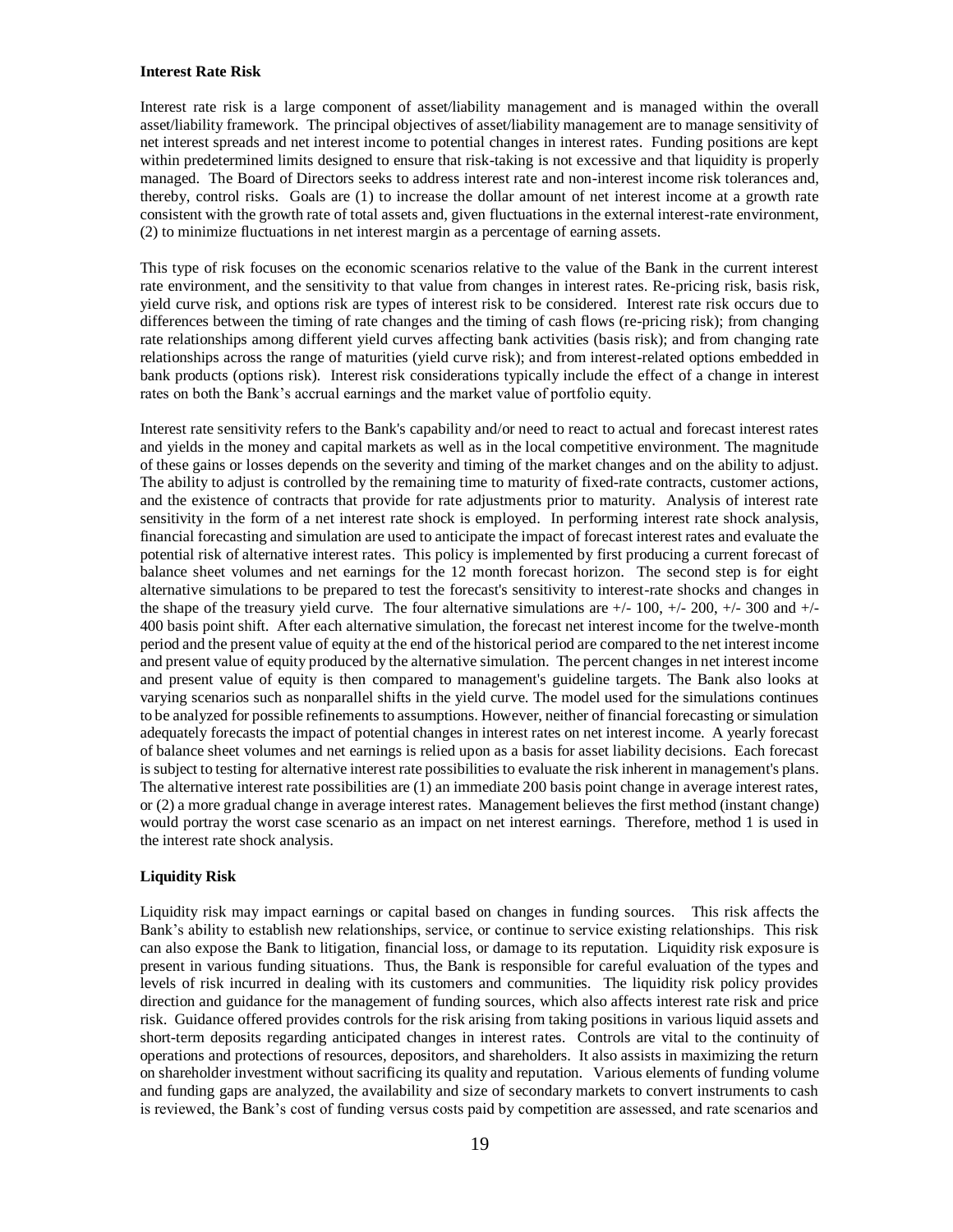stress testing models are used to assess vulnerability. This risk is evaluated and assigned a risk rating with the assessment of overall risk.

# **Price Risk**

Price risk involves risk that may impact earnings or capital resulting from changes in the value of portfolios of financial instruments. This risk affects the Bank's ability to establish new relationships, service, or continue to service existing relationships. Management of this risk is conducted under specific guidelines and product/service standards. Guidelines assist in establishing, reevaluating, and changing prices for financial services or financial products. These guidelines are structured to ensure an appropriate pricing structure, but also address such issues as volume and price sensitivity for various products. Sources of price risk are identified, elements of the of the risk positions are analyzed, the flexibility of the current price profile versus the ability to hedge the risk is assessed, the proper balance of risk versus reward is determined, and appropriate levels of procedures, controls, and self-monitoring are evaluated for implementation and proper administration. A risk rating is assigned in conjunction with the assessment of overall risk.

# **Foreign Exchange Risk**

Foreign Exchange Risk may occur to earnings or capital as a result of movement of foreign exchange rates due to cross-border investing and operating activities. Market making and position taking in foreign currencies involve foreign exchange risk. In most instances foreign checks received are sent for collection. Risk is minimized with issuance of drafts, letters of credit, and wire transfers through correspondent banks. Risk exposure involves litigation, financial loss, and damage to its reputation. Foreign exchange risk is monitored and evaluated and assigned a risk rating with the assessment of overall risk.

# **Compliance Risk**

Compliance risk is monitored within the structure of the compliance risk management program. Operating in compliance with laws, rules, regulations, and related accepted industry standards enhances the reputation, strategic goals and objectives, and operations of the Company. Compliance risk attempts to evaluate and identify the overall level of compliance risk by measuring and defining the areas of risk for a designated law, rule, or regulation. Defined risk factors within three risk categories (legal and regulatory, operational, and reputation risk) assist in determining the overall compliance risk rating assigned to each law, rule, or regulation. Various factors within each risk category can increase or decrease the risk of non-compliance. Each risk category is assigned a risk rating of High, Moderate, or Low. The overall compliance risk rating for each law or regulation is the average of the risk ratings for the three risk categories. The compliance risk assessment is conducted with the Compliance Committee and key business lines, departments, and functional areas. Compliance risk assessment results are reviewed by the Compliance Committee and reported to the Risk Committee and the Audit Committee of the Board of Directors.

In addition to an overall compliance risk assessment, specific regulations require risk assessments based on defined risk factors. Identity Theft Red Flags regulations require an annual Identity Theft risk assessment. The purpose of this risk assessment is to periodically review and update the Identity Theft Red Flag Program based on methods used to open accounts, methods available to access accounts, ongoing account monitoring, and the Company's experiences with identity theft. Regulators expect a risk assessment process for Fair Lending risk. A fair lending risk assessment serves to verify how lending activities are identified, monitored, measured, and controlled, to make sure discriminatory, unfair, deceptive, abusive, and predatory acts and practices do not take place. A fair lending risk assessment is conducted to evaluate the present risk management process and risk mitigation strategies. Risk indicators defined by interagency Fair Lending Examination Procedures are used to assess fair lending risk. In evaluating the risk in lending activities, the following factors are considered: changes in leadership and staffing, new products, product pricing, product and service offerings, policies and procedures, processes, and changes or updates to systems. Other factors considered included the present economy of the region, the market area served, and market area demographics. These risk assessments are conducted with key business lines, departments, and functional areas as applicable. Fair Lending Risk assessment results are reviewed by the Compliance Committee and reported to the Risk Committee and Board Audit Committee.

An overall compliance risk assessment is conducted for the Bank Secrecy Act (BSA) and Office of Foreign Asset Control (OFAC). Additionally, more in depth risk assessments for BSA, Anti-Money Laundering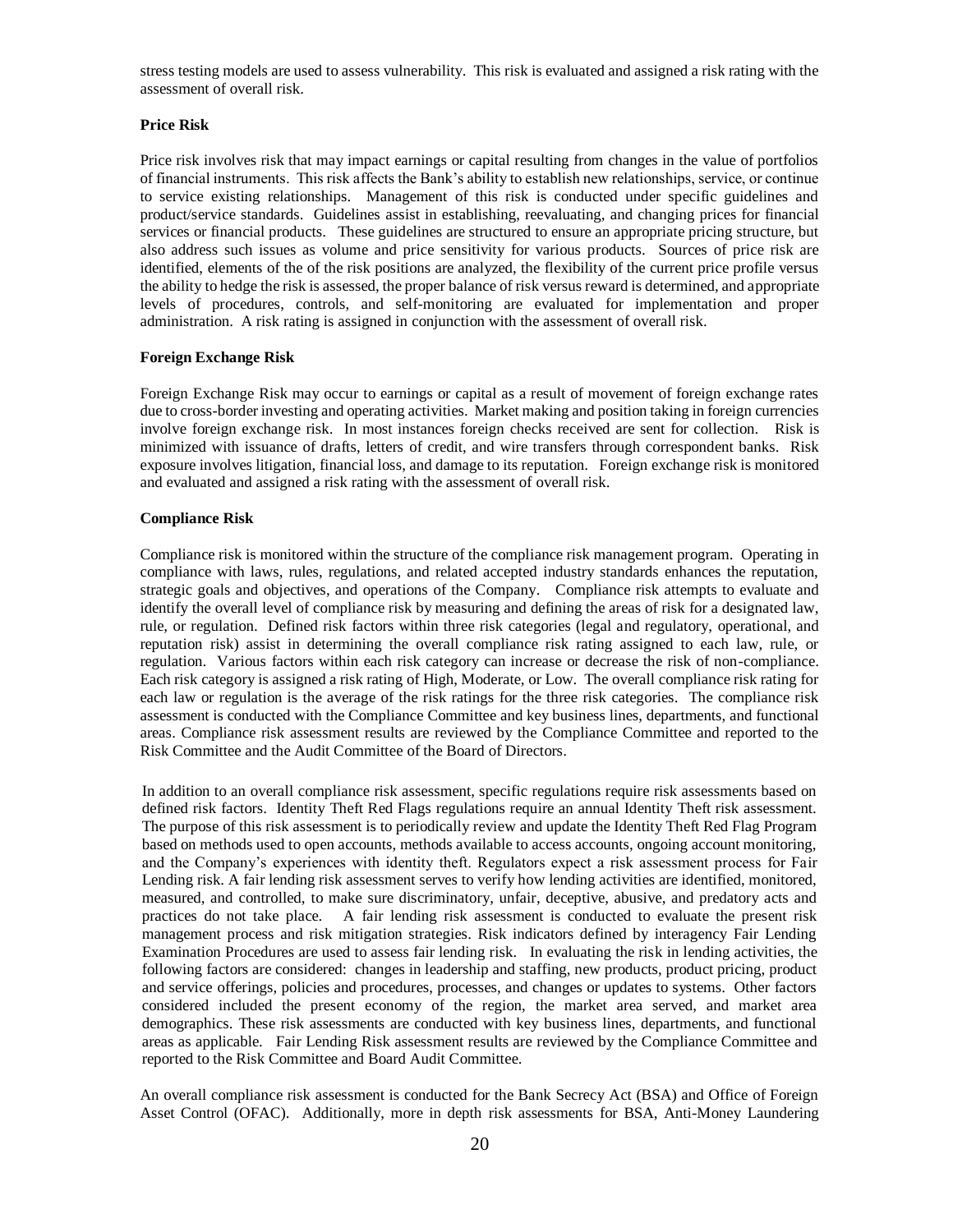(AML), Customer Identification Program (CIP), and OFAC are conducted annually and on an as needed basis by a select group of BSA trained individuals. Results are reported to the Compliance Committee and the Audit Committee of the Board of Directors for approval. At least annually, the quantified results are reported to the Board of Directors. These Risk assessments focus on risk factors due to the Bank's size, market presence, types of customers, types of products, geographic location, method of account opening, transaction type and are incorporated into BSA/AML software to aid in the monitoring and reporting requirements.

# **Transaction/Operational Risk**

Transaction risk relates to service or product delivery and escalates based on problems with services or product delivery. This risk is inherent in all bank products and services and arises on a daily basis as transactions are processed. Controlling transaction risk involves internal controls, vendor management, proper use of information systems, employee integrity, and operating processes. The Board of Directors and Management establish and reevaluate the risk tolerances which thereby control these risks. Policy guidance provides standards to control the potential financial losses due to human error or fraud, incomplete information, or operational disruption. Controlling this risk remains critical to the continuity of operations and protection of resources, depositors, customers, and shareholders. It also assists the Bank to maximize the return on shareholder investment without sacrificing its quality and reputation. Financial services and products are offered on a sound and economically feasible basis to the customers, communities, and markets served. Products and services offered along with the transactions serviced are conducted under specific guidelines and operational standards. Procedures and processes, including the development and introduction of new products and services, encompass the guidelines established.

Control mechanisms have been established to monitor data accuracy, proper accounting treatment, and compliance with laws and regulations, as well as bank policy. Management and staff continually seek training and development to enhance their technical knowledge and skill levels to stay up-to-date on changes in financial service industry operations and industry best practices. Development and issuance of timely internal management reports and bank-wide communication on properly conducting business relative to the transaction risk exposure are ongoing measures. Methodologies to address areas of exposure from human error or fraud, incomplete information, and operational disruption seek to evaluate, mitigate, and identify cost-effective ways to reduce such risks. Analysis and recommendations focus on systems development and utilization, capital investment for technology and hardware, and overall physical premises improvements to ensure efficiency and effectiveness in handling new products and services, complex transactions, and development of new products and services to keep pace with the future.

# **Strategic Risk**

Strategic risk is a function of the compatibility between the bank's strategic goals, its business strategies, the resources used to meet strategic goals, and the quality of implementation. Resources necessary to carry out business strategies include both those that are tangible and those that are intangible. Strategic risk incorporates management's analyses of external factors that affect the strategic direction of the bank. Anticipating change, both externally and internally, are essential to managing this risk. Strategic risk arises from adverse business decisions or improper implementations of business decisions.

Addressing specific risk tolerances from a strategic focus aids in controlling this risk. The Board of Directors and management provide direction and guidance regarding merger and acquisition plans, marketing initiatives, initiation of diversity in product elements, technology changes, and other related strategic moves. Controlling this risk is necessary for the continuity of operations and protection of resources, depositors, customers, and shareholders. It also assists in maximizing the return on shareholder investment without sacrificing quality or reputation.

# **Information Technology Risk**

Information Technology (IT) governance is the responsibility of the Board of Directors. The core elements of IT governance encompass value, risk, and controls. Management has appointed the Operations and IT Officer the responsibility for overall management of Information Technology risk. IT risk focuses on information and information systems, especially the most critical and vital information assets. Without reliable and properly secured information systems, business operations could be severely disrupted. Likewise, the preservation and enhancement of the Company's reputation is directly linked to the way in which both information and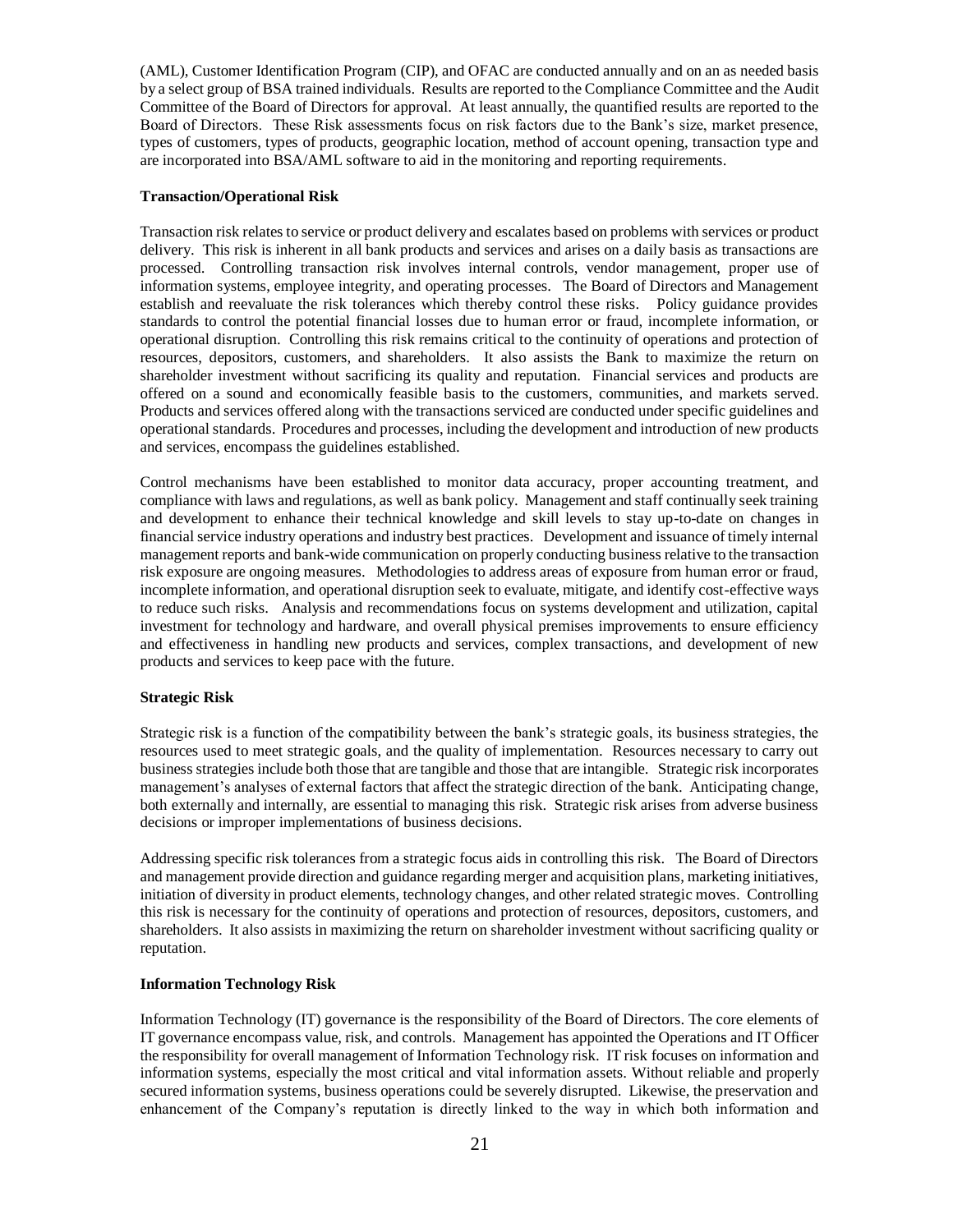information systems are managed. Maintaining an adequate level of security is one of several important aspects of managing IT risk.

The Information Systems (IS) Steering Committee serves as an advisory group providing assistance and guidance to management regarding customer information security, information systems planning, systems management organization, systems performance, business continuity, information security, system related expenditures, vendor management, and related policies and procedures. The IS Steering Committee is chaired by the Operations and IT Officer and meets on a monthly basis. Committee members are Executive Management representatives, the Operations and IT Officer, the Information Security Officer, the IT Manager, the Compliance Manager, the Chief Lending Officer and the Risk Manager. Formal meeting minutes serve to document decisions and recommendations by the IS Steering Committee. Meeting minutes are reported to the Management Committee and the Board ERM Committee.

An annual Information Technology Audit, which is facilitated by the Internal Audit Department, is conducted via a co-sourcing agreement with a third party auditor. The objective of the IT audit is to evaluate the effectiveness and efficiency of operations, test the reliability of data and IT controls, and ensure compliance with applicable laws, regulations, guidance, and industry best practices. The audit scope addresses IT Governance, IT Management, IT Operations, and IT Security. The following systems and applications were evaluated based on operational criticality and security risks: Network Resources, Core Data Processing, Internet Banking (Business and Retail), ATM and Debit Cards, Credit Cards, Wire Transfer, ACH Processing, Report and Document Storage, Commercial and Consumer Lending, Mortgage Lending, Custom Report Writing, Accounting, and Payroll.

Testing of the internal network environment and external network perimeter are included in the Results of the IT Audit and are reviewed with the IS Steering Committee and Management. For any exceptions identified, a responsible party is assigned and action plans are developed to address corrective measures. The final results of the IT Audit are reviewed with the Board Audit Committee. The status of unresolved audit issues along with their priority ratings is reported to both Management and the Board Audit Committee at each meeting.

*Financial Reporting Internal Controls*. Sarbanes-Oxley introduced broad and challenging financial management and disclosure regulations. Non-compliance with Sarbanes-Oxley regulations has serious consequences. As an accelerated SEC filer, the requirements of section 404 of the Sarbanes-Oxley Act are applicable to the Company. Section 404 requires companies to maintain internal controls and procedures for financial reporting. Management conducts an on-going review of key financial controls over financial reporting that ensures the accuracy of financial statements and entity-level controls that ensure compliance with the Committee of Sponsoring Organizations (COSO) internal control framework requirements. The COSO framework consists of five components that actively impact one another: control environment; risk assessment; control activities; information and communication; and monitoring. These components often overlap and consistently evolve due to changes in the Company's internal and external environment.

The review includes discussions with employees, process demonstrations, and detailed transaction testing to determine that controls are designed properly and operating effectively. The Company's external auditor conducts its own Sarbanes-Oxley review independent of management's review. Both management and the external auditor issue an opinion regarding both the design and operating effectiveness of the key controls over financial reporting. Results of both Sarbanes-Oxley reviews are reported to the Board of Directors.

*Information Security*. In conformance with Gramm-Leach-Bliley Act requirements regarding safeguarding and protecting customer information, an Information Security Risk Assessment is conducted at least annually by the Risk Department and reviewed with the Risk Committee, the Enterprise Risk Management Committee, and the Board of Directors. A risk analysis is performed to evaluate current processes, identify information assets, and determine the adequacy of the safeguarding and protection of confidential customer information collected and maintained. For each information asset identified, the criticality of the asset, the threats to the defined asset, the likelihood of compromise of the asset, the business impact if an asset is compromised, and an overall risk rating for each asset are defined. The results of this assessment are reviewed with the Information Systems (IS) Steering Committee and the Risk Committee and reported at least annually to the Board ERM Committee.

*Vendor Management*. The Board of Directors bears ultimate responsibility to ensure an effective vendor management program has been implemented for proper oversight of outsourced relationships. Management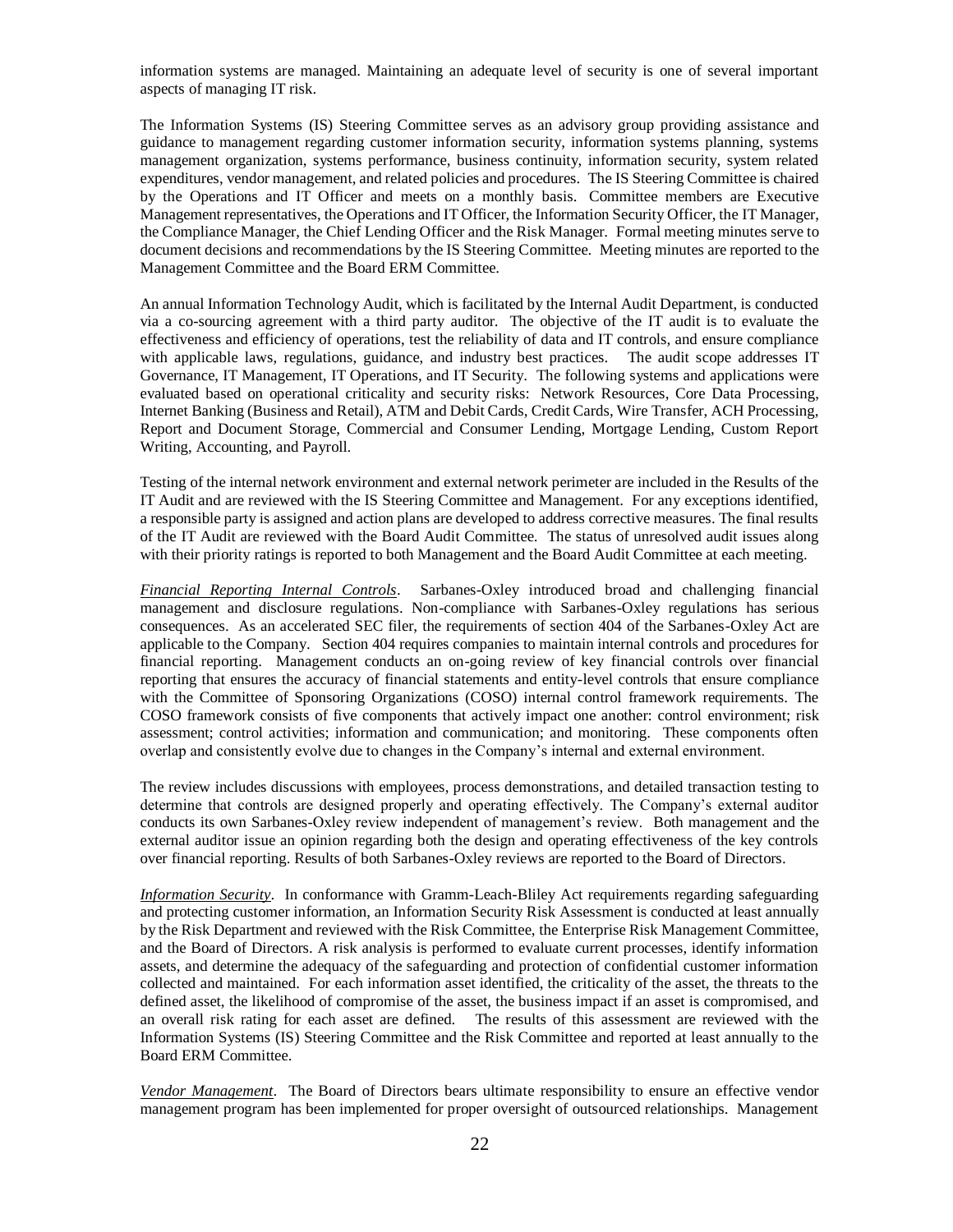is charged with the responsibility to determine the necessary course of action to develop and maintain a comprehensive vendor management program. Management has appointed the Operations and Information Technology Officer/ISO to oversee management of the vendor management program. This individual reports directly to the Information Systems (IS) Steering Committee and management. The Senior Operations Officer is the focal point for vendor management standards established by the IS Steering Committee and is responsible for implementation of procedures relating to vendor management. A vendor relationship subcommittee has been established to provide assistance and promote appropriate oversight of third party vendors and service providers, especially technology service providers, who provide products, services, and support for other such activities. Current subcommittee members consist of the Risk Management Officer, the Operations and Information Technology Officer/ISO, the Senior Operations Officer, and the Assistant Compliance Manager.

The vendor management program is used to identify, measure, monitor, and control the risks associated with outsourcing arrangements. Outsourced relationships are addressed from an end to end perspective. The vendor management process reviews and evaluates the internal controls, maintenance and upkeep of an outsourced product or system, and the financial condition of third party vendors or service providers prior to selection for a new product or service, or as a condition for continued support of products and services. Third party vendors and service provider relationships are ranked by risk (High, Moderate, Low) annually as part of subcommittee's ongoing efforts. Rankings are based on the residual risk of the relationship after analyzing the quantity of risk relative to the controls over those risks. Relationships with high risk ratings receive more frequent and stringent monitoring for due diligence, performance (financial and/or operational), and independent control validation reviews.

Management and the Board of Directors use oversight and monitoring documentation when renegotiating contracts, as well as in developing contingency planning requirements. Third party vendors and service providers may be required to sign a formal confidentiality and non-disclosure agreement. Such an agreement binds these parties to the same standards and level of data confidentiality and controls as those adhered to by the Company. High risk third party vendors and service providers may be required to provide proof of bonding or insurance. The Senior Operations Officer reports annually to the Board of Directors providing an update on the status of the vendor management program along with any significant changes or recommendations to the program.

# **Reputation Risk**

Reputation risk exposure is present throughout the organization and is embedded in the reviews of each risk management category. The types and levels of risk must continually be evaluated in dealings with customers and the communities. Reputation risk refers to the risk to bank capital or earnings arising from negative public opinion. Reputation risk is inherent in all bank activities. It can affect the bank's ability to establish new relationships or services, as well as its ability to continue servicing its existing relationships. An abundance of caution is needed in dealing with bank customers and the community to preserve the bank's reputation.

The Board of Directors and management provide direction and guidance for addressing risks to the Company and the Bank's reputation in the marketplace. Identification of areas of risk minimizes and controls reputation risk. A reputation risk policy offers corporate guidance in anticipating and responding to changes in the market. Controlling this risk is vital to the continuity of operations and protections of resources, depositors, customers, and shareholders. Maximizing the return on shareholder investment without sacrificing quality and reputation are drivers for proper identification and management of reputation risk. Being responsive to Bank customers, making prudent credit risk and interest risk decisions, strong internal controls, sound operations limiting fraud or materials losses, and maintaining strong confidentiality standards are sound practices to minimize reputation risk exposure.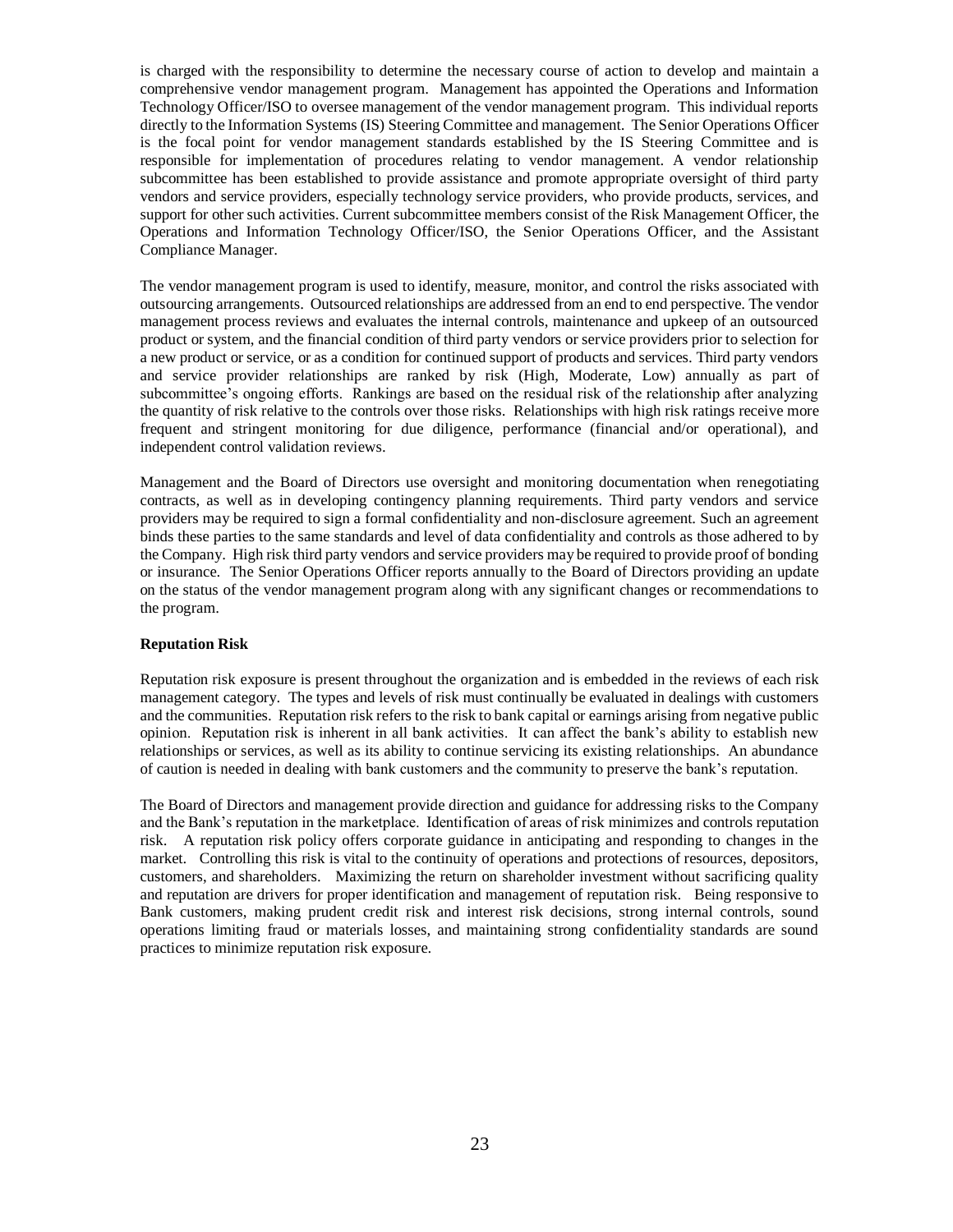# **Audit Committee Report**

The Audit Committee of the Board of Directors submits the following report on the performance of its responsibilities for the year 2019. The purposes and responsibilities of the committee are elaborated in the committee charter. The Board of Directors has determined that Steven A. Everhart, Chairman of the Audit Committee, is a "financial expert" as defined under the regulations promulgated under Sarbanes-Oxley. Mr. Everhart and all of the other members of the Audit Committee have been determined by the Board of Directors to be "independent" under the listing standards of the NASDAQ Marketplace Rules.

Management of the Company has primary responsibility for the financial statements and the overall reporting process, including the Company's system of internal controls. The independent auditors are responsible for performing an independent audit of the Company's consolidated financial statements in accordance with the standards of the Public Company Accounting Oversight Board (PCAOB). This audit serves as a basis for the auditors' opinion in the annual report to shareholders addressing whether the financial statements fairly present the Company's financial position, results of operations and cash flows. The Audit Committee's responsibility is to monitor and oversee these processes.

In reviewing the independence of the Company's external auditors, the Committee received from BKD, LLP ("BKD") a letter required by the applicable requirements of the PCAOB regarding BKD's communications with the Committee concerning independence, and has discussed with BKD its independence.

In fulfilling its responsibilities relating to the Company's internal controls, accounting and financial reporting policies and auditing practices, the Committee has reviewed and discussed with management and BKD the Company's audited financial statements for 2019. In this connection, the Committee has discussed with BKD the matters required to be discussed by the applicable requirements of the PCAOB. Based on these reviews and discussions, the committee recommended to the Board of Directors that the audited financial statements be included in the Company's Annual Report on SEC Form 10-K for the year ended December 31, 2019 for filing with the Securities and Exchange Commission.

Respectfully submitted by the members of the Audit Committee: Steven A. Everhart, Chairman Jo Ellen Hornish, Steven J. Planson, Dr. K. Brad Stamm

# **Selection of Auditors/Principal Accounting Firm Fees**

The firm of BKD, independent registered public accountants, was retained by the Audit Committee on behalf of the Company as auditors of the Company and the Bank for the 2019 fiscal year. BKD was engaged to provide independent audit services for the Company and the Bank and to provide certain non-audit services including advice on accounting, tax and reporting matters. BKD has again been engaged to provide such services for the 2020 fiscal year. The Board of Directors expects that a representative of BKD will be present at the Annual Meeting, will have the opportunity to make a statement if they desire to do so, and will be available to respond to appropriate questions. The Company has been advised by BKD that no member of that firm has any financial interest, either direct or indirect, in the Company or its subsidiary, other than as a depositor, and it has no connections with the Company or its subsidiary in any capacity other than that of public accountants.

BKD and its affiliates billed the aggregate fees shown below for audit, audit related matters, tax and other services rendered to the Company and its subsidiary for the years 2019 and 2018. Audit fees include fees billed in connection with the audit of the Company's annual financial statements, fees billed for the review of the unaudited financial statements contained in the Company's periodic reports on Form 10-Q, as filed with the Securities and Exchange Commission and assistance in compliance with the internal control requirements mandated by Section 404 of Sarbanes-Oxley. Audit related fees may include consulting on other accounting matters. Tax consulting services included assistance regarding franchise tax and federal and state income tax planning.

BKD and its affiliates contracted for the following amounts to the Company and its subsidiary during 2019 and 2018, respectively for audit, audit related fees, tax fees and all other fees: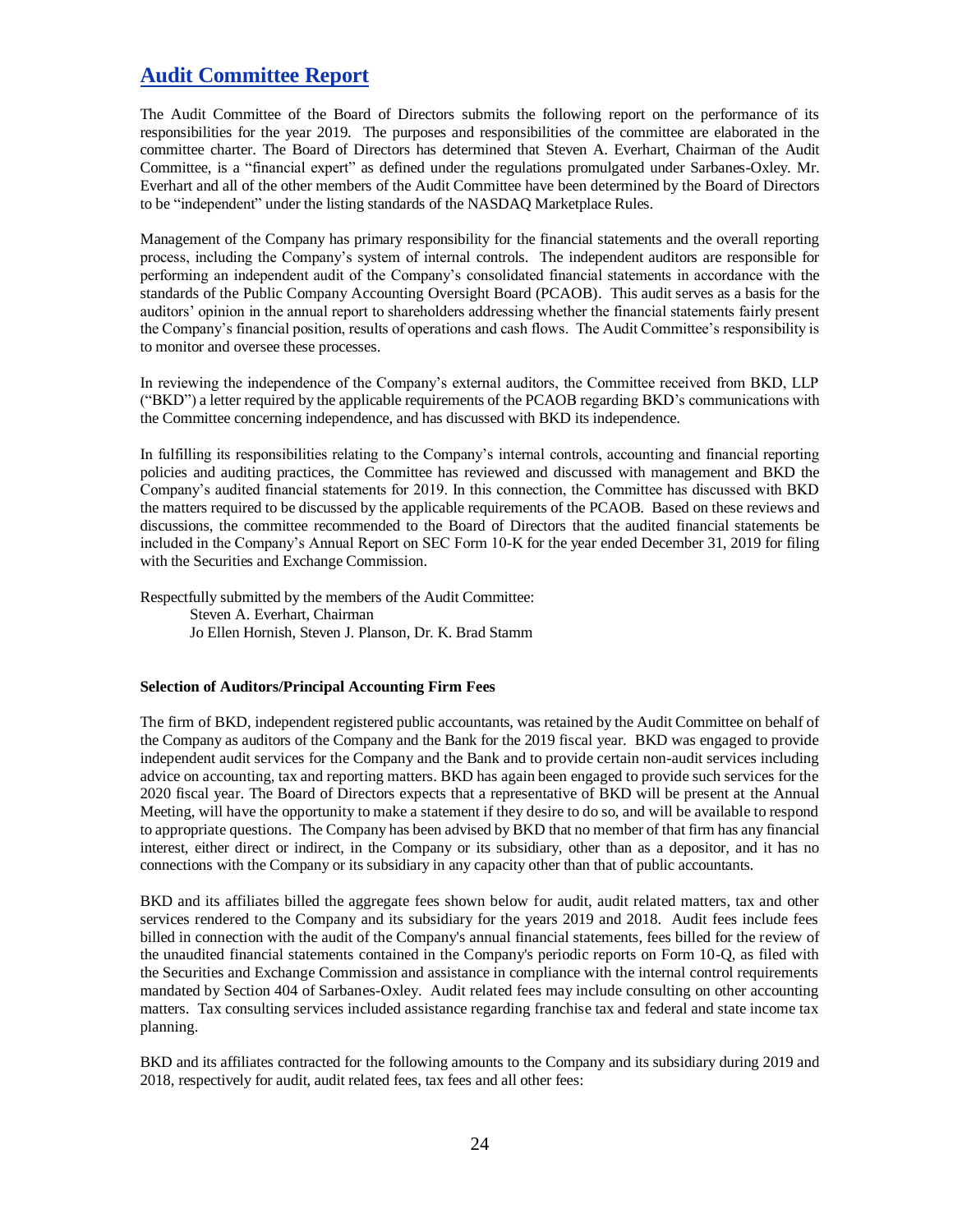|                                   | $-2019$<br><b>BKD</b> | $-2018$<br><b>BKD</b> |
|-----------------------------------|-----------------------|-----------------------|
| Audit fees (1)                    | \$<br>179,000         | \$<br>172,000         |
| Audit Related fees <sup>(2)</sup> | \$<br>28,000          | \$<br>31,710          |
| Tax fees $(3)$                    | \$<br>21,300          | \$<br>20,600          |
| <b>TOTAL</b>                      | \$<br>228,300         | \$<br>224,310         |

(1) Includes fees for the audit of the consolidated financial statements and for review of interim financial information contained in the quarterly reports on Form 10-Q.

(2) Includes the aggregate fees billed in 2019/2018 for professional services performed in connection with the Company's acquisition of Limberlost Bancshares, Inc, and filing of certain registration statements and the related issuance of consents.

(3) Includes fees for tax compliance services, including preparation of federal and state income tax returns, preparation of property tax returns, and tax payment and planning services.

All the services noted above were approved in advance by the Audit Committee in accordance with the requirements of the Audit Committee Charter.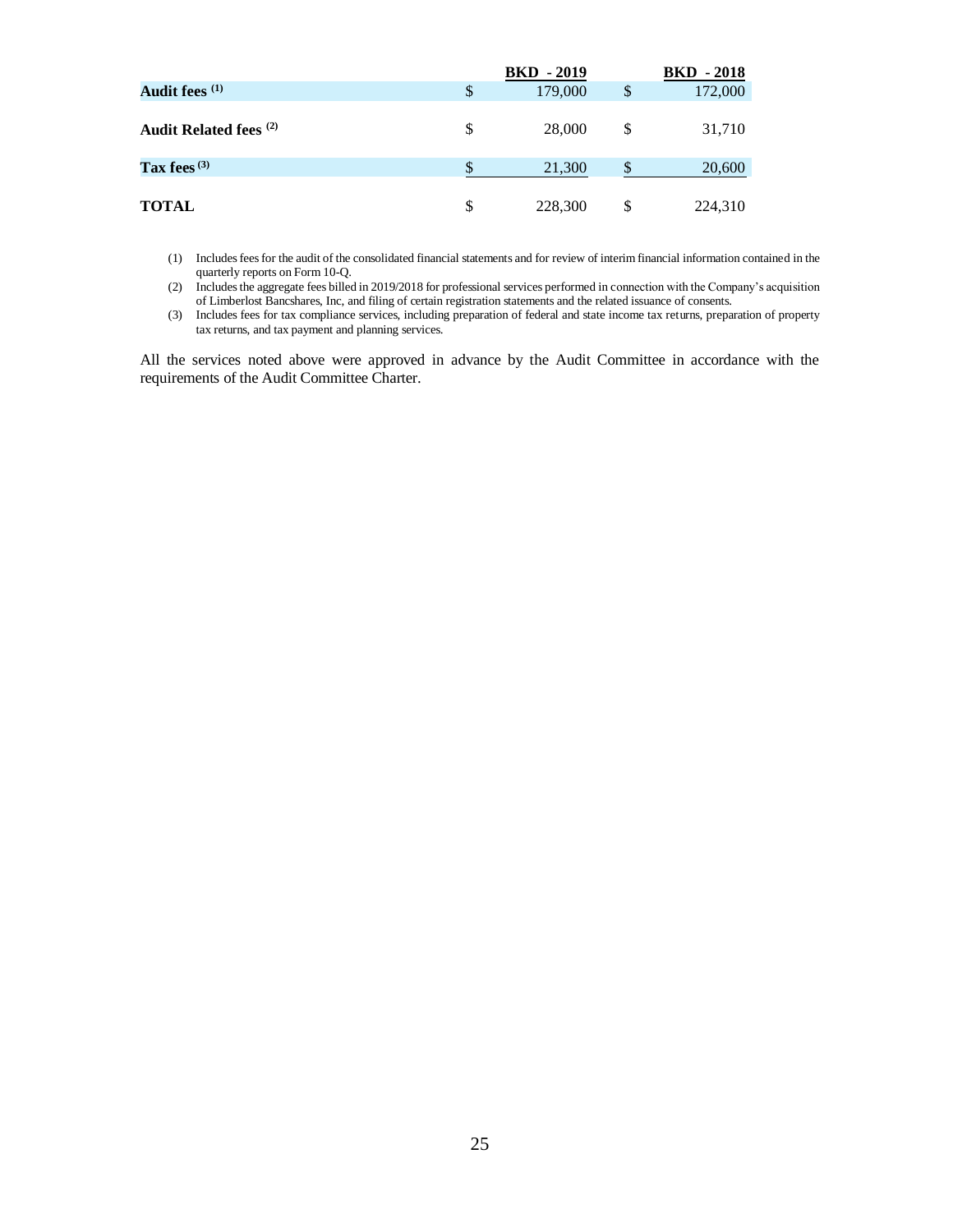# **PROPOSAL TWO SAY-ON PAY**

Section 951 of the Dodd-Frank Wall Street Reform and Consumer Protection Act (the "Dodd-Frank Act") adopted new Section 14A of the Securities Exchange Act of 1934. Pursuant to Section 14A(a)(1), companies that are subject to the federal proxy rules, like the Company, are required to provide shareholders a nonbinding advisory vote on the executive compensation programs of the Company. This proposal, commonly known as a "Say-on-Pay" proposal, gives you as a shareholder the opportunity to endorse or not endorse our executive compensation programs. The Company conducted the last "Say-on-Pay" vote at the 2017 Annual Meeting of Shareholders. In accordance with the general preference of shareholders to have Say-on-Pay proposals every three years, shareholders again have the opportunity to cast their advisory votes in consideration of the Company's executive compensation program at this year's Annual Meeting. The Board of Directors and Committee will evaluate the results of this year's advisory vote to determine whether changes to such policies and practices may be necessary or appropriate to address shareholder concerns.

As discussed in "Compensation Discussion and Analysis" below the Compensation Committee has determined that the compensation structure for the Company's executive officers is effective and appropriate and has determined that the Company's executive compensation programs are reasonable and not excessive. Shareholders are encouraged to read the section of this Proxy Statement entitled "Compensation Discussion and Analysis" as well as the tabular disclosure regarding Named Executive Officer compensation together with the accompanying narrative disclosure. The following resolution is presented for consideration at the annual meeting: *"Resolved, that the shareholders approve, on an advisory basis, the compensation programs of the Company as disclosed in the Compensation Discussion and Analysis, the accompanying compensation tables and the related narrative disclosure of the Proxy Statement for the 2020 Annual Meeting."*

# **Vote Required to Approve**

The affirmative vote of a majority of the votes cast by the holders of the Company's common stock at the Annual Meeting is required to approve Proposal Two.

**THE BOARD OF DIRECTORS RECOMMENDS A VOTE "FOR" APPROVAL OF THE EXECUTIVE COMPENSATION PROGRAMS EMPLOYED BY THE COMPENSATION COMMITTEE, AS DESCRIBED IN THE COMPENSATION DISCUSSION AND ANALYSIS, AND THE TABULAR DISCLOSURE REGARDING NAMED EXECUTIVE OFFICER COMPENSATION (TOGETHER WITH THE ACCOMPANYING NARRATIVE DISCLOSURE) IN THIS PROXY STATEMENT.**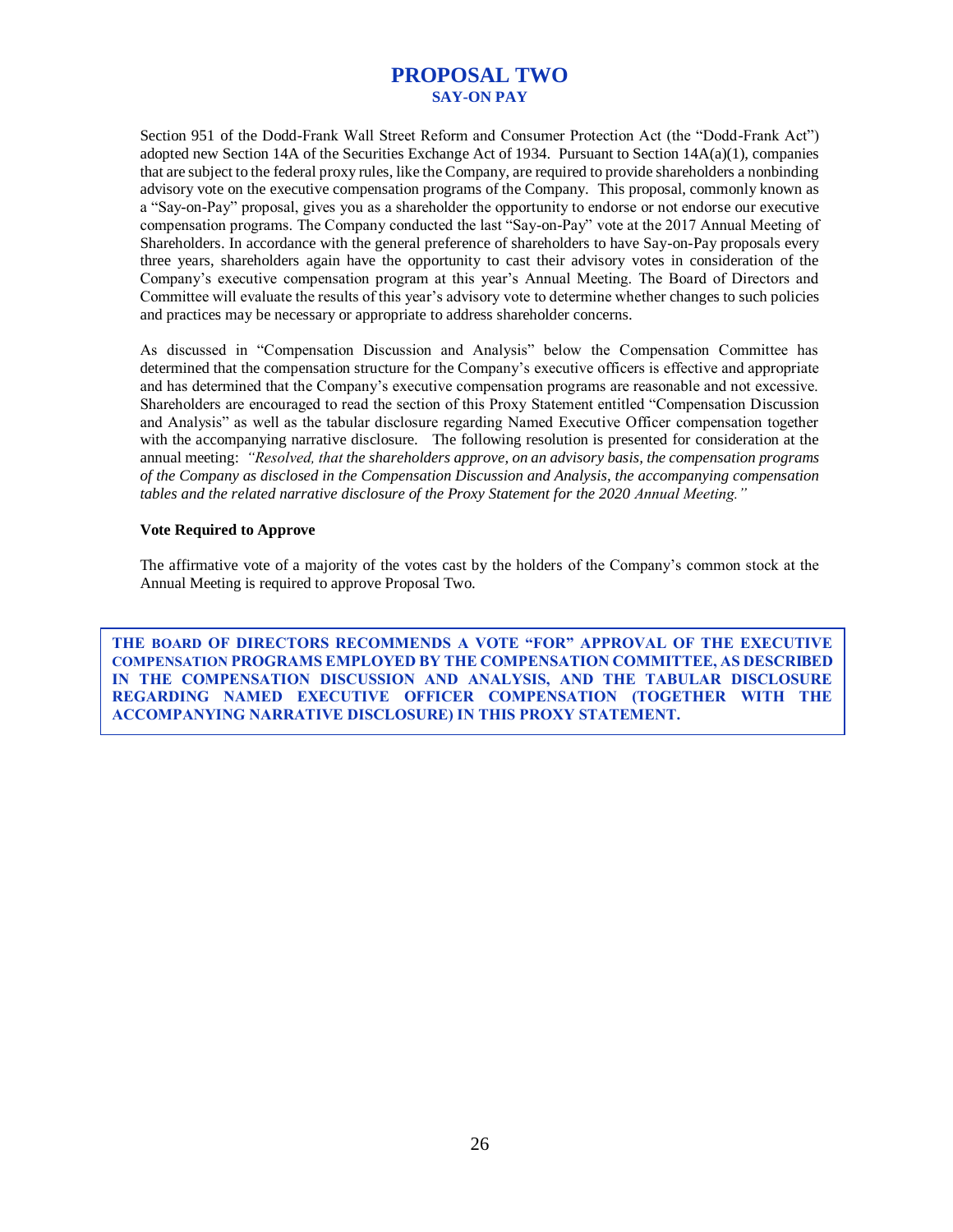# **PROPOSAL THREE**

# **Advisory Vote on the Appointment of the Independent Registered Public Accounting Firm**

The Audit Committee of the Board of Directors proposes and recommends that the shareholders approve the selection by the Committee of the firm of BKD, LLP to serve as the Company's independent registered public accounting firm for the 2020 fiscal year. Action by the shareholders is not required by law in the appointment of an independent registered public accounting firm, but their appointment is submitted by the Audit Committee of the Board of Directors in order to give the shareholders a voice in the designation of auditors. If the resolution approving BKD, LLP as the Company's independent registered public accounting firm is rejected by the shareholders, the Committee will reconsider its choice of independent auditors. Even if the resolution is approved, the Audit Committee in its discretion may direct the appointment of different independent auditors at any time during the year if it determines that such a change would be in the best interests of the Company and its shareholders.

# **Vote Required to Approve**

The affirmative vote of a majority of the votes cast by the holders of the Company's common stock is required to approve Proposal Four.

**THE COMPANY'S BOARD OF DIRECTORS RECOMMENDS A VOTE "FOR" THE ADOPTION OF THE NON-BINDING ADVISORY PROPOSAL ON THE APPOINTMENT OF THE INDEPENDENT REGISTERED PUBLIC ACCOUNTING FIRM.**

# **Compensation Discussion and Analysis**

*Introduction.* The Compensation Committee administers our executive compensation program. The Committee, which is composed entirely of independent directors, is responsible for reviewing and determining executive officer compensation, for evaluating the President and Chief Executive Officer, for overseeing the evaluation of all other officers and employees, for administering our incentive compensation programs (including the long-term stock incentive plan), for approving and overseeing the administration of our employee benefits programs, for providing insight and guidance to management with respect to employee compensation, and for reviewing and making recommendations to the Board with respect to director compensation. The President and Chief Executive Officer participates with respect to making recommendations concerning annual salary adjustments and long term equity incentive compensation regarding executive officers (other than himself) of the Company.

The Compensation Committee operates under a charter adopted by the Board of Directors. Annually, the Compensation Committee reviews the adequacy of its charter and recommends changes to the Board for approval. The Compensation Committee meets at scheduled times during the year and also acts upon occasion by written consent. The Chair of the Compensation Committee reports on Committee activities and makes Committee recommendations at meetings of the Board of Directors.

*Compensation Philosophy*. Our executive compensation programs seek to achieve and maintain equity with respect to balancing the interests of shareholders and executive officers, while supporting our need to attract and retain competent executive management. The Compensation Committee has developed an executive compensation policy, along with supporting executive compensation plans and programs, which are intended to attain the following objectives:

- Support a pay-for-performance policy that rewards executive officers for corporate performance.
- Motivate executive officers to achieve strategic business goals.
- Provide competitive compensation opportunities critical to the Company's long-term success.

The Committee collects and analyzes comparative executive compensation information from relevant peer groups, approves executive salary adjustments, recommends executive discretionary cash-based incentive/compensation program thresholds, and administers the Company's long term stock incentive plan (the "Long Term Incentive Plan"). Additionally, from time to time, the Committee reviews other human resource issues, including benefits, management performance appraisals, and succession planning.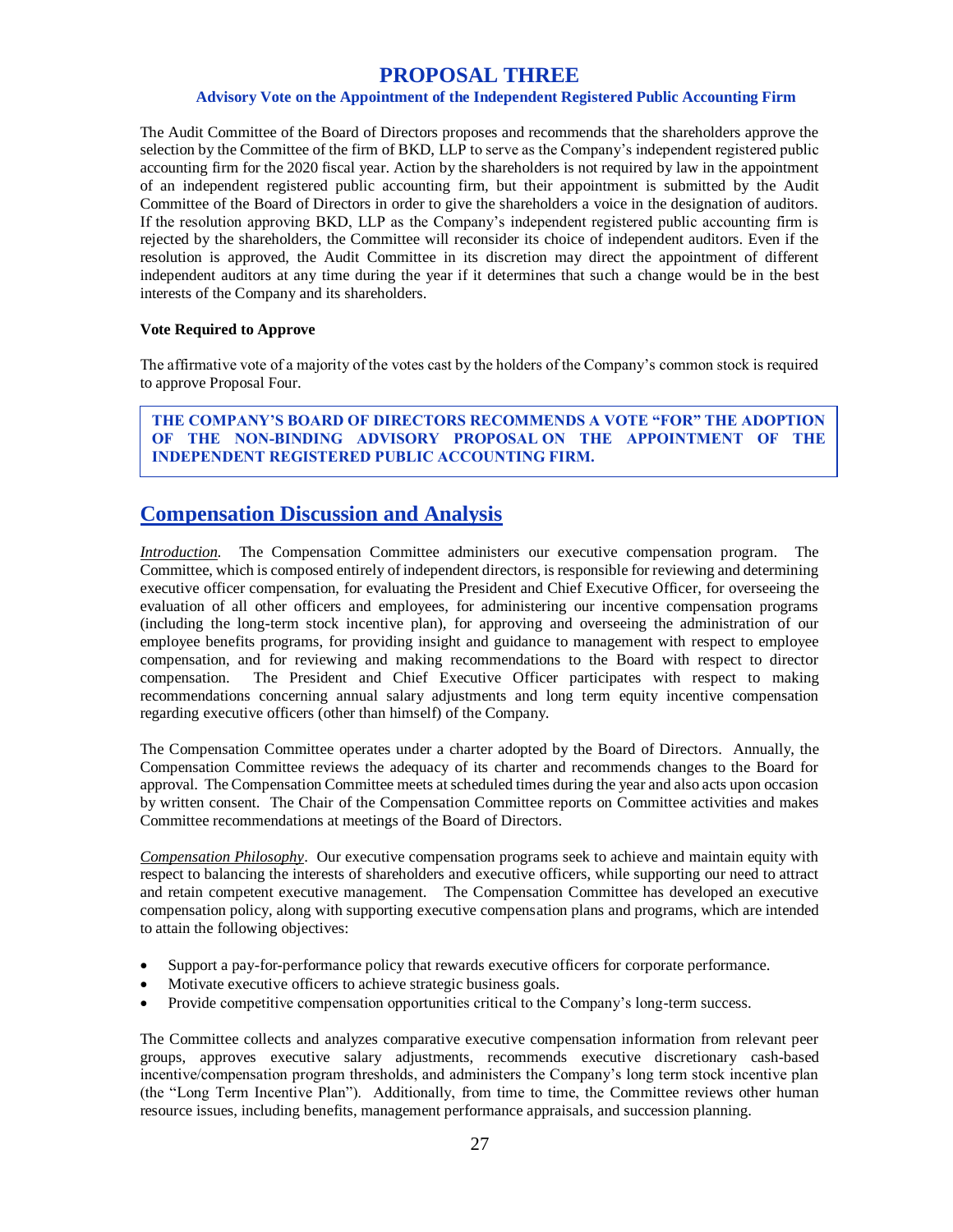The Committee uses comparisons of competitive executive pay practices taken from banking industry compensation surveys and, from time-to-time, consultation with independent executive compensation advisors. Peer groups and competitive compensation practices are determined using executive compensation packages at bank holding companies and subsidiaries of comparable size to the Company and the Bank. In evaluating peer group companies, the base salary and incentive compensation paid to the chief executive officer of each of the following nine peer bank holding companies (symbol), as well as the respective ROA (Return on Assets) of each are taken into consideration. The Committee reviews this information at least once a year in conjunction with events in the industry and marketplace to determine if any changes or revisions are deemed necessary. For 2019 compensation considerations, the peer group companies consisted of nine bank holding companies: Civista Bancshares, Inc. (CVIB), Farmers National Banc Corp. (FMNB), First Defiance Financial Corp. (FDEF), Horizon Bancorp, Inc. (HBNC), LCNB Corp. (LCNB), MBT Financial Corp. (MBTF), Mutual First Financial, Inc. (MFSF), SB Financial Group, Inc. (SBFG), and United Bancshares, Inc. (UBOH).

The financial performance of the selected peer group bank holding companies is also evaluated relevant to the performance of peers located outside of the Midwest, which information is made available by the FDIC as part of its Uniform Bank Performance Report. The Company may periodically review and adjust the selected peer group companies in conjunction with a regular review of executive compensation pay and practices in connection with future compensation decisions.

In making its decisions regarding annual salary adjustments, the Committee reviews quantitative and qualitative performance factors as part of an annual performance appraisal. These are established for each executive position and the performance of the incumbent executive is evaluated annually against these standards. This appraisal is then integrated with market-based adjustments to salary ranges to determine if a base salary increase is merited.

The Committee administers the cash-based incentive compensation program and the Long Term Incentive Plan. Cash-based incentive bonuses and equity awards are at-risk compensation. Awards under these programs are recommended by the Committee to the Board of Directors when, in the judgment of Committee members, such awards are deemed to provide executive officers a reasonable incentive for the achievement of the Company's mid and long-term strategic objective, and are otherwise justified by the performance of executive officers in relation to the performance of the Company.

The accounting and tax treatment of particular forms of compensation do not materially affect the Committee's compensation decisions. However, the Committee evaluates the effect of such accounting and tax treatment on an ongoing basis and will make appropriate modifications to its compensation policies where appropriate.

*Components of Compensation*. The elements of total compensation paid by the Company to its senior officers, including the President and Chief Executive Officer (the "CEO") and the other executive officers identified in the Summary Compensation Table which appears following this Compensation Discussion and Analysis (the CEO and the other executive officers identified in that Table are sometimes referred to collectively as the "Named Executive Officers"), include the following:

- Base salary;
- Awards under our cash-based incentive compensation program;
- Awards under our Long Term Stock Incentive Plan;
- Benefits under our Profit Sharing Plan; and
- Benefits under our health and welfare benefits plans.

Base Salary. The base salaries of the Named Executive Officers are reviewed by the Committee annually as well as at the time of any promotion or significant change in job responsibilities. The committee reviews peer group data to establish a market-competitive executive base salary program, in conjunction with a formal performance appraisal system that focuses on awards that are integrated with strategic corporate objectives. Salary income for each Named Executive Officer for calendar year 2019 is reported in the "Salary" column 1 of the Summary Compensation Table, which appears following this Compensation Discussion and Analysis.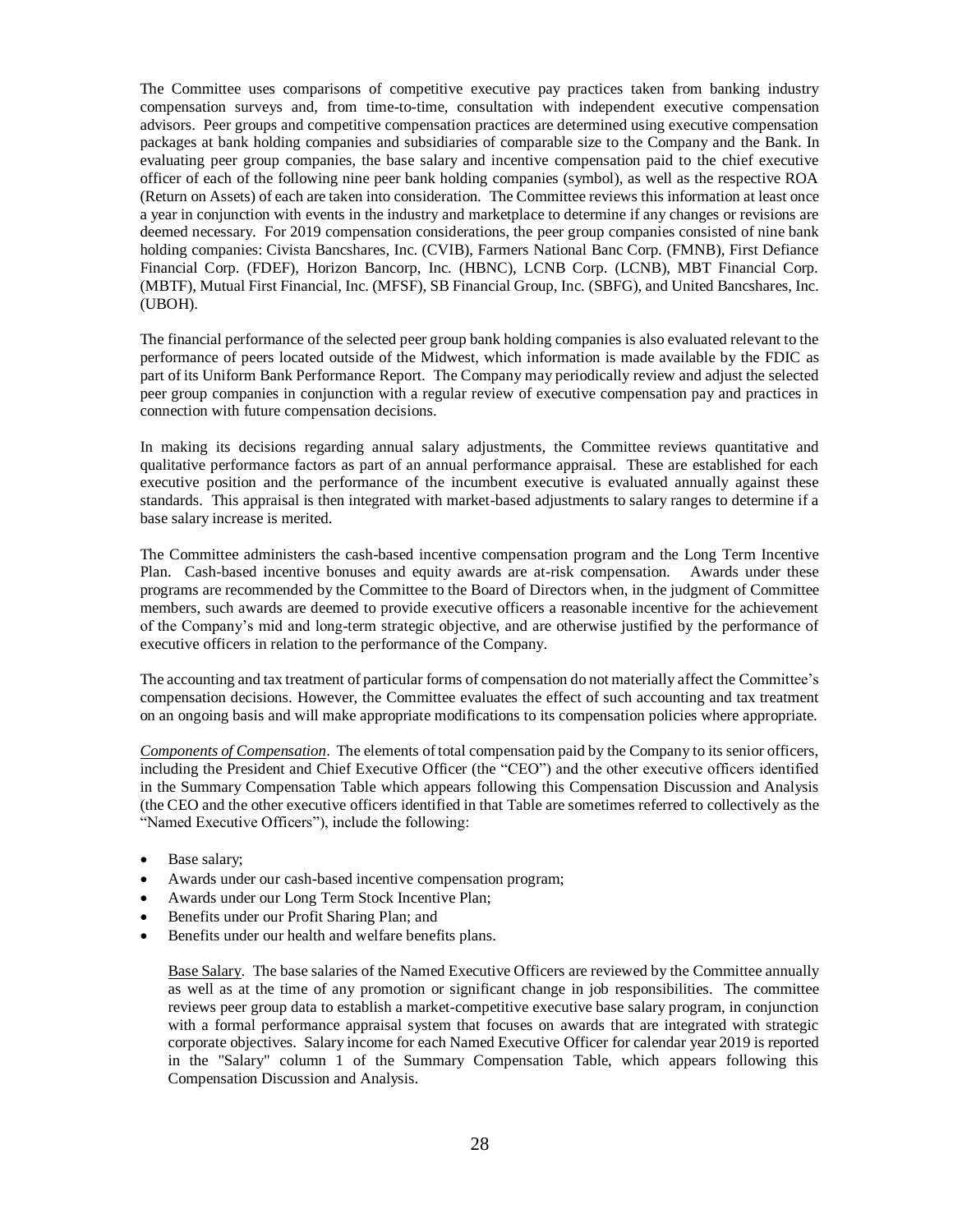In making its decisions regarding annual salary adjustments for 2020, the Compensation Committee reviewed quantitative and qualitative performance factors, peer compensation comparisons, market-based salary ranges, and overall performance of the Company to determine base salary adjustments. Based on the factors considered, the Committee increased Mr. Eller's annual base salary 7.00% for 2020.

Cash-Based Incentive Compensation Program. The Company has established a cash-based incentive compensation program. The cash incentive for executive officers under this plan is based on two criteria. The first is return on average assets ("ROA") of the Bank.

If the ROA of the Bank equals the target ROA of 1.25%, executive officers receive the full cash incentive established. The targeted goal of ROA is based on reviewing the projected budget, the five and ten year history and average of the Bank along with peer, industry, and other information requested by the Compensation Committee. The calculated ROA is inclusive of the cost of the incentive and is net of the captive insurance expense at the Bank level, and additionally excludes merger-related expenses incurred in 2019 pertaining to the merger transaction involving Limberlost Bancshares, Inc. The full cash incentive under this criterion is equivalent to 30% of base salary for the CEO and 20% of base salary for the remaining executive officers. If the ROA of the Bank is equal to .95%, fifty percent of the incentive is paid. If the ROA is between .95% and 1.25%, the incentive is paid on a prorated basis. Should the ROA exceed 1.25%, the incentive paid would be increased accordingly. At an ROA of .90%, a forty percent payout is made. Again, with ROA between .90% and .95%, the payout is prorated. Should the ROA be below .90%, no cash incentive is paid under the computation. Incentive compensation would then be paid under the same terms to all employees of the Bank. The percentage of base salary for this incentive is paid in the first quarter of the subsequent year. The target percentage along with budget and base may be adjusted for 2020.

The second criterion used in determining the cash incentive to be paid to executive officers is earnings per share ("EPS") of the Company. The target EPS goal is based on reviewing past performance and history and the projected EPS from the budget. The EPS final incentive target ranges were set as follows: a 5% incentive would be paid for an EPS of \$1.69 (which was equal to 2018 performance), a 10% incentive would be paid for an EPS of \$1.75, and a 15% incentive would be paid for an EPS of \$1.90. If the EPS is below \$1.69, an incentive would not be paid for this criterion. An EPS between the stated targets or exceeding \$1.90 would be adjusted accordingly. The percentage of base salary for the incentive is paid in the first quarter of the subsequent year. The target EPS and corresponding percentages may be adjusted for 2020.

The budget or forecast ROA and EPS used for the 2019 incentives were set equivalent to the expected performance of normal operations.

In establishing dual incentives for the executive officers of the Bank, the objective of the Company is to limit the risk exposure to compensating for short term gains while still recognizing the importance of return to its shareholders each year. Thus, more emphasis is placed on rewarding for stable, long term performance through the use of ROA criterion along with a higher percentage of pay at risk. The EPS criterion recognizes a yearly target and focuses on the importance of earning performance and its impact on maintaining a healthy profitable corporation from which to pay dividends to shareholders and to maintain and improve the value of their stock. Each year, the Committee sets goals for each incentive which it believes are attainable, but still require executives' performance at a consistently high level to achieve target award levels. As such, the Company believes it has established an equitable and reasonable balance in the incentives for executive management. Given that the target ROA and EPS may be adjusted each year at the Board's discretion, the Company feels it has established a plan that is beneficial to both its executives and shareholders by placing overall emphasis on corporate performance and return to shareholders.

Further discussion of the Bank's overall incentive plan may be found in the 2019 financial report and the Form 10-K.

Incentive Stock Compensation. The Bank uses the grant of stock awards under our Long Term Incentive Plan as the primary vehicle for providing long-term incentive compensation opportunities to its officers, including the Named Executive Officers. The grant of stock awards is intended to serve as both a recruitment tool, as well as an officer retention tool, and as such requires a three-year cliff vesting period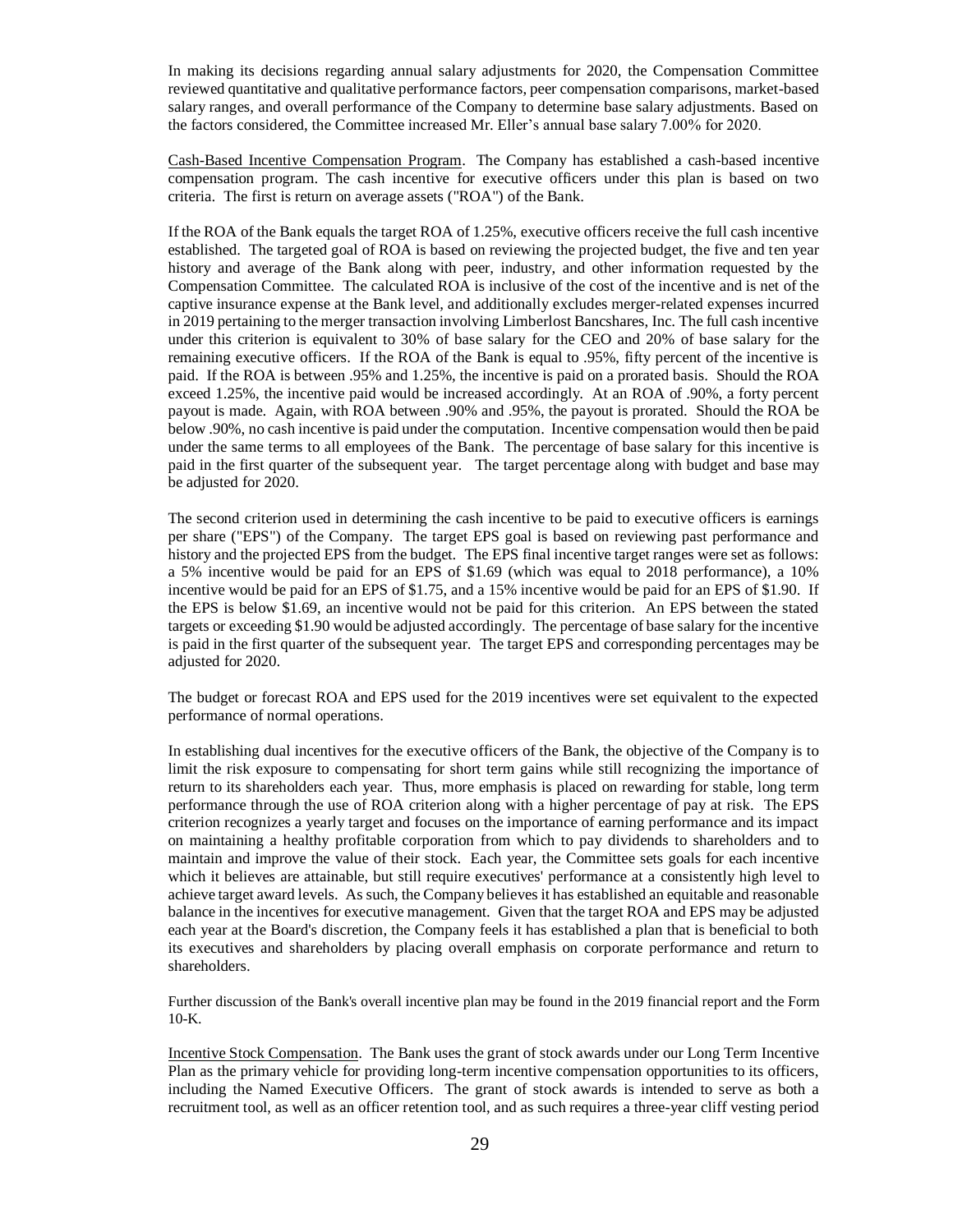prior to issuance without restrictions. Officers' and Named Executive Officers' past and future services are considered for grants of stock awards. The Bank has not adopted any specific policy regarding the amount or timing of any stock-based compensation under the plan. The number of shares underlying the award granted to each Named Executive Officer in 2019 is set forth in the Grants of Plan Based Awards Table and the fair value dollar amount, determined on the grant date, for calendar year 2017, 2018, and 2019 with respect to each such award is set forth in the column titled Stock Awards of the Summary Compensation Table, each of which follows. Information concerning the number of stock awards held by each Named Executive Officer as of December 31, 2019 is set forth in the Outstanding Equity Awards at Fiscal Year-end Table, which also follows.

Profit Sharing Plan. The Bank has established a 401(k) profit sharing plan that allows eligible employees to save at a minimum one percent of eligible compensation on a pre-tax basis, subject to certain Internal Revenue Service limitations. The Bank will match 50% of employee 401(k) contributions up to four percent of total eligible compensation. In addition, the Bank may make a discretionary contribution from time to time as is deemed advisable. A participant is 100% vested in the participant's deferral contributions. A six-year vesting schedule applies to employer discretionary contributions and employee matching contributions. In order to be eligible to participate, the employee must be 21 years of age, have completed six months of service, work 1,000 hours in the plan year and be employed on the last day of the year. Entry dates have been established at January 1 and July 1 of each year. The plan calls for only lump-sum distributions upon either termination of employment, retirement, death, or disability. The Company's contribution to the plan made on behalf of the Named Executive Officers is included under the "All Other Compensation" column in the Summary Compensation Table.

Health and Welfare Benefits. The Company provides healthcare, life and disability insurance and other employee welfare benefits programs to its employees, including its executive officers. The committee is responsible for overseeing the administration of these programs and believes that its employee benefits programs should be comparable to those maintained by other members of the relevant peer groups so as to assure that the Company is able to maintain a competitive position in terms of attracting and retaining officers and other employees. Except for our Executive Survivor Income Agreement, our employee benefits plans are provided on a non-discriminatory basis to all employees.

The Company has entered into Executive Survivor Income Agreements with some of the Named Executive Officers that provide certain death benefits to the executive's beneficiaries upon his or her death. The agreements provide a pre-retirement and post-retirement death benefit payable to the beneficiaries of the executive in the event of the executive's death. The Company had originally purchased life insurance policies on the lives of all participants covered by these agreements in amounts sufficient to provide the sums necessary to pay the beneficiaries. As the employees age and their pay increased, the Company is made whole on its investment before beneficiaries receive any proceeds. Therefore, over time, the death benefit payable to the beneficiary may be smaller than the previously anticipated value. Two former executives have been impacted. The actual gross death benefit amounts payable under this plan are disclosed under Payments and Benefits in Connection with Termination or Change-in-Control.

*Consideration of Advisory Vote on Executive Compensation.* The Company last conducted an advisory vote on executive compensation at the 2017 annual Meeting of Shareholders. Votes cast on that advisory proposal indicated a significant level of support in favor of the Company's compensation policies and practices as disclosed in the proxy statement for the 2017 Annual Meeting. As a result of this strong shareholder support, the Board of Directors and the Committee did not believe that any significant changes to the Company's compensation policies and practices were needed to address shareholder concerns.

Shareholders again have the opportunity to cast their advisory votes in consideration of the Company's executive compensation program at this year's Annual Meeting. The Board of Directors and Committee will evaluate the results of this year's advisory vote to determine whether changes to such policies and practices may be necessary or appropriate to address shareholder concerns.

*2019 Executive Officer Compensation Program.* For 2019, the Named Executive Officers in the Summary Compensation Table received salaries that were intended to maintain their compensation at a competitive level and acknowledge the competitive market conditions in which the Bank's business continues to be conducted.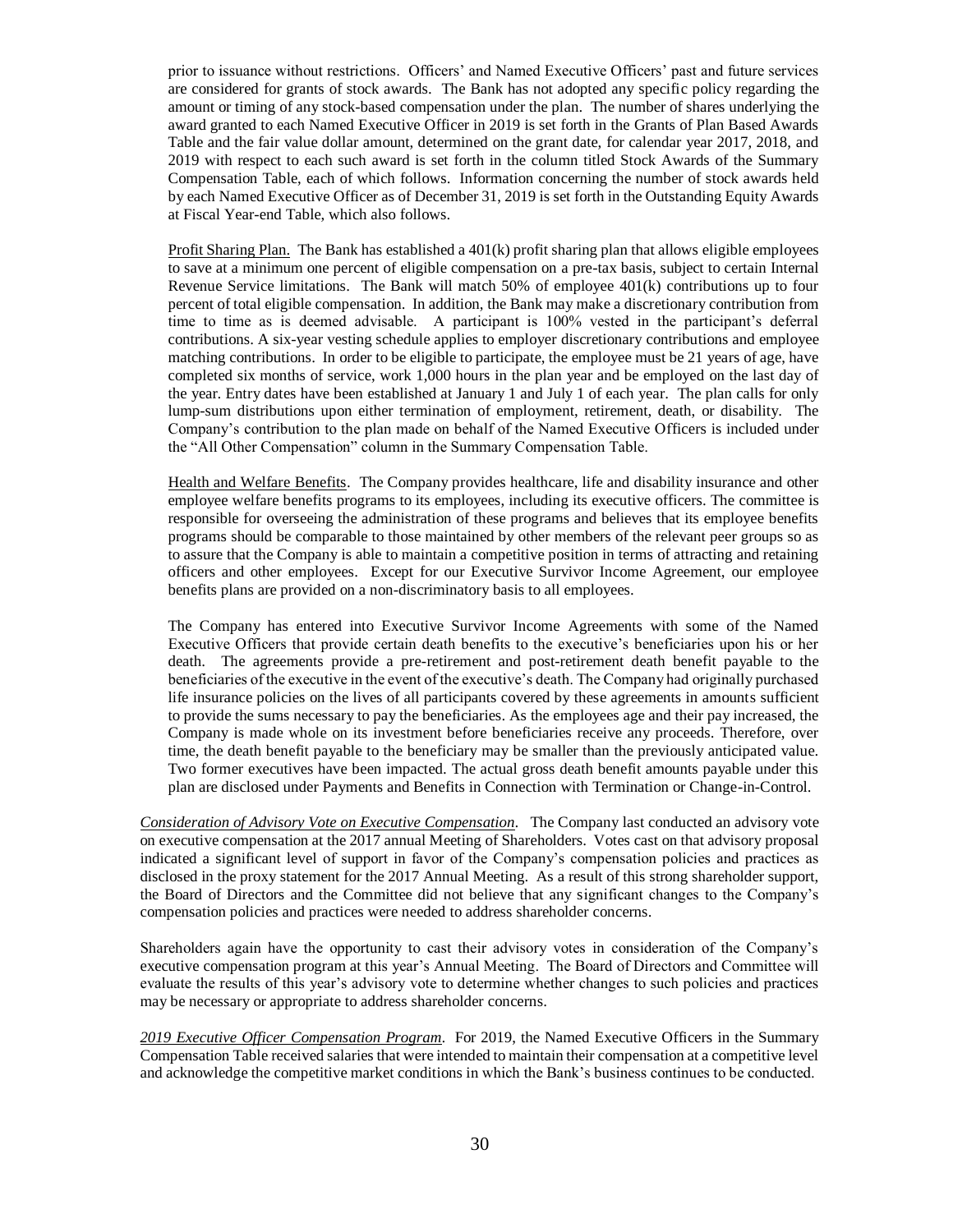To aid in determining chief executive officer compensation for 2019, the Company used compensation data from peer bank holding companies which are similar in size (\$683 million to \$3.96 billion in assets), and geographic locations (located in Ohio, Indiana, and Michigan), and which are also publicly held and performing similarly to the Company as one piece of information. Data is obtained from the proxy statements filed by those companies as of the previous year end. This provided a regional comparison in addition to compensation data obtained from other state or national peer comparisons.

For 2019 executive officer compensation, the President and CEO of the Bank and the CFO, participated in the presentation portion of the Committee meeting at which compensation information was presented and reviewed. The Committee then met in executive session and made its own determinations regarding compensation for the President and CEO and all other executive officers. Adjustments in 2019 base salary were based upon each Named Executive Officer's annual performance review, an annual review of peer compensation, and the overall performance of the Company. These adjustments are consistent with the Company's salary budget which is approved by the Compensation Committee and becomes part of the overall budget approved annually by the Board of Directors.

As part of its compensation program the Company has entered into agreements with some of the Named Executive Officers pursuant to which they will be entitled to receive severance benefits upon the occurrence of certain enumerated events following a change in control. The events that trigger payment are generally those related to termination of employment without cause or detrimental changes in the executive's terms and conditions of employment. See the section captioned "Post-Employment Compensation/Change in Control Agreements" that follows for a more detailed description of these events. The Company believes that this structure will help: (i) assure the executives' full attention and dedication to the Company, free from distractions caused by personal uncertainties and risks related to a pending or threatened change in control, (ii) assure the executives' objectivity for shareholders' interests, (iii) assure the executives of fair treatment in case of involuntary termination following a change in control, and (iv) attract and retain key talent during uncertain times.

*Risk Management and Compensation*. The compensation policies and practices of the Company are not believed to create risks that are reasonably likely to have a material adverse effect on operations or financial results. The compensation policies and practices of the Company are not designed to provide enormous bonuses and do not encourage employees to take undue amounts of risk. The incentives provided to employees are designed to encourage sound performance over time rather than the pursuit of immediate high-risk profits. The policies and practices of the Company include controls that mitigate the potential impact of compensation policies that might otherwise create unacceptable levels of risk.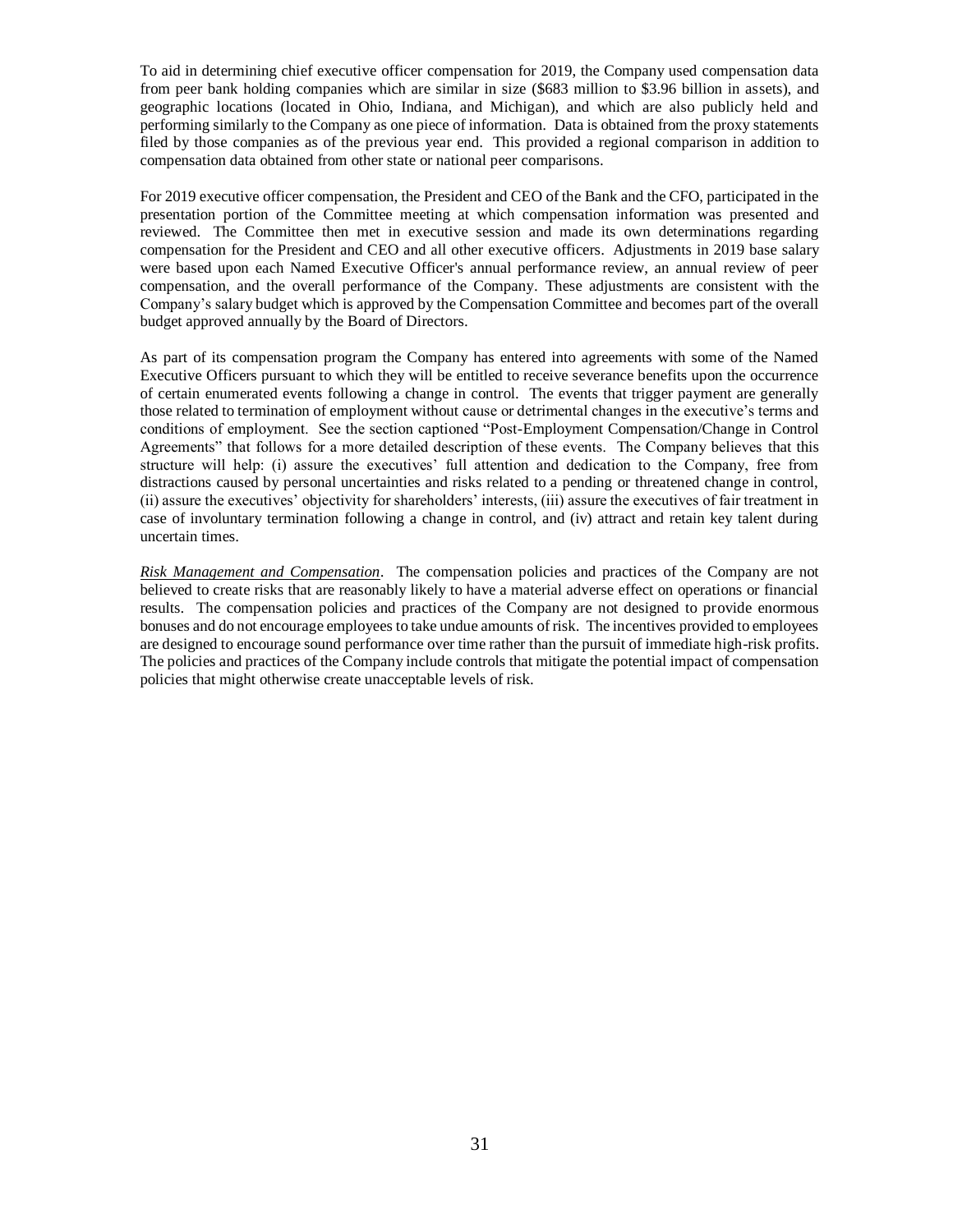| <b>Name and Principal</b><br><b>Position</b>              | Year | <b>Salary</b><br>\$) | <b>Non-Equity</b><br><b>Incentive</b><br><b>Compensation Awards</b><br>$($ \$) $^{(1)}$ | <b>Stock</b><br>$(3)^{(2)}$ | Option<br>$($)$  | <b>All Other</b><br><b>Awards Compensation</b><br>$($ \$) $^{(3)}$ | <b>Total</b><br>\$) |
|-----------------------------------------------------------|------|----------------------|-----------------------------------------------------------------------------------------|-----------------------------|------------------|--------------------------------------------------------------------|---------------------|
| Lars B. Eller<br>President and Chief                      | 2019 | 350,000              | 122,500                                                                                 | 75,000                      | $\boldsymbol{0}$ | 17,872                                                             | 565,372             |
| Executive<br>Officer (PEO) <sup>(4)(5)</sup>              | 2018 | 87,500               | 57,470                                                                                  | 51,084                      | $\boldsymbol{0}$ | 1,939                                                              | 197,993             |
| Barbara J. Britenriker<br><b>Executive Vice President</b> | 2019 | 218,498              | 54,447                                                                                  | 50,000                      | $\boldsymbol{0}$ | 31,735                                                             | 354,680             |
| (PFO)                                                     | 2018 | 209,091              | 108,748                                                                                 | 89,460                      | $\mathbf{0}$     | 31,147                                                             | 438,446             |
|                                                           | 2017 | 203,000              | 100,282                                                                                 | 55,580                      | $\overline{0}$   | 27,497                                                             | 386,360             |
| Todd A. Graham                                            | 2019 | 190,590              | 47,648                                                                                  | 6,250                       | $\mathbf{0}$     | 22,513                                                             | 267,000             |
| <b>Executive Vice President</b>                           | 2018 | 184,681              | 96,052                                                                                  | 22,365                      | $\boldsymbol{0}$ | 23,395                                                             | 326,492             |
|                                                           | 2017 | 181,030              | 89,429                                                                                  | 11,116                      | $\mathbf{0}$     | 18,817                                                             | 300,393             |
| Edward A. Leininger                                       | 2019 | 190,883              | 47,721                                                                                  | 18,750                      | $\overline{0}$   | 27,324                                                             | 284,678             |
| <b>Executive Vice President</b>                           | 2018 | 184,681              | 96,052                                                                                  | 22,365                      | $\boldsymbol{0}$ | 28,012                                                             | 331,110             |
|                                                           | 2017 | 181,030              | 89,429                                                                                  | 22,320                      | $\mathbf{0}$     | 25,154                                                             | 317,933             |
| Rex D. Rice                                               | 2019 | 185,500              | 46,375                                                                                  | 31,250                      | $\boldsymbol{0}$ | 26,447                                                             | 289,572             |
| <b>Executive Vice President</b>                           | 2018 | 178,000              | 92,578                                                                                  | 55,913                      | $\overline{0}$   | 26,867                                                             | 353,358             |
|                                                           | 2017 | 171,000              | 84,474                                                                                  | 38,906                      | $\boldsymbol{0}$ | 23,620                                                             | 318,000             |
| Paul S. Siebenmorgen<br><b>Retired Past President and</b> | 2019 | 49,339               | $\overline{0}$                                                                          | $\mathbf{0}$                | $\overline{0}$   | 4,842                                                              | 54,181              |
| Chief                                                     | 2018 | 377,325              | 227,138                                                                                 | 178,920                     | $\theta$         | 36,838                                                             | 820,221             |
| Executive Officer (PEO) <sup>(6)</sup>                    | 2017 | 362,300              | 210,179                                                                                 | 111,160                     | $\boldsymbol{0}$ | 32,195                                                             | 715,834             |

Summary Compensation Table Footnotes:

(1) Reflects payments made pursuant to the Company's cash-based incentive compensation program discussed more thoroughly under the section of this Proxy Statement captioned "Compensation Discussion and Analysis".

(2) Reflects the dollar amount at the market value on the grant date of each year in which restricted stock awards were granted under the Long Term Incentive Plan, as discussed more thoroughly under the section of this Proxy Statement captioned "Compensation Discussion and Analysis". Each award vests three years following the date of grant, except for Lars Eller's stock awards which vest on the one year anniversary date of his employment with the Company.

(3) Includes contributions by the Company to the Company's defined contribution profit sharing and 401(k) plan, certain life insurance premiums paid by the Company for the benefit of the Named Executive Officer, and with respect to Mr. Eller only, amounts paid pursuant to a monthly automobile allowance, as follows:

|                        | Retirement         | Life Insurance  | Automobile     |              |
|------------------------|--------------------|-----------------|----------------|--------------|
| <b>Name</b>            | Contributions (\$) | Premiums $(\$ ) | Allowance (\$) | $Total (\$)$ |
| Lars B. Eller          | 16,384             | 1,489           | 7,200          | 25,072       |
| Barbara J. Britenriker | 31,145             | 589             |                | 31,735       |
| Todd A. Graham         | 21,996             | 516             | $\Omega$       | 22,513       |
| Edward A. Leininger    | 26,808             | 516             | $\Omega$       | 27,324       |
| Rex D. Rice            | 25,944             | 503             | $\theta$       | 26,447       |
| Paul S. Siebenmorgen   | 4.564              | 278             |                | 4,842        |

(4) Mr. Eller was appointed to the Board of Directors of the Company and The Farmers & Merchants State Bank on September 21, 2018, when he was named to the position of President and CEO of the Bank. Mr. Eller assumed the additional position of President and CEO of the Company as of February 1, 2019.

(5) Mr. Eller's director fees are included in his base salary.

(6) Mr. Siebenbmorgen was President and CEO of the Company until his retirement from that position on February 1, 2019.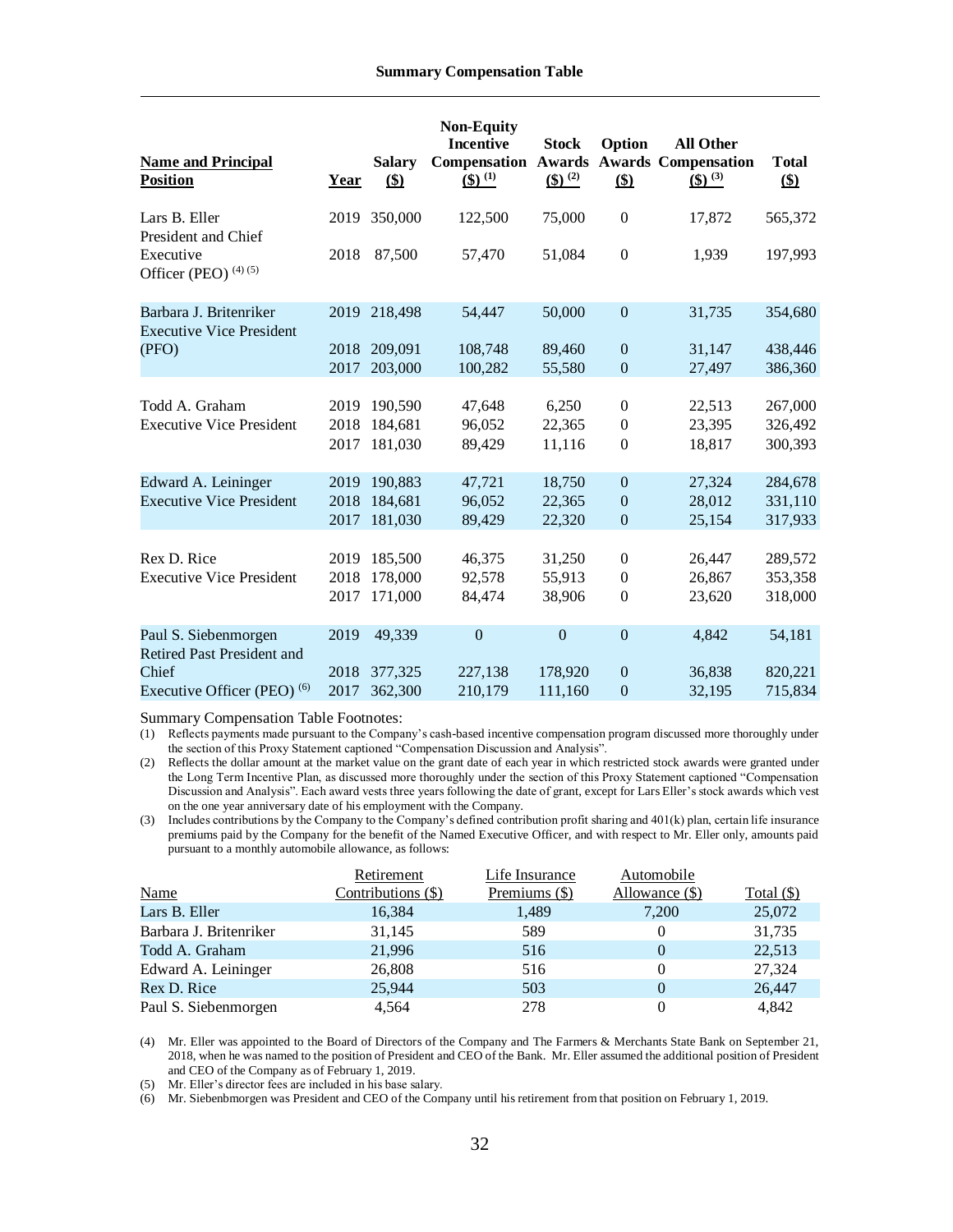# *Narrative Explanation to the Summary Compensation table*

On September 13, 2018, Mr. Eller joined The Farmers & Merchants State Bank as President and CEO of the Bank. He was appointed to the Board of Directors of the Company and the Bank on September 21, 2018. Mr. Eller assumed the additional position of President and CEO of the Company as of February 1, 2019, formerly held by Mr. Siebenmorgen. Mr. Siebenmorgen was President and CEO of the Company and the Bank prior to September 13, 2018, and he remained as President and CEO of the Company until his retirement from that position on February 1, 2019.

Named Executive Officers participate in an annual cash-based incentive compensation program that provides for awards tied to the profit performance of the Company during the fiscal year. The amounts set forth in the "Non-Equity Incentive Compensation" column represent the awards made under the terms of the Plan for 2019 which were paid to the respective Named Executive Officer during the first quarter of 2020. The awards under the plan in 2018 and 2019 were also paid out to officers in the first quarter of the following year. Refer to the compensation discussion and analysis for a complete explanation of the Plan.

- Based on 2019 results, an ROA of 1.25% at the Bank level equals the target ROA of 1.25% which is equivalent to a 100% payout of the incentive. Based on a 100% payout, 30% of base salary was paid to the CEO and 20% of base salary was paid to the remaining executive officers. The percentage of base salary for this 2019 incentive was paid in the first quarter 2020.
- For 2019, a prorated payout of 50% of total goal which is equivalent to 5% of base salary paid to all executive officers based on an EPS of \$1.69. The percentage of base salary for the 2019 incentive was paid in the first quarter 2020.

The stock awards reported in the Summary Compensation Table represent the dollar amount valued as of the grant date of restricted stock awards to Named Executive Officers. The vesting of awards of restricted stock made to date under the terms of the Long Term Incentive Plan occurs three years following the grant, unless otherwise specified.

On September 13, 2018, The Farmers & Merchants State Bank, the wholly-owned subsidiary of Farmers & Merchants Bancorp, Inc. entered into an employment agreement (the "Employment Agreement") with Lars B. Eller, under which Mr. Eller became the President and Chief Executive Officer of the Bank. Mr. Eller's Employment Agreement was for a three-year term ending on August 31, 2021. Pursuant to the terms of the Employment Agreement, Mr. Eller would receive a base pay of \$350,000, subject to upward adjustment, and would be entitled to participate in the Bank's employee benefit plans and programs generally available to similarly situated employees. The Employment Agreement also provided for Mr. Eller's participation in the Bank's Annual Cash Incentive Plan and 401(k) Plan for the 2018 calendar year and, beginning in 2019, he would receive grants of restricted stock with a target range of 4,000 restricted shares in 2019. In addition, the Employment Agreement provided for an award to Mr. Eller of 1,200 restricted common shares of the Company which vested on the first anniversary of his employment with the Company. The Agreement provided that Mr. Eller would be reimbursed for appropriate business expenses, and also would be reimbursed for his reasonable relocation costs in connection with his move to the Archbold, Ohio area. The Employment Agreement also provided for four weeks of vacation, a monthly automobile allowance, and an obligation on the part of the Company to maintain a term life insurance policy for the benefit of Mr. Eller in the amount of \$600,000. Under the terms of the Employment Agreement, Mr. Eller is subject to covenants not to compete and not to solicit during the term of the Employment Agreement and for one year after termination of his employment with the Bank. During the term of the Employment Agreement, the restrictions apply without geographic limit. After termination of Mr. Eller's employment with the Bank, the covenants not to compete and not to solicit would apply to counties where the Bank has offices and contiguous counties. The Employment Agreement also contains provisions governing payouts to Mr. Eller in connection with certain terminations from employment, which are discussed under the section of this Proxy Statement captioned "Post-Employment Compensation/Changes in Control Agreements."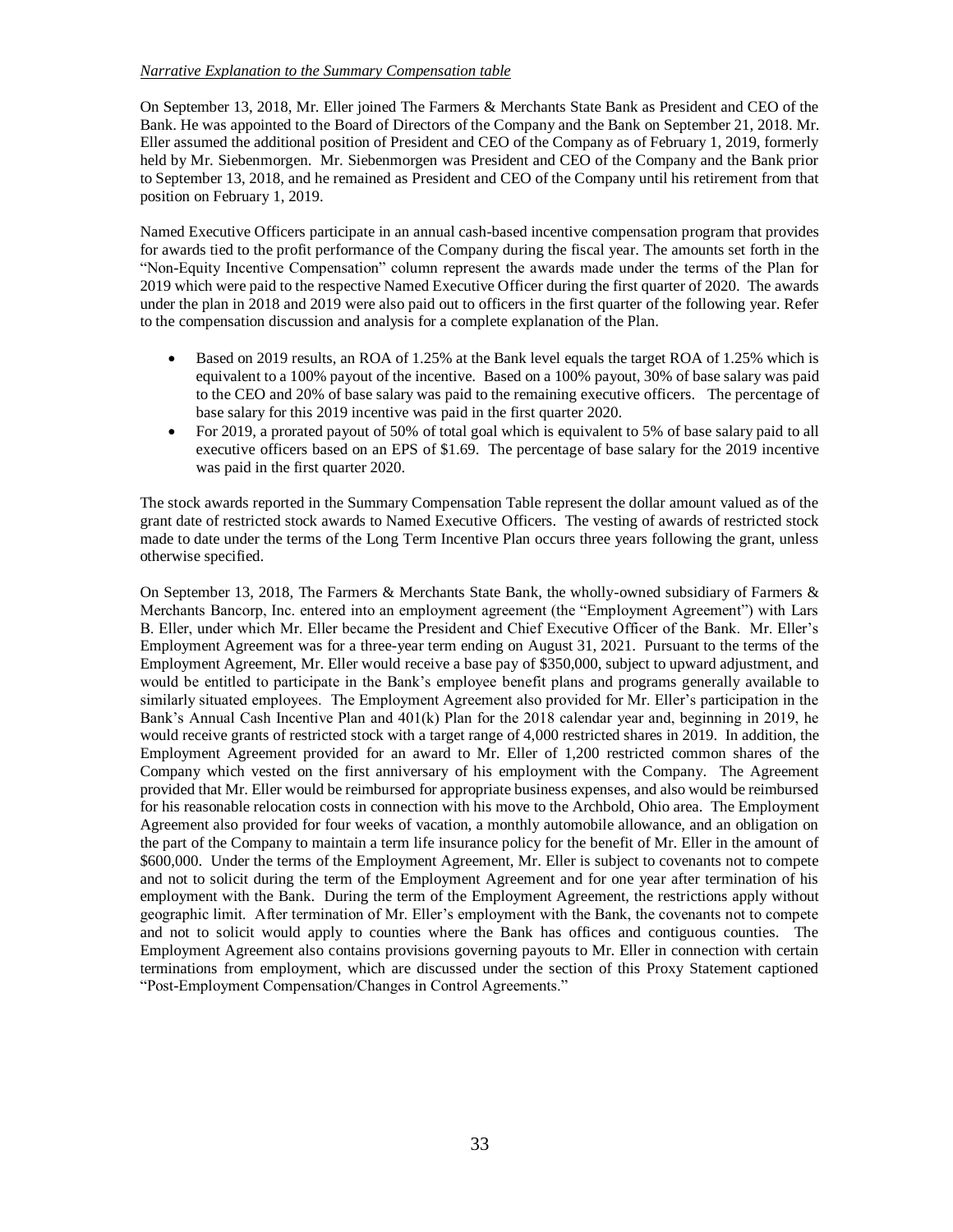# **2019 Grants of Plan-Based Awards**

| <b>Name and Principal Position</b>        | Year | Grant<br>Date | <b>All Other Stock</b><br>Awards:<br><b>Number of Shares</b><br>of Stock or Units<br>$\left(\# \right)$ | <b>Grant Date Fair</b><br>Value of Stock<br>and Option<br>Awards<br>\$) |
|-------------------------------------------|------|---------------|---------------------------------------------------------------------------------------------------------|-------------------------------------------------------------------------|
| Lars B. Eller, President<br>and CEO (PEO) | 2019 | 8/16/2019     | 3,000                                                                                                   | 75,000                                                                  |
| Barbara J. Britenriker, EVP (PFO)         | 2019 | 8/16/2019     | 2,000                                                                                                   | 50,000                                                                  |
| Todd A. Graham, EVP                       | 2019 | 8/19/2019     | 250                                                                                                     | 6,250                                                                   |
| Edward A. Leininger, EVP                  | 2019 | 8/16/2019     | 750                                                                                                     | 18,750                                                                  |
| Rex D. Rice, EVP                          | 2019 | 8/16/2019     | 1,250                                                                                                   | 31,250                                                                  |
|                                           |      |               |                                                                                                         |                                                                         |

#### *Narrative Explanation to the Grants of Plan-Based Awards table*

The above amounts represent information regarding restricted stock awards made to each of the respective Named Executive Officers during 2019 under the terms of the Company's Long Term Incentive Plan. The awards vest in full after three years of service from the date of grant to the respective officer. The vesting of the awards is accelerated in the event of the death or disability of the officer or upon a change in control.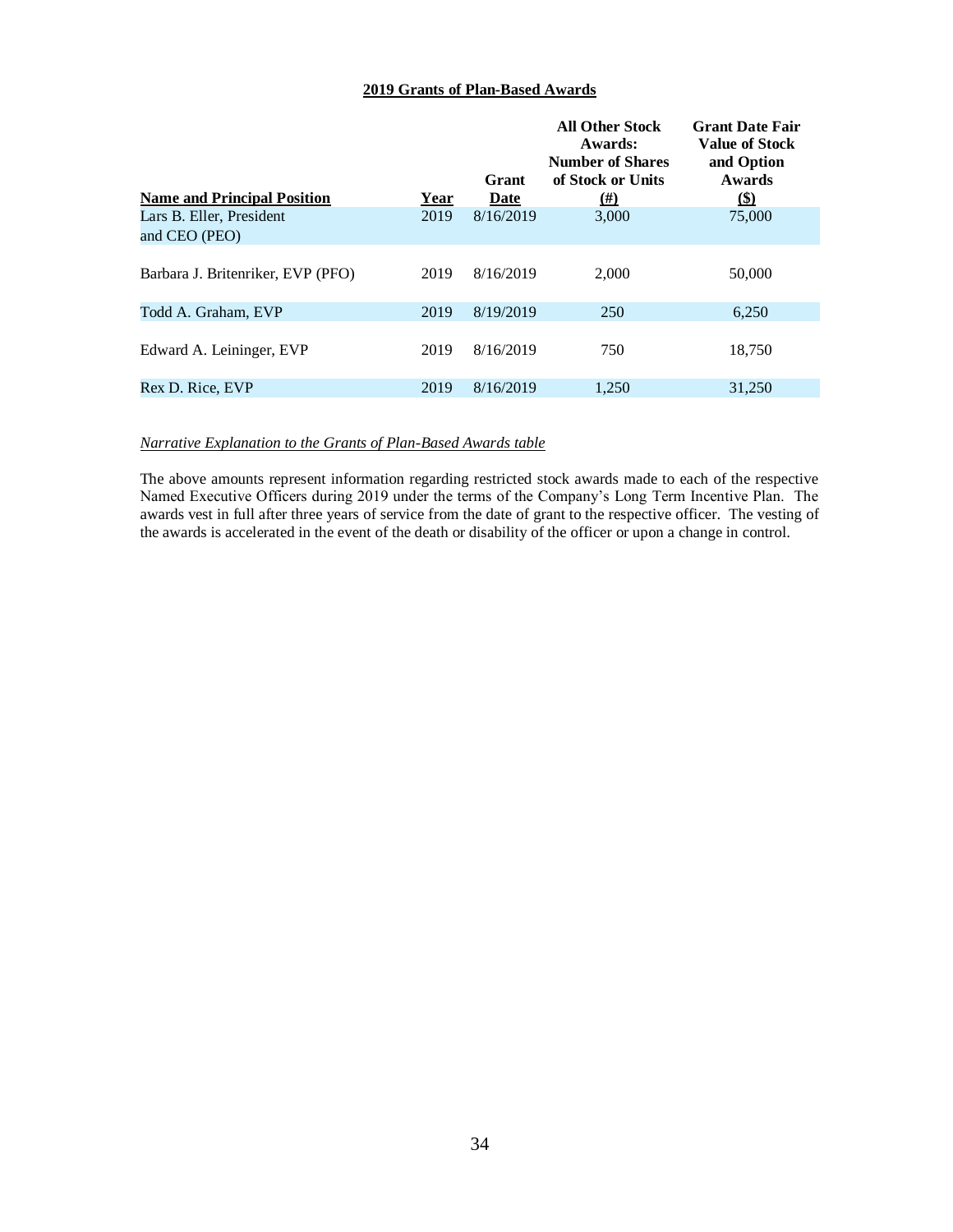# **Outstanding Equity Awards at 2019 Fiscal Year-End Table**

|                                                         | Number of<br><b>Shares or Units</b><br>of Stock that<br>have not<br>Vested $(1, 2)$ | Market Value of<br><b>Shares</b><br>or Units<br>of Stock that have<br>not Vested $(3)$ |
|---------------------------------------------------------|-------------------------------------------------------------------------------------|----------------------------------------------------------------------------------------|
| <b>Name and Principal Position</b>                      | <u>(#)</u>                                                                          | <u>(\$)</u>                                                                            |
| Lars B. Eller, President and CEO (PEO)                  | 3,000                                                                               | 90.450                                                                                 |
| Barbara J. Britenriker, Executive Vice President (PFO)  | 6,000                                                                               | 180,900                                                                                |
| Todd A. Graham, Executive Vice President <sup>(4)</sup> | 1,150                                                                               | 34,673                                                                                 |
| Edward A. Leininger, Executive Vice President           | 2,050                                                                               | 61,808                                                                                 |
| Rex D. Rice, Executive Vice President                   | 3,900                                                                               | 117,585                                                                                |

#### **Number of Shares Vesting Dates**

| Name                   | Number of<br><b>Shares Vesting</b><br>on $8/18/20$ <sup>(2)</sup> | Number of<br><b>Shares Vesting</b><br>on $8/17/21$ | Number of<br><b>Shares Vesting</b><br>on $8/16/22$ |  |  |
|------------------------|-------------------------------------------------------------------|----------------------------------------------------|----------------------------------------------------|--|--|
| Lars B. Eller $(5)$    |                                                                   |                                                    | 3,000                                              |  |  |
| Barbara J. Britenriker | 2,000                                                             | 2,000                                              | 2,000                                              |  |  |
| Edward A. Leininger    | 800                                                               | 500                                                | 750                                                |  |  |
| Rex D. Rice            | 1,400                                                             | 1,250                                              | 1,250                                              |  |  |

# **2019 Vesting of Stock Awards Granted 8/19/2016 under the Long Term Incentive Plan**

#### **Stock Awards**

|                                       | Number of Shares<br>Acquired on | Value Realized on<br>Vesting $(6,7,8)$ |
|---------------------------------------|---------------------------------|----------------------------------------|
| Name                                  | Vesting                         |                                        |
| Lars B. Eller $(6)$                   | 1,200                           | 32,160                                 |
| Barbara J. Britenriker <sup>(7)</sup> | 1,200                           | 30,252                                 |
| Edward A. Leininger $(7)$             | 1,000                           | 25,210                                 |
| Todd A. Graham <sup>(7)</sup>         | 1,000                           | 25,210                                 |
| Rex D. Rice $(7)$                     | 1,200                           | 30,252                                 |
| Paul S. Siebenmorgen <sup>(8)</sup>   | 12,000                          | 378,360                                |

(1) Vesting dates for reported stock awards under the Long Term incentive Plan are reflected in the Number of Shares Vesting Dates table above.

(2) Shares adjusted for the 2-for-1 stock split on September 20, 2017.

(3) Market value based on market price on December 31, 2019 of \$30.15.

(4) 1,150 shares vested upon his retirement on January 31, 2020.

- 1,200 shares vested on September 18, 2019, the first anniversary of his employment with the Company.
- <sup>(6)</sup> The value realized on vesting is based on the market value of Company shares on the vesting date of 9/18/2019, the first anniversary of his employment with the Company.
- (7) The value realized on vesting is based on the market value of Company shares on the vesting date of  $8/19/2019$ .<br>(8) The value realized on vesting is based on the market value of Company shares on the vesting date of
- The value realized on vesting is based on the market value of Company shares on the vesting date of 2/1/2019, Mr. Siebenmorgen's retirement date from the Company.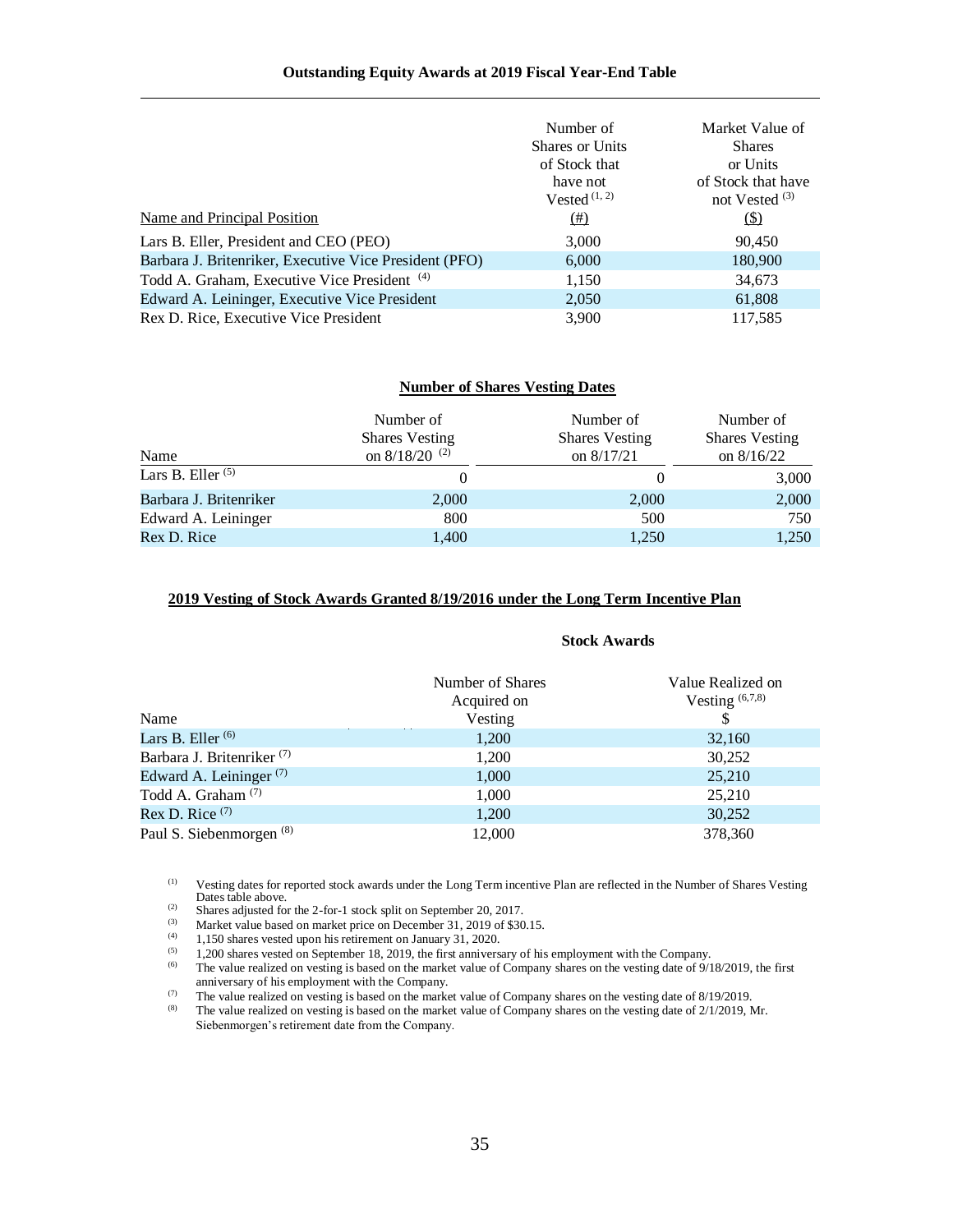#### **Post-Employment Compensation/Change in Control Agreements**

The tables below provide a summary of payments to the named executive officers under the Company's compensation arrangements and plans in connection with certain terminations from employment, assuming that the triggering events giving rise to termination occurred on December 31, 2019.

The Company has entered into Change in Control Severance Compensation Agreements with its executive officers, Ms. Britenriker, Mr. Leininger, and Mr. Rice. These agreements provide for payment of an amount equal to one year's compensation to the executives, or two years compensation for Ms. Britenriker, in the event that the executive's employment is terminated in connection with a "Change in Control" as defined in the Agreements. No payments will be made in such event if the executive is terminated "for cause."

If a change in control had occurred as of December 31, 2019, this would have resulted in payments to the executives as shown on the following table. In addition to the payment equal to two times their annual salary for Mr. Eller (pursuant to his Employment Agreement noted below) and Ms. Britenriker and one times their annual salary for Mr. Leininger and Mr. Rice, the Agreements provide for the continuation of health insurance and other benefits for the remainder of the "Benefit Period," as defined in the Agreements, which amounts are also included in the table. Under the terms of the restricted stock awards, all granted shares would be accelerated to 100% vested and given to the officers. The values of these shares are shown using the market value as of December 31, 2019 at \$30.15.

The Employment Agreement with Mr. Eller provides for termination upon the expiration of the designated term provided therein, death, by the Bank for "cause" (as defined in the Employment Agreement), disability, by the Bank without cause, voluntary termination by Mr. Eller, or in connection with a "change in control" (as defined in the Employment Agreement). Upon termination by the Bank without cause, the Bank would be obligated to pay Mr. Eller one year of compensation, unless the termination had occurred prior to the first anniversary of his hiring (September 18, 2019), in which case he would have been entitled to two years of compensation. Such compensation would include his then base pay, any incentives earned to the date of termination, and continued coverage under the Bank's health and dental plan or payment of an amount equal to such benefits. Under the terms of the Employment Agreement, in the event of an involuntary termination following a change in control, Mr. Eller would generally be entitled to receive an amount equal to two times the sum of his then annual base pay and any incentive compensation earned through the date of the change in control. In addition, he would be entitled to continuing coverage under the Bank's health, disability, dental and life insurance at the same levels provided him prior to the change in control, for a period of 12 months after the change in control.

Also included in the tables are amounts that would be payable to the executive or their estate upon the death of the executive pursuant to individual executive survivor income agreements ("ESIA"). See the section of the Compensation Discussion and Analysis captioned "Components of Compensation - Health and Welfare Benefits" for additional information regarding the ESIA. In addition, all unvested stock awards would also immediately vest upon the death or permanent disability of an executive officer.

# **Potential Payments upon Death**

|                        | Payments upon  |                         |               |               |                          |    |           |
|------------------------|----------------|-------------------------|---------------|---------------|--------------------------|----|-----------|
|                        | Death under    |                         | Payments upon |               |                          |    |           |
|                        | Executive Life |                         | Death under   |               |                          |    |           |
|                        | Insurance      |                         | Group Term    |               | Acceleration of          |    |           |
| Name of Executive      | Arrangements   | <b>Insurance Policy</b> |               |               | <b>Stock Awards</b>      |    | Total     |
| Lars B. Eller          | \$<br>600,000  | \$                      | 715,000       | S             | 90,450                   | \$ | 1,405,450 |
| Barbara J. Britenriker | \$<br>350,000  | \$                      | 451,996       | S             | 180,900                  | \$ | 982,896   |
| Edward A. Leininger    | \$<br>260,651  | \$                      | 396,766       | <sup>\$</sup> | 61,808                   | \$ | 719,225   |
| Rex D. Rice            | \$<br>300,000  | \$                      | 386,000       | \$            | 117,585                  | \$ | 803,585   |
| Paul S. Siebenmorgen   | \$<br>235,478  | \$                      |               |               | $\overline{\phantom{0}}$ | S  | 235,478   |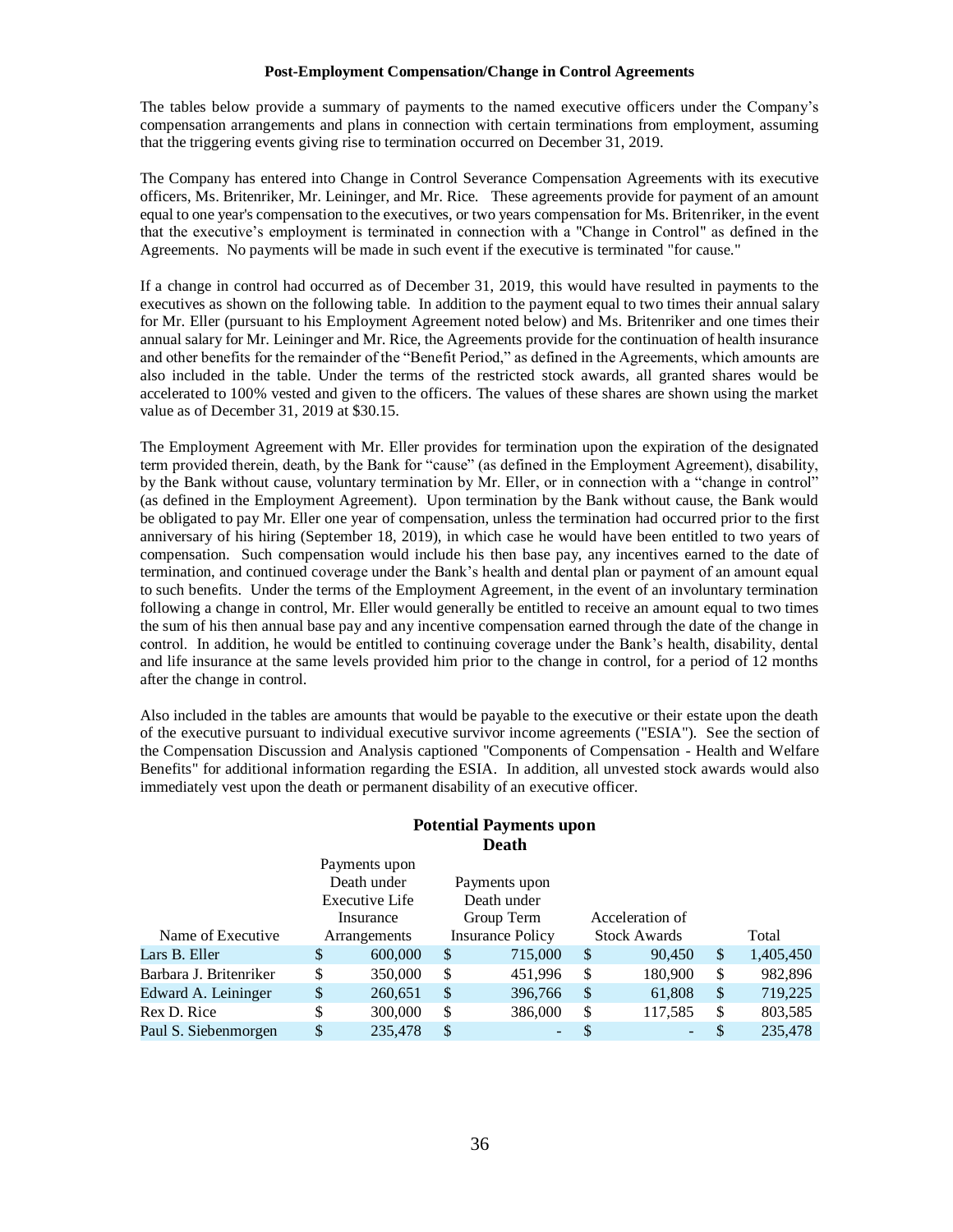# **Potential Payments upon Termination of Employment and/or Change in Control**

|                        | Change in Control         |   |                           |    |                     |   |           |
|------------------------|---------------------------|---|---------------------------|----|---------------------|---|-----------|
|                        | <b>Severance Payments</b> |   | Continuation of           |    |                     |   |           |
|                        | (2x Salary and            |   | <b>Health and Welfare</b> |    | Acceleration of     |   |           |
| Name of Executive      | Bonus)                    |   | <b>Benefits</b>           |    | <b>Stock Awards</b> |   | Total     |
| Lars B. Eller          | \$<br>879,970             | S | 42.347                    | S  | 90,450              | S | 1,012,767 |
| Barbara J. Britenriker | \$<br>612,667             | S | 36,658                    | \$ | 180,900             | S | 830,225   |
|                        | (1x Salary and<br>Bonus)  |   |                           |    |                     |   |           |
| Edward A. Leininger    | \$<br>268,617             | S | 17,118                    | -S | 61,808              | S | 347,543   |
| Rex D. Rice            | \$<br>259,976             | S | 16,693                    | \$ | 117,585             | S | 394,254   |

# **Potential Payments upon Permanent Disability**

|                        | Payments under       |                    |                     |            |
|------------------------|----------------------|--------------------|---------------------|------------|
|                        | Group Long-Term      |                    |                     |            |
|                        | Disability Insurance | Continuation of    |                     |            |
|                        | Policy               | Health and Welfare | Acceleration of     |            |
| Name of Executive      | (Annual Benefit)     | <b>Benefits</b>    | <b>Stock Awards</b> | Total      |
| Lars B. Eller          | \$<br>233,345        | \$<br>27,064       | \$<br>90.450        | \$ 350,859 |
| Barbara J. Britenriker | \$<br>145,673        | \$<br>32,498       | \$<br>180,900       | \$359,071  |
| Edward A. Leininger    | \$<br>127,262        | \$<br>16,074       | \$<br>61,808        | \$205,143  |
| Rex D. Rice            | \$<br>123,673        | \$<br>15.218       | \$<br>117,585       | \$256,476  |

# **CEO Pay Ratio Disclosure**

*Introduction*. The Securities and Exchange Commission adopted a rule under the Dodd-Frank Wall Street Reform and Consumer Protection Act (the "Dodd-Frank Act") requiring annual disclosure of the ratio of the median employee's annual total compensation to the total annual compensation of the president and chief executive officer ("CEO"). The purpose of the required disclosure is to provide a measure of the equitability of pay within the organization. We believe our executive compensation program must be consistent and internally equitable to motivate our employees to perform in ways that enhance shareholder value. We are committed to internal pay equity, and the Compensation Committee monitors the relationship between the pay of our executive officers and the pay of our non-executive employees.

The Compensation Committee reviewed a comparison of our CEO's annual total compensation in fiscal year 2019 to that of all other Company employees for the same period.

*Identification of Median Employee*. The Median Employee was identified by examining the Company's payroll records for all individuals, excluding the Company's CEO and the CEO of the Company's subsidiary, The Farmers & Merchants State Bank, who were actively employed by the Company on December 31, 2019 (whether employed on a full-time, part-time, or seasonal basis). As of this date, the Company employed 345 individuals. For such employees, no assumptions, adjustments, or estimates with respect to total cash compensation were made. Wages and salaries were not annualized for those employees that were not employed for the full year of 2019.

*Pay Elements.* The Company's contribution to the 401(k) profit sharing plan and the medical benefits provided are included as all employees including the CEO are offered the exact same benefits and the Company utilizes the Internal Revenue Service safe harbor provision for 401(k) discrimination testing. Additionally, the Group Term Life Insurance and Accidental Death and Dismemberment benefits were included as these benefits cover all employees though the benefit would differ based on age and base salary.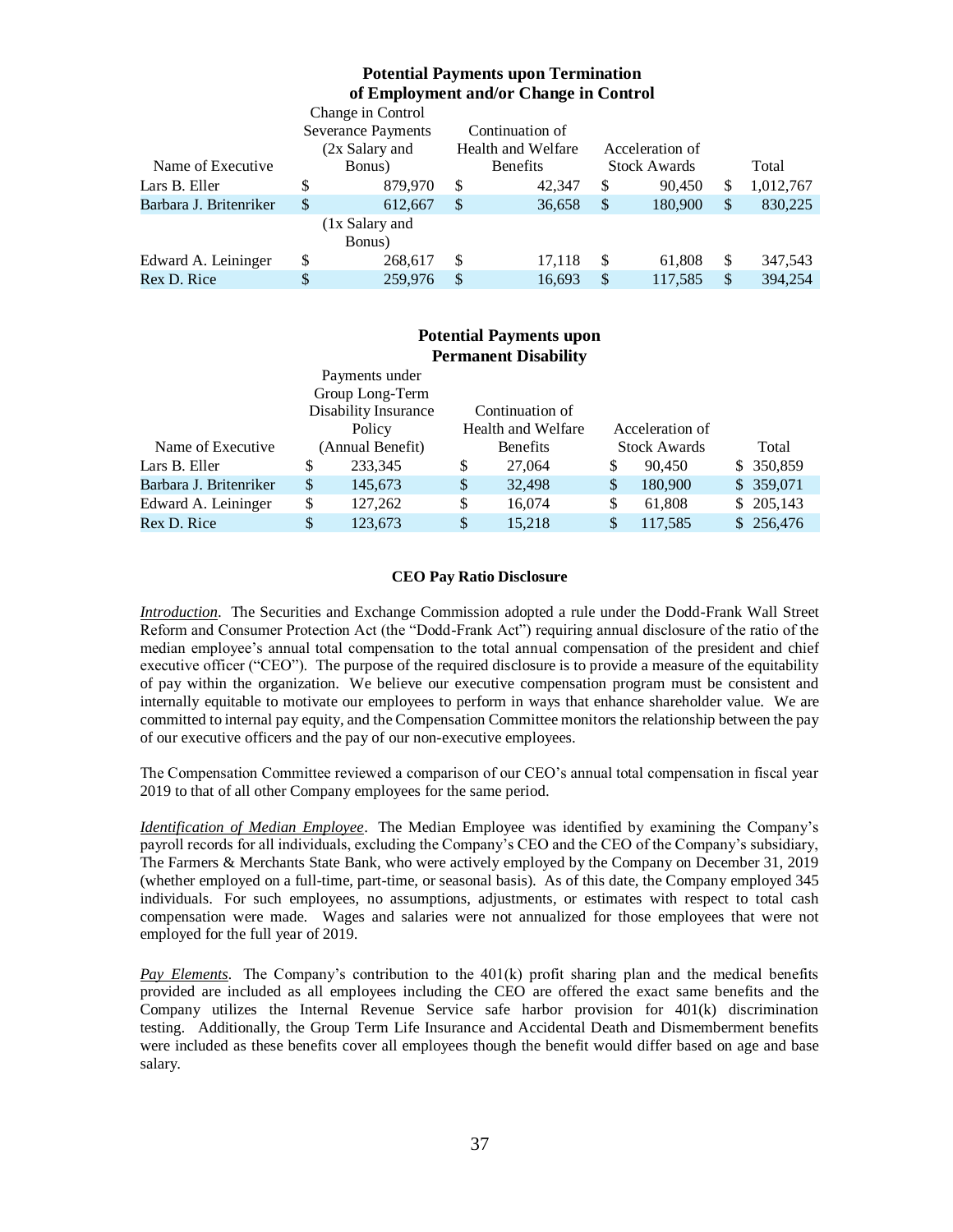The Median Employee identified is not an Officer of the Company and thus is not eligible for all compensation elements available to Officers. As a Director of the Company, Mr. Eller's director fees are included in annual base salary.

Pay elements included in the annual total compensation calculation for each employee include:

- Base salary received in fiscal year 2019
- Annual incentive payment based on Company performance in fiscal year 2019
- $\bullet$  Retirement contributions to the 401 $(k)$  profit sharing plan
- Medical benefits
- Group Term Life Insurance premiums

Based on the above methodology for determining annual total compensation for comparison purposes, the annualized total compensation for fiscal year 2019 for the CEO of the Company's subsidiary, The Farmers & Merchants State Bank was \$588,875 (which also included a monthly Car Allowance and restricted Stock Awards available to Officers), and for the Median Employee was \$40,211. The resulting ratio of the CEO's pay for the Company's subsidiary, The Farmers & Merchants State Bank, to the pay of the Median Employee for fiscal year 2019 is 14.64 to 1.00.

# **Director Compensation Discussion**

The Compensation Committee reviews the level of compensation of our directors on an annual basis. To determine the appropriateness of the current level of compensation for directors, the Committee has historically obtained data from a number of different sources including publicly available data describing director compensation in peer companies and survey data collected by members of the Compensation Committee.

At the Committee's request, the President and Chief Executive Officer compiled an analysis of director fees and the number of directors from the nine peer bank holding companies also used for comparison of executive officer compensation. The Committee reviews this information at least once a year in conjunction with events in the industry and marketplace to determine if any changes or revisions are deemed necessary.

Cash compensation is paid to directors in the form of retainers and meeting fees. The director fee structure effective January 1, 2019 was as follows:

- Director Retainer Fee of \$25,000 per year;
- Chairman of the Board Retainer Fee of \$32,000 per year;
- Directors Fee of \$800 per board meeting attended;
- Board Committee Chairman Fee of \$700 paid to all Board Committee Chairpersons per Board Committee meeting attended; and
- Meeting Fees for Other Board Committees of \$600 per meeting attended.

Directors participating in a meeting by telephone/video conference call were compensated one-half the meeting fee for that particular meeting. Full time employee Directors were not paid for Committee meetings. Additionally, reimbursement for out-of-pocket travel expenses were provided for those Directors residing outside a 60-mile radius of the Corporate Office of the Company located in Archbold, Ohio. The table regarding Director Fees Earned or Paid in Cash reflects the fee structure in effect during 2019.

The Committee reviewed the director fee structure in November 2019. Based on the size of the Bank and the Company's listing on the NASDAQ Capital Market Exchange, adjustments to the Board Retainer Fees and Meeting fees were recommended. The following director fee structure became effective January 1, 2020:

- Director Retainer Fee of \$25,000 per year;
- Chairman of the Board Retainer Fee of \$32,000 per year;
- Directors Fee of \$800 per Board Committee meeting attended;
- Board Committee Chairman Fee of \$700 paid to all Board Committee Chairpersons per Board Committee meeting attended; and
- Meeting Fees for Other Board Committees of \$600 per Board Committee meeting attended.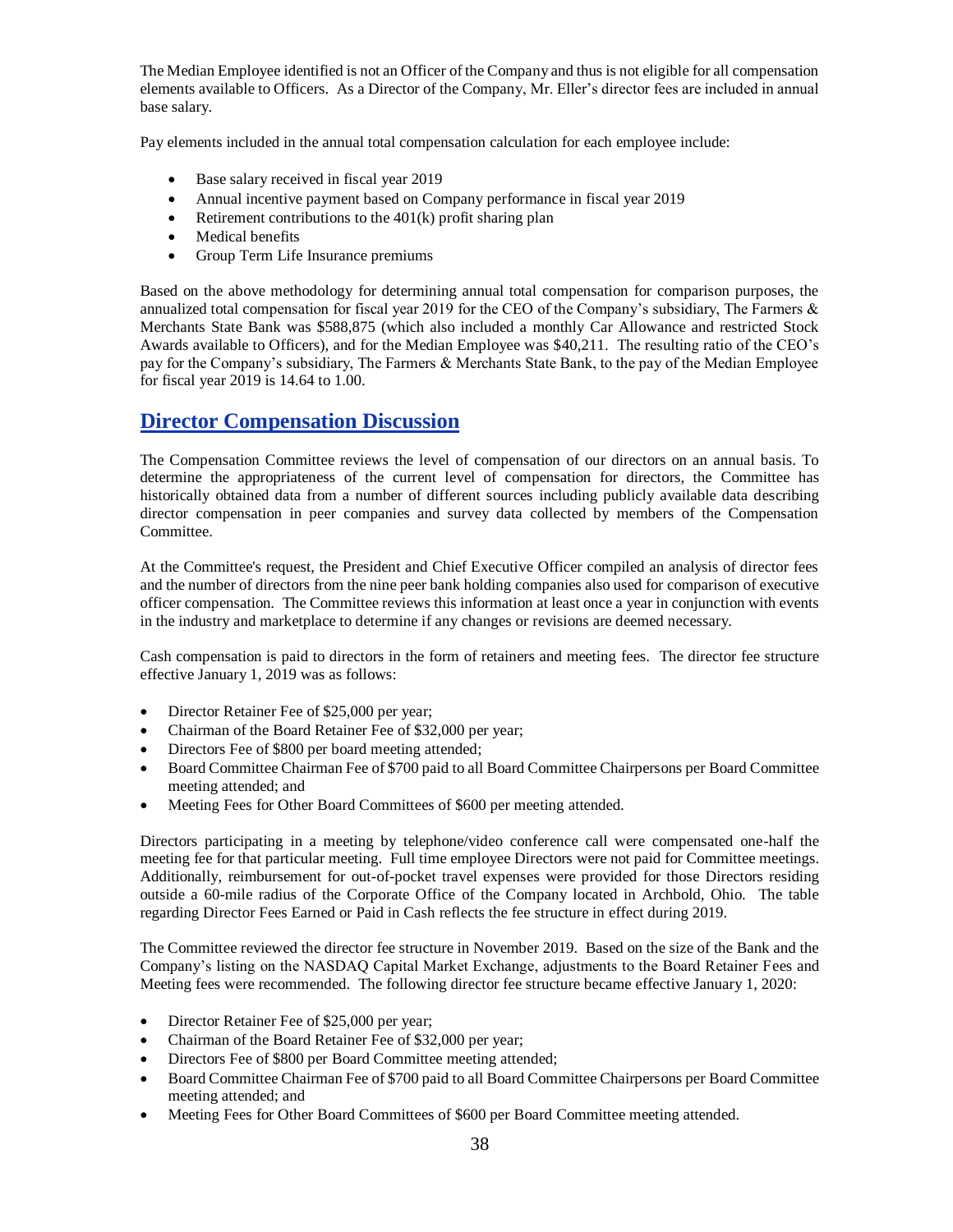Beginning in 2020, in addition to the above noted cash retainer, each Director is being paid a retainer of \$4,000 in Company common shares. The award will be made in June of each year. The award is subject to a prorated service reduction for service of less than the full calendar year as a result of commencing service after January 1, or as a result of anticipated retirement during the year under the Company's director retirement age of 72.

Directors participating in a meeting by telephone/video conference call will continue to be compensated onehalf the meeting fee for that particular meeting. Additionally, reimbursement for out-of-pocket travel expenses will be provided for those Directors residing outside a 60-mile radius of the Corporate Office of the Company located in Archbold, Ohio.

 $\ddot{\phantom{a}}$ 

| <b>Name</b>          |    | <b>Fees Earned or</b><br>Paid in Cash |  |  |
|----------------------|----|---------------------------------------|--|--|
| <b>Andrew Briggs</b> | S  | 41,300 $(1)$                          |  |  |
| Eugene N. Burkholder | \$ | 41,000                                |  |  |
| Lars B. Eller        | \$ | $0^{(2)}$                             |  |  |
| Steven A. Everhart   | \$ | 48,250                                |  |  |
| Jo Ellen Hornish     | \$ | 43,800                                |  |  |
| Jack C. Johnson      | \$ | 50,500                                |  |  |
| Marcia S. Latta      | \$ | 37,600                                |  |  |
| Steven J. Planson    | \$ | 45,900                                |  |  |
| Anthony J. Rupp      | \$ | 38,800                                |  |  |
| Kevin J. Sauder      | \$ | 38,700                                |  |  |
| Paul S. Siebenmorgen | \$ | 36,400                                |  |  |
| K. Brad Stamm        | \$ | 42,600                                |  |  |

(1) Included in the noted fees is \$2,600 paid to Mr. Briggs for services as an "at will" officer of the Bank in 2019. On February 5, 2020, the Bank and Mr. Briggs entered into an employment agreement significantly expanding the services to be provided to the Bank by Mr. Briggs as First Senior Vice President of Business Development/Indiana. The employment agreement has a term ending December 31, 2021 and includes a covenant prohibiting Mr. Briggs from competing with the Bank during the term of the agreement and for a one-year period thereafter. Mr. Briggs will be paid a base salary of \$125,000, plus customary benefits available to other employees, but he will not participate in the Bank's cash incentive plan. In addition, Mr. Briggs, will be entitled to receive incentive compensation in connection with acquisitions made by the Company for which he is primarily responsible. Such incentive compensation is equal to 0.005 times the merger consideration paid in any such transaction, subject to a cap of \$250,000 in regard to any transaction. The payments to be made to Mr. Briggs under the employment agreement are in addition to fees paid to him as a director of the Company and the Bank. (2) Pursuant to the terms of his Employment Agreement, Mr. Eller is not separately compensated for attendance at

Board or Committee meetings, and director fees are deemed to be included in his base salary.

Director compensation is intended to retain and help attract appropriate individuals to serve. In consideration of the Company's listing on the NASDAQ Capital Market Exchange and based on a Director's increased responsibility and accountability, the committee feels director compensation should be fair and equitable in comparison to peers. Considering the current regulatory focus on the banking industry, increased shareholder and public scrutiny, and the economic times, performance expectations such as wise counsel, strong leadership, and board member involvement through regular board meeting attendance and committee meeting attendance are extremely important and should be appropriately compensated.

#### **Compensation Committee Report on Executive Compensation**

The Compensation Committee is responsible for discharging the responsibilities of the Board with respect to the compensation of executive officers. The Compensation Committee sets performance goals and objectives for the President and Chief Executive Officer and the other executive officers, evaluates their performance with respect to those goals and sets their compensation based upon the evaluation of their performance. In evaluating executive officer pay, the Compensation Committee may retain the services of a compensation consultant and consider recommendations from the President and Chief Executive Officer with respect to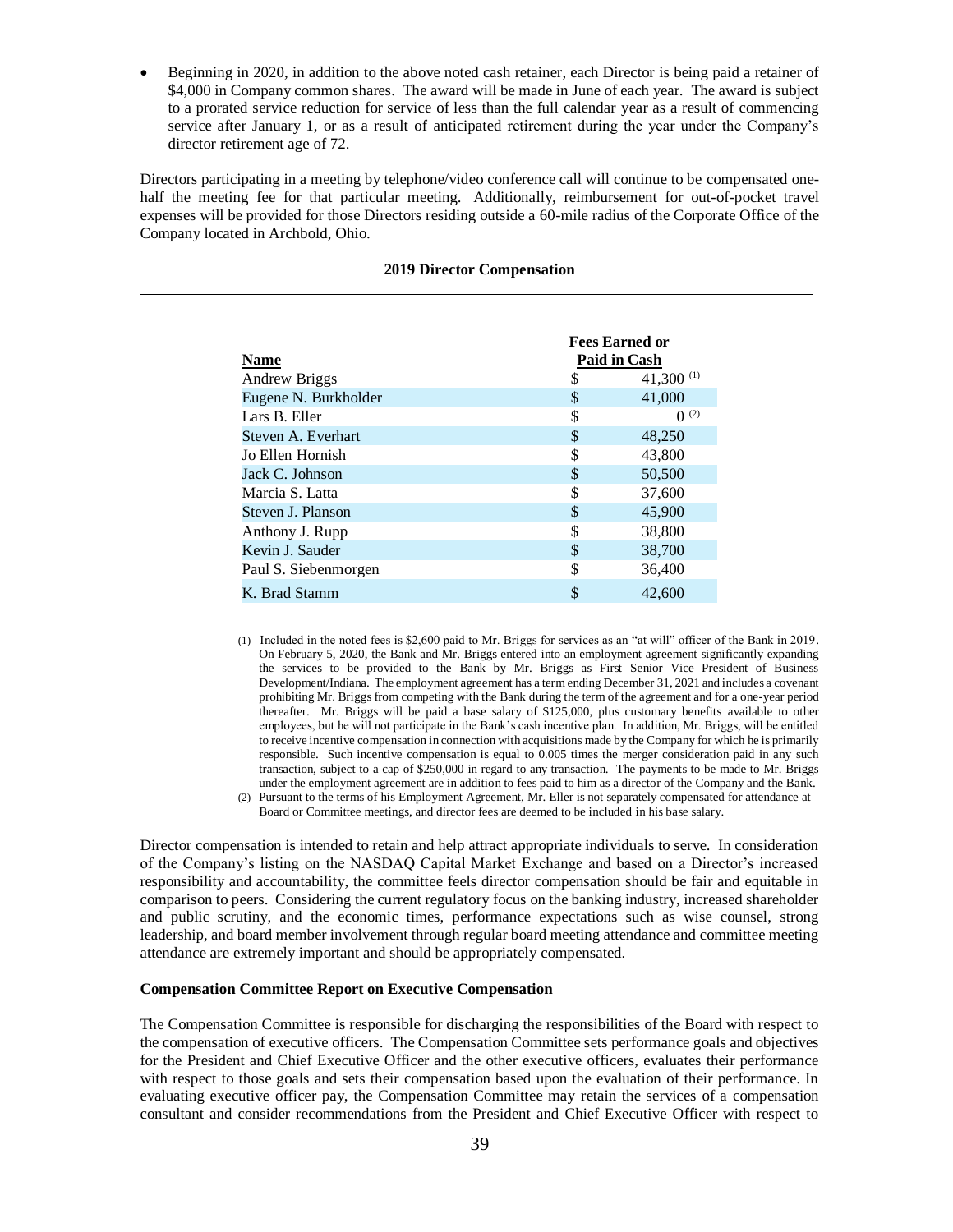goals and compensation of the other executive officers. The Compensation Committee assesses the information it receives in accordance with its business judgment. The Compensation Committee also periodically reviews director compensation. All decisions with respect to executive and director compensation are approved by the Compensation Committee and recommended to the full board for ratification.

The Compensation Committee has reviewed and discussed the disclosures contained in the section of this Proxy Statement captioned – "Compensation Discussion and Analysis" (the "CD&A") with management. In reliance on the reviews and discussions referred to above, the Compensation Committee recommended to the Board, and the Board has approved, that the CD&A be included in the proxy statement for the 2020 Annual Meeting of Shareholders.

Respectfully submitted by the Compensation Committee of the Board of Directors: Kevin J. Sauder, Chairman Steven A. Everhart, Jack C. Johnson, Anthony J. Rupp

# **Related Party Transactions**

# **Director Independence**

The Corporate Governance and Nominating Committee of the Board of Directors of the Company undertakes a review of director independence annually and reports on its findings to the full Board in connection with its recommendation of nominees for election to the Board of Directors. Based upon this review, the Board of Directors has determined that all directors have met the independence standards of the NASDAQ Marketplace Rules, with the exception of Mr. Siebenmorgen, the former President and Chief Executive Officer of the Company and Mr. Eller, the current President and Chief Executive Officer of the Company and the Bank, and Mr. Briggs, the First Senior Vice President of Business Development/Indiana of the Bank. In determining the independence of the members of the Board of Directors, the Corporate Governance and Nominating Committee and the Board considered the following relationship:

Steven A. Everhart, who currently serves as the Chairman of the Audit Committee, is related indirectly by marriage to Marilyn Johnson, Vice President and Compliance Manager of the Bank, who is not deemed to be an "executive officer" of the Bank or Company.

# **Transactions with Related Parties**

Certain directors, nominees, and executive officers or their associates were customers of and had transactions with the Company or its subsidiary during 2018. Transactions that involved loans or commitments by the Bank were made in the ordinary course of business and on substantially the same terms, including interest rates and collateral, as those prevailing at the time for comparable transactions with unrelated persons and did not involve more than the normal risk of collectability or present other unfavorable features. Except as discussed above, no director, executive officer or beneficial owner of more than five percent of the Company's outstanding voting securities (or any member of their immediate families) had any direct or indirect material interest in any transaction (other than loan transactions in the ordinary course as described) with the Company during 2019 or proposes to engage in any transaction with the Company, in which the amount involved exceeds \$120,000.

# **Review, Approval or Ratification of Transactions with Related Persons**

The Company's Code of Ethics and Business Conduct requires that all related party transactions be preapproved by the Company's Audit Committee. Exemptions from that pre-approval requirement are routine banking transactions, including deposit and loan transactions, between our subsidiary and any related party that are made in compliance with, and subject to the approvals required by, all federal and state banking regulations. In making a determination to approve a related party transaction the Audit Committee will take into account, among other factors it deems appropriate, whether the proposed transaction is on terms no less favorable to the Company than those generally available to an unaffiliated third-party under the same or similar circumstances and the extent of the related party's interest in the proposed transaction.